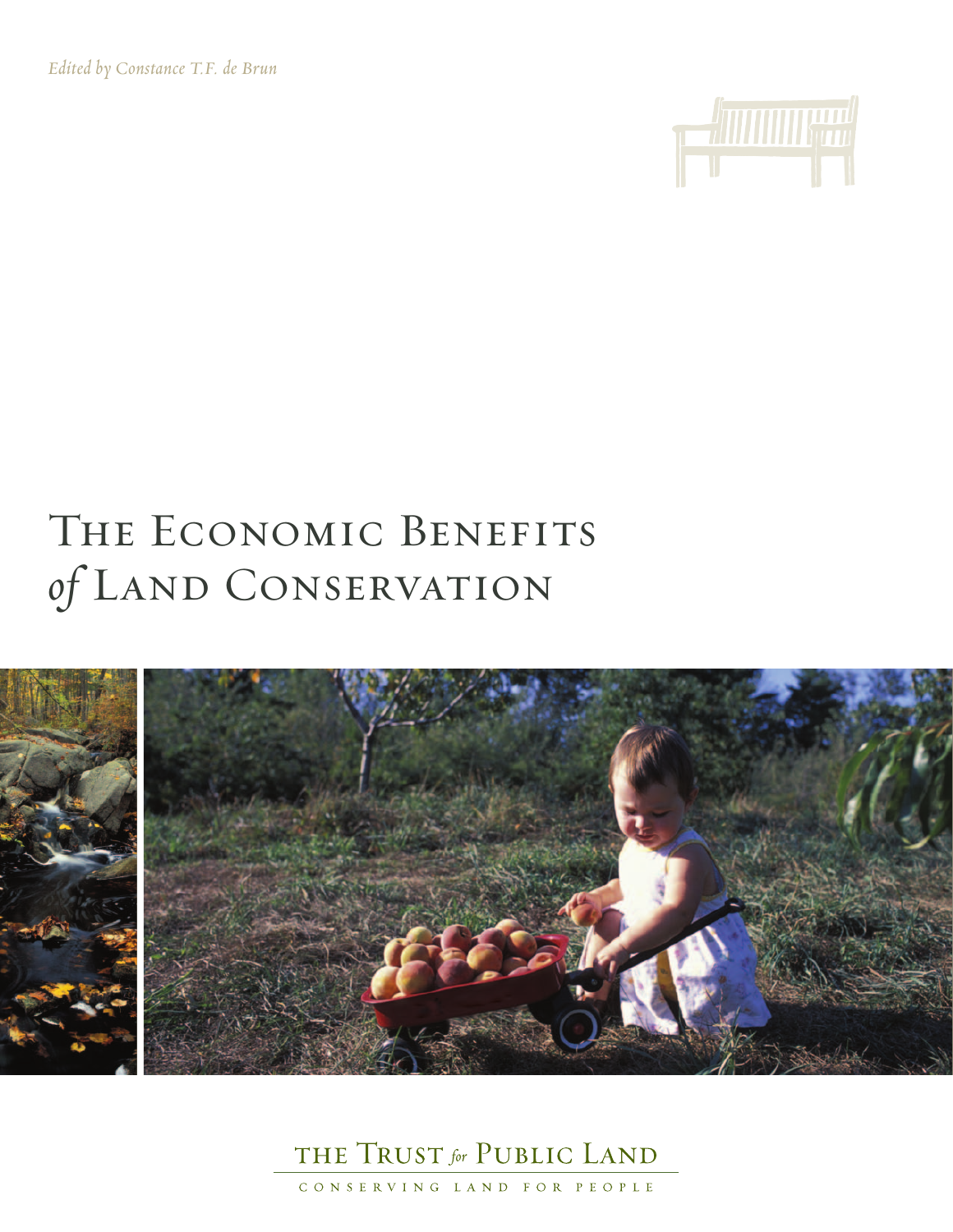## About The Trust for Public Land

The Trust for Public Land (TPL) conserves land for people to enjoy as parks, community gardens, historic sites, rural lands, and other natural places, ensuring livable communities for generations to come.

TPL's Conservation Initiatives

- > *Parks for People*: Working in cities and suburbs across America to ensure that everyone—in particular, every child—enjoys close-to-home access to a park, playground, or natural area.
- > *Working Lands*: Protecting the farms, ranches, and forests that support land-based livelihoods and rural ways of life.
- > *Natural Lands*: Conserving wilderness, wildlife habitat, and places of natural beauty for our children's children to explore.
- > *Heritage Lands*: Safeguarding places of historical and cultural importance that keep us in touch with the past and who we are as a people.
- > *Land & Water*: Preserving land to ensure clean drinking water and to protect the natural beauty of our coasts and waterways.

TPL's Conservation Services

- > *Conservation Vision*: TPL helps agencies and communities define conservation priorities, identify lands to be protected, and plan networks of conserved land that meet public need.
- > *Conservation Finance*: TPL helps agencies and communities identify and raise funds for conservation from federal, state, local, and philanthropic sources.
- > *Conservation Transactions*: TPL helps structure, negotiate, and complete land transactions that create parks, playgrounds, and protected natural areas.
- > *Research & Education*: TPL acquires and shares knowledge of conservation issues and techniques to improve the practice of conservation and promote its public benefits.

Since 1972, TPL has worked with willing landowners, community groups, and national, state, and local agencies to complete more than 3,000 land conservation projects in 46 states, protecting more than 2 million acres. Since 1994, TPL has helped states and communities craft and pass over 330 ballot measures, generating almost \$25 billion in new conservation-related funding.

Visit TPL on the web at www.tpl.org

© 2007 by The Trust for Public Land All rights reserved Cover photos: Jerry and Marcy Monkman

*The Trust for Public Land conserves land for people to enjoy asparks, gardens, and other naturalplaces, ensuring livable communities for generations to come.*

www.tpl.org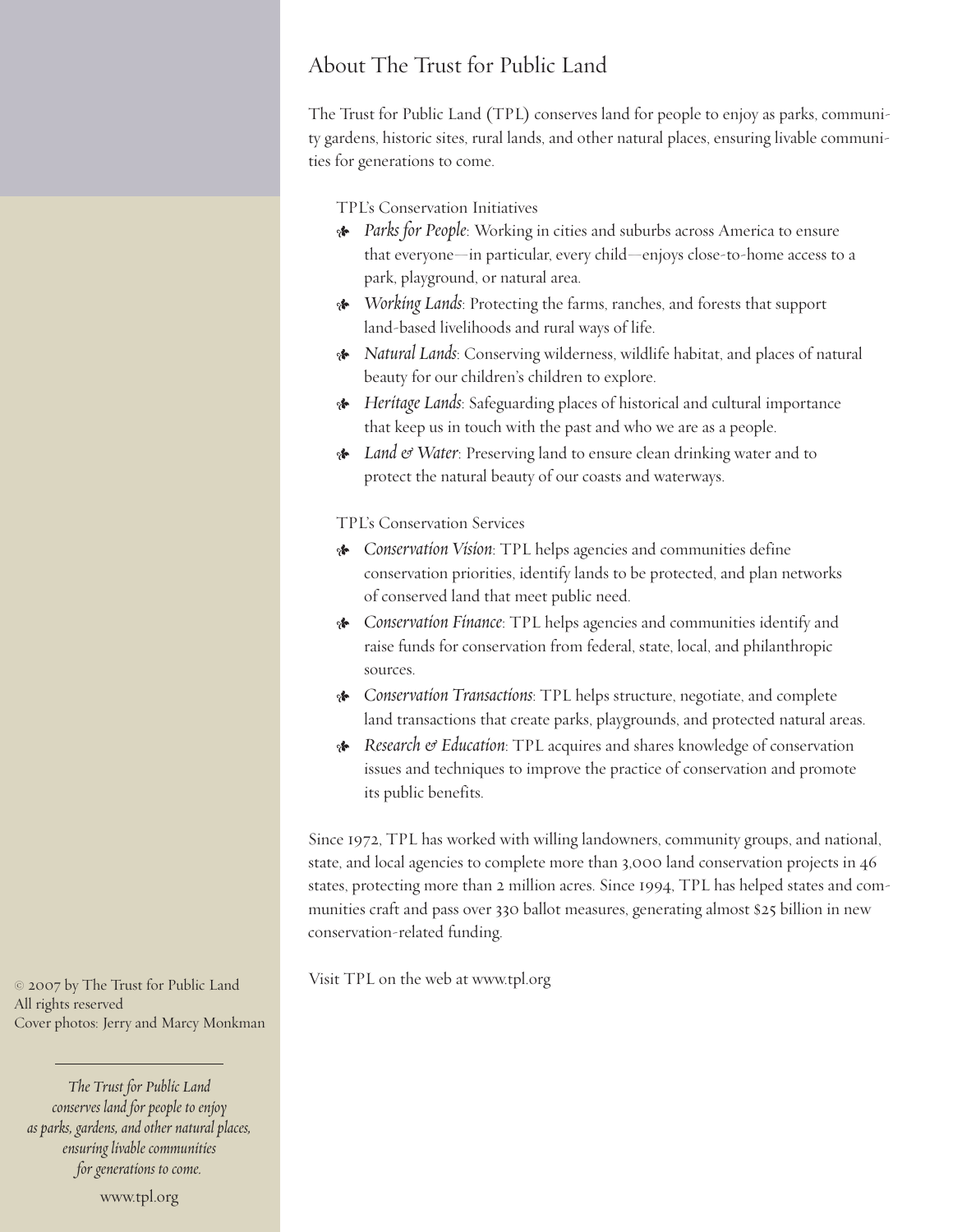## Contents

| Foreword<br>Will Rogers, The Trust for Public Land                                                                                                                                                                                                                                                          | $\overline{11}$  |
|-------------------------------------------------------------------------------------------------------------------------------------------------------------------------------------------------------------------------------------------------------------------------------------------------------------|------------------|
| Preface<br>Constance T.F. de Brun, The Trust for Public Land                                                                                                                                                                                                                                                | $\overline{111}$ |
| Chapter I: The Impact of Parks and Open Spaces on Property Taxes<br>John L. Crompton, Texas A&M University                                                                                                                                                                                                  | I                |
| Chapter 2: Economic Benefits of Farmland Preservation<br>Lori Lynch, University of Maryland                                                                                                                                                                                                                 | 13               |
| Chapter 3: Protecting the Source: Conserving Forests to Protect Water<br>Caryn Ernst, The Trust for Public Land<br>Richard Gullick, American Water<br>Kirk Nixon, San Antonio Water System                                                                                                                  | 24               |
| Chapter 4: Environmental and Economic Benefits of Preserving Forests<br>within Urban Areas: Air and Water Quality<br>David J. Nowak, USDA Forest Service, Northern Research Station<br>Jun Wang, South Florida Water Management District<br>Ted Endreny, SUNY College of Environmental Science and Forestry | 28               |
| Chapter 5: Competitiveness: Parks and Open Space as Factors Shaping a<br>Location's Success in Attracting Companies, Labor Supplies, and Retirees<br>John L. Crompton, Texas AerM University                                                                                                                | 48               |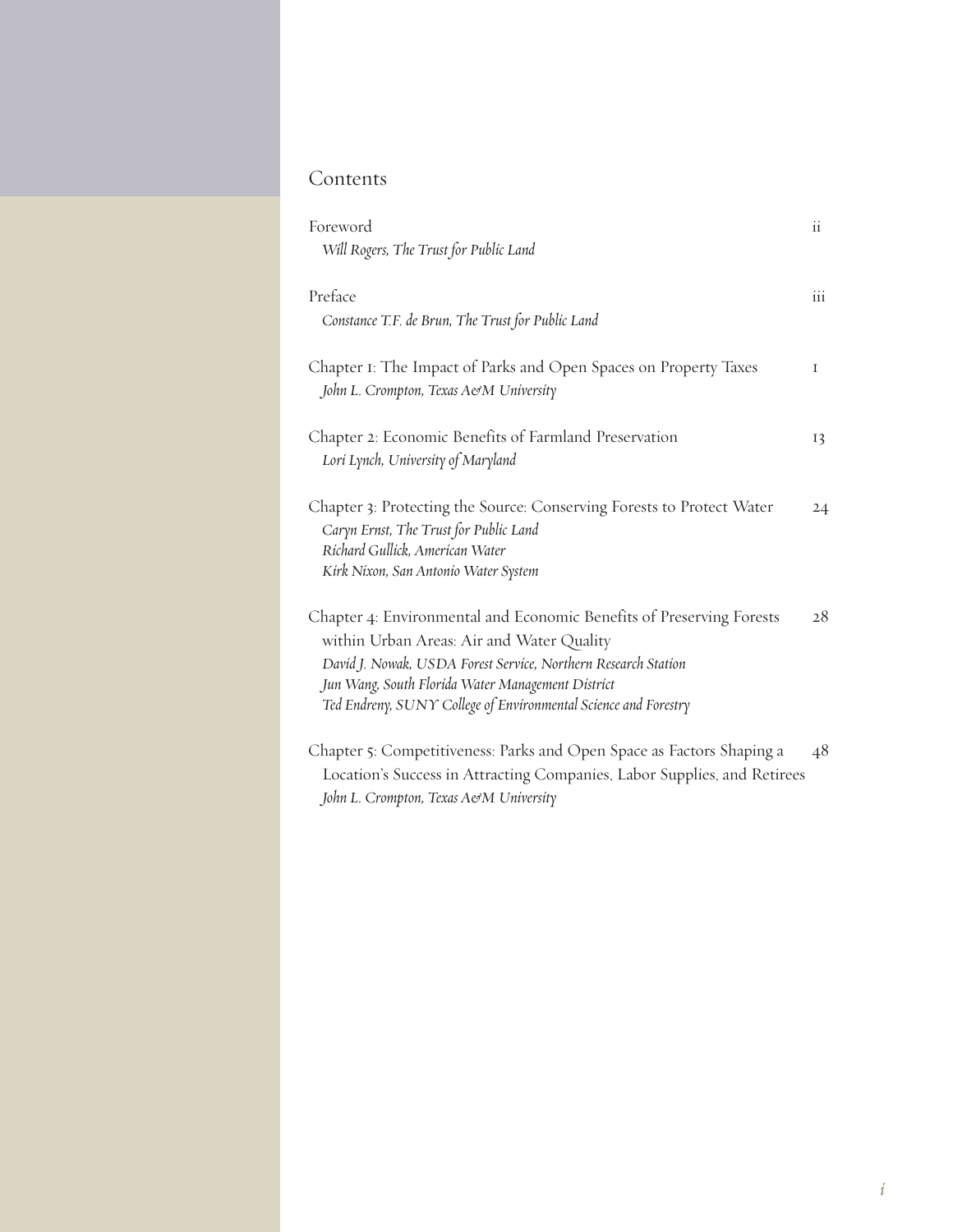### Foreword

Too often we hear that communities can't afford to create parks, preserve farms, conserve open space, and protect watershed landscapes. But at The Trust for Public Land we know conservation is not an expense, but an investment that pays many dividends, including economic ones.

Government officials and business leaders want to know how conserving land affects a community's finances. And volunteer conservationists are hungry for information that will help them make the case for conservation as a solid economic choice.

How will land conservation affect government revenues and expenses? Is setting aside land for parks and open space good or bad for business and employment? TPL is proud to share research that answers those questions. The five research studies in this report come from acknowledged experts in their fields. Taken together, the papers confirm that strategic land conservation promotes sound economic growth.

This is one of several TPL publications making the case for the many benefits of parks. Please visit our website at www.tpl.org for the very latest reports, information, and publications.

We hope you find this report helpful in your work. Conservation is good for communities in so many ways. Here is specific evidence that, in particular, it is good for the bottom line.

*Will Rogers President, The Trust for Public Land*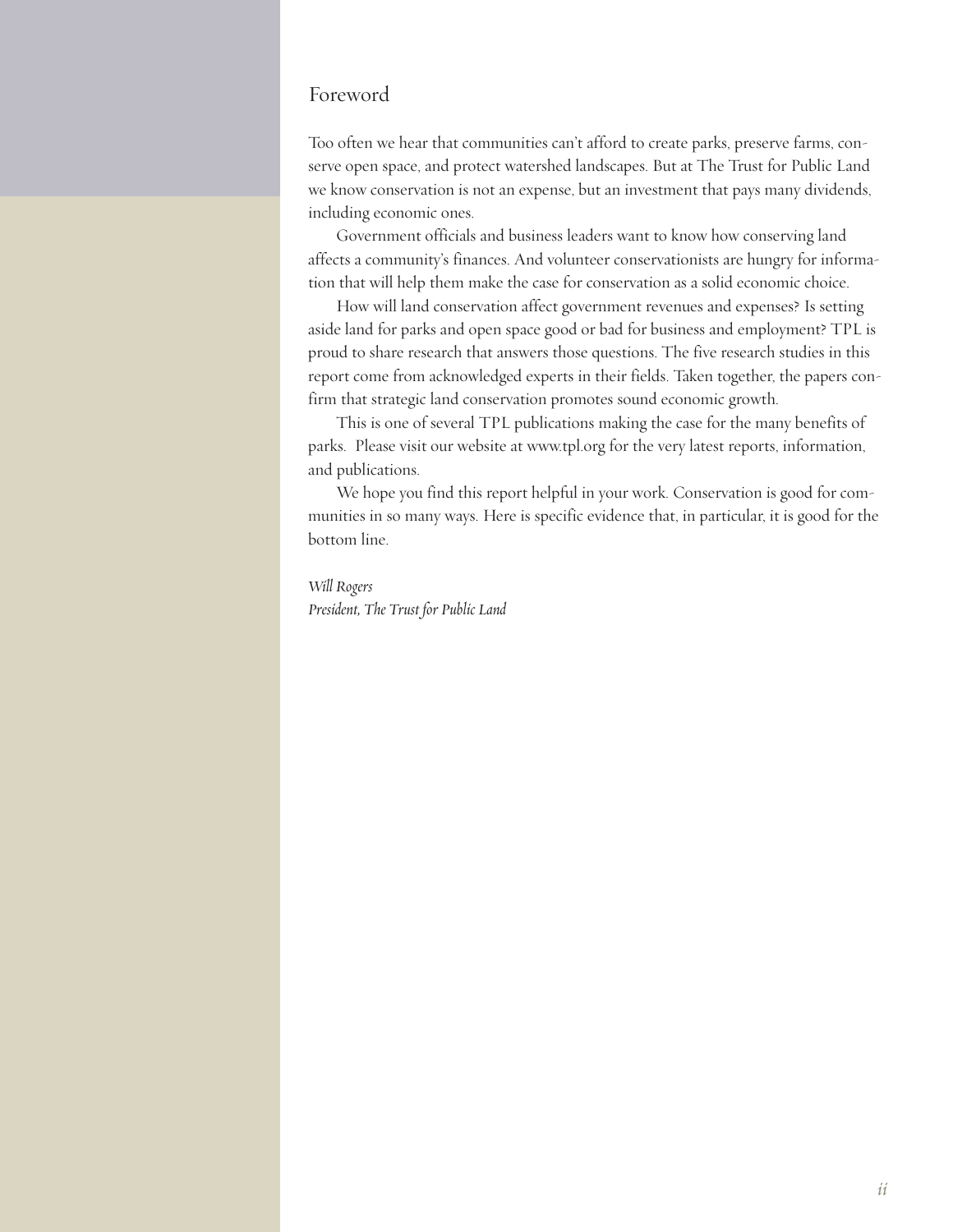## Preface

Does land conservation protect the bottom line? Leading experts in the field assert that it does. This book presents their quantitative and authoritative research on the economic benefits of land conservation. It brings together for the first time scientists, economists, and researchers from all sectors—academia, government, nonprofits, and industry—to summarize the best current studies, to present new original research, and to suggest areas for further inquiry into the economic benefits of land conservation.

This book grew out of the success of The Trust for Public Land's (TPL) 1999 report, *The Economic Benefits of Parks and Open Spaces,* which offered case studies of how land conservation has helped communities grow smart, attract investment, revitalize cities, boost tourism, protect farms and ranches, prevent flood damage, and safeguard the environment. Eight years later, the report is still the number one downloaded item from our website, as elected officials and citizens demand information on land conservation as a sound investment strategy.

In Chapter 1, John Crompton illustrates that parks and open space generate increased property tax revenue and yield a better return on investment than development. In Chapter 2, Lori Lynch reviews the economic benefits of farmland preservation, including maintaining viable local economies and protecting rural and environmental amenities. In Chapter 3, Caryn Ernst, Richard Gullick, and Kirk Nixon find that forest cover decreases the cost of treating drinking water. In Chapter 4, David Nowak, Jun Wang, and Ted Endreny enumerate the economic value of urban trees, which improve air and water quality. In Chapter 5, John Crompton examines the role of parks and open space in attracting businesses and affluent retirees.

In sum, the contributors to this book demonstrate that a strategy of land conservation is integral to economic health, from maintaining parks and open space to preserving farmland to protecting urban trees and forests around drinking water sources.

TPL gratefully acknowledges the Surdna Foundation, without whose generous financial support this book would not have been possible. I would also like to recognize and thank the following for their invaluable contributions to this project: Ernest Cook, Karen Foster, Kelley Hart, Brian Lehman, Jeremy Morgan, Amy Mullen, Janet Pawlukiewicz, Edith Pepper, Matthew Shaffer, Debra Summers, David Sweet, and Matt Zieper.

*Constance T.F. de Brun Manager of Program Development, The Trust for Public Land March 2007*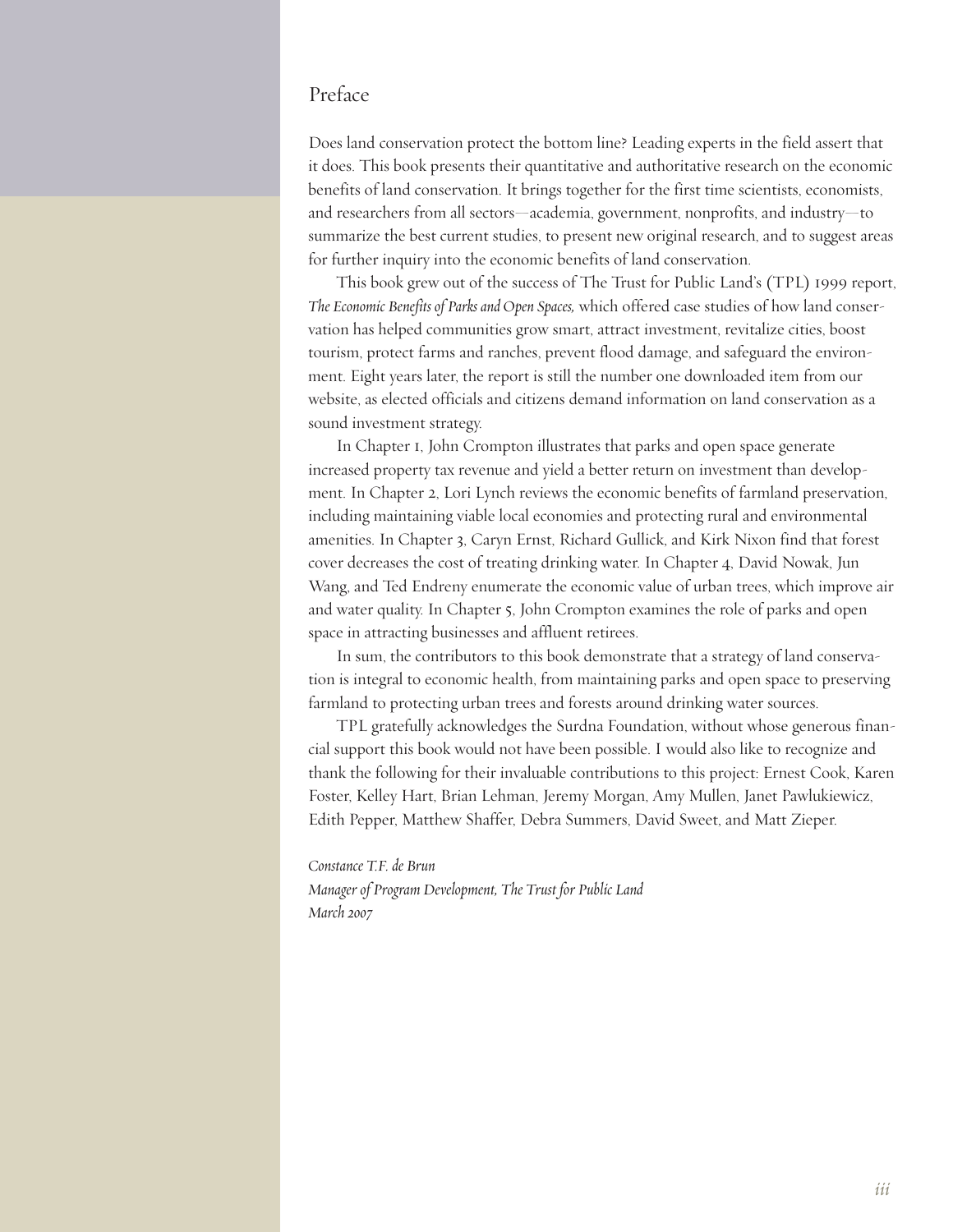## Chapter 1

## The Impact of Parks and Open Spaces on Property Taxes *John L. Crompton, Texas A&M University*

#### FORMULATION OF THE PROXIMATE PRINCIPLE

The proximate principle states that the market values of properties located near a park or open space (POS) frequently are higher than those of comparable properties located elsewhere. The higher value of these properties means that their owners pay higher property taxes. The increment of those taxes that is attributable to the POS may be used to retire bonds issued to acquire, develop, or renovate it. In some cases, the increment is sufficient to fully meet these debt charges. The proximate principle is illustrated in figure 1.1.

Figure 1.1 Layout of a 50-acre Natural Park



#### Scenario

- 1. If properties around the park were 2,000-square foot townhouses on lots sized 60 feet by 90 feet with the 60-feet frontages on the park, then there would be 140 lots in Zone A (60 lots along each of the 3,630-feet perimeters and 10 lots along each of the 600-feet perimeters). Assume there are also 140 lots in Zones B and C. .
- 2. Assume total property taxes payable to city, county, and school district are 2 percent of the market value of the property.
- 3. Assume the market value of similar properties elsewhere in the jurisdiction beyond the immediate influence of this park is \$200,000.
- 4. Assume the desire to live close to a large natural park creates a willingness to pay a premium of 20 percent for properties in Zone A, 10 percent in Zone B, and 5 percent, in Zone C. A review of empirical studies (Crompton 2004) suggests these values are a reasonable point of depart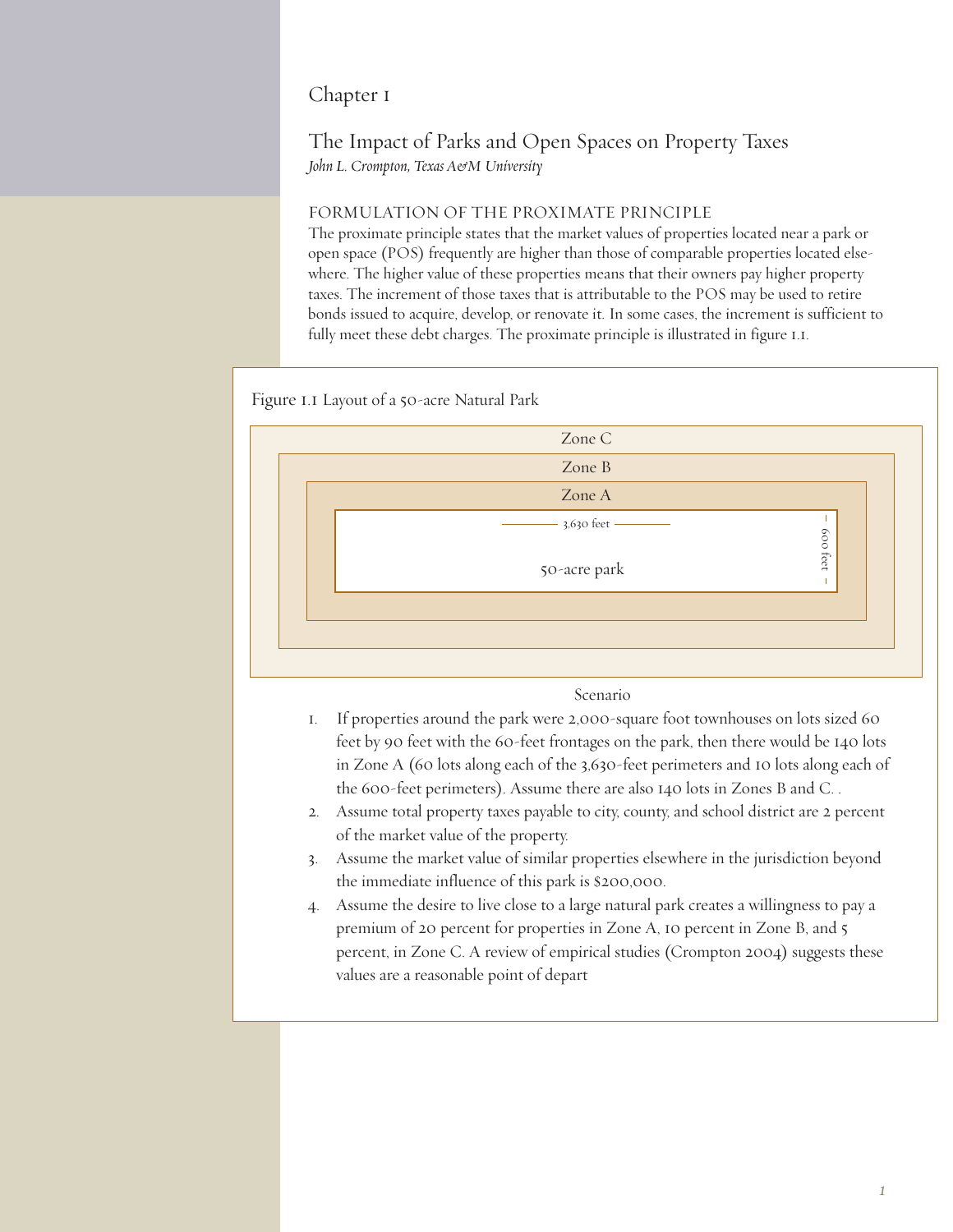|                                      |                              | Figure I.2. Proximate Impact on the Neighborhood |                                      |                                                         |                                                                                  |  |
|--------------------------------------|------------------------------|--------------------------------------------------|--------------------------------------|---------------------------------------------------------|----------------------------------------------------------------------------------|--|
| Zone                                 | Market Value<br>of Each Home | Incremental Value<br>Attributed to Park          | <b>Total Property</b><br>Taxes at 2% | <b>Incremental Property</b><br>Taxes Attributed to Park | Aggregate Amount<br>of Property Tax<br><b>Increments Given</b><br>140 Home Sites |  |
| $\boldsymbol{A}$<br>$(20\%$ premium) | \$240,000                    | \$40,000                                         | \$4,800                              | \$800                                                   | \$I12,000                                                                        |  |
| B<br>(10% premium)                   | \$220,000                    | \$20,000                                         | \$4,400                              | \$400                                                   | \$56,000                                                                         |  |
| $\mathsf{C}$<br>(5% premium)         | \$210,000                    | \$10,000                                         | \$4,200                              | \$200                                                   | \$28,000                                                                         |  |
| Outside park's<br>influence          | \$200,000                    | $\rm{SO}$                                        | \$4,000                              | \$O                                                     | $\rm{SO}$                                                                        |  |
|                                      |                              |                                                  |                                      | Total                                                   | \$196,000                                                                        |  |

Figure 1.1 shows a hypothetical 50-acre park situated in a suburban community and surrounded by townhouses. It is a natural resource–oriented park with some appealing topography and vegetation. The cost of acquiring and developing it (fencing, trails, supplementary planting, some landscaping) is \$20,000 an acre, so the total capital cost is \$1 million. The annual debt charges for a 20-year general obligation bond on \$1 million at 5 percent are approximately \$90,000.

Figure 1.2 develops the annual income stream attributable to the presence of the park that would be available to service the bond debt. The annual incremental property tax payments from the premiums attributable to the presence of the park amount to \$196,000, which far exceeds the amount needed to pay the annual debt charges.

In the formative years of urban park development in the United States, from the 1850s through the 1930s, many elected officials authorized this investment of public resources believing that such an investment paid for itself. Officials observed that people frequently were willing to pay a larger amount for a home located close to a POS. This observation was bolstered by empirical evidence provided in the early annual reports published by the Central Park Commissioners in New York City about the change in land values that occurred when the park was constructed. The commissioners reported in 1873 that after paying the annual debt charge of \$830,000 for the acquisition and development of Central Park, the city of New York received a net profit of \$4.4 million from the increments in tax revenues attributable to the park. These remarkable results were confirmed and reinforced by other anecdotal and empirical evidence in these early years of urban park development.

Landscape architect Frederick Law Olmsted developed Central Park, and his firm subsequently designed 3,000 parks over the next 90 years, so its influence was widespread. The firm's advocacy of the proximate principle was consistent and pervasive. Thus, in 1868, writing to the future developers of Riverside, Chicago, Olmsted spoke of the "vast increase in value of eligible sites for dwellings near public parks" (Miller 2001). More than 50 years later in 1919, his son Frederick Law Olmsted, Jr. continued to espouse the mantra: "It has been fully established that … a local park of suitable size, location and character, and of which the proper public maintenance is reasonably assured, adds more to the value of the remaining land in the residential area which it serves than the value of the land withdrawn to create it" (Olmsted 1919).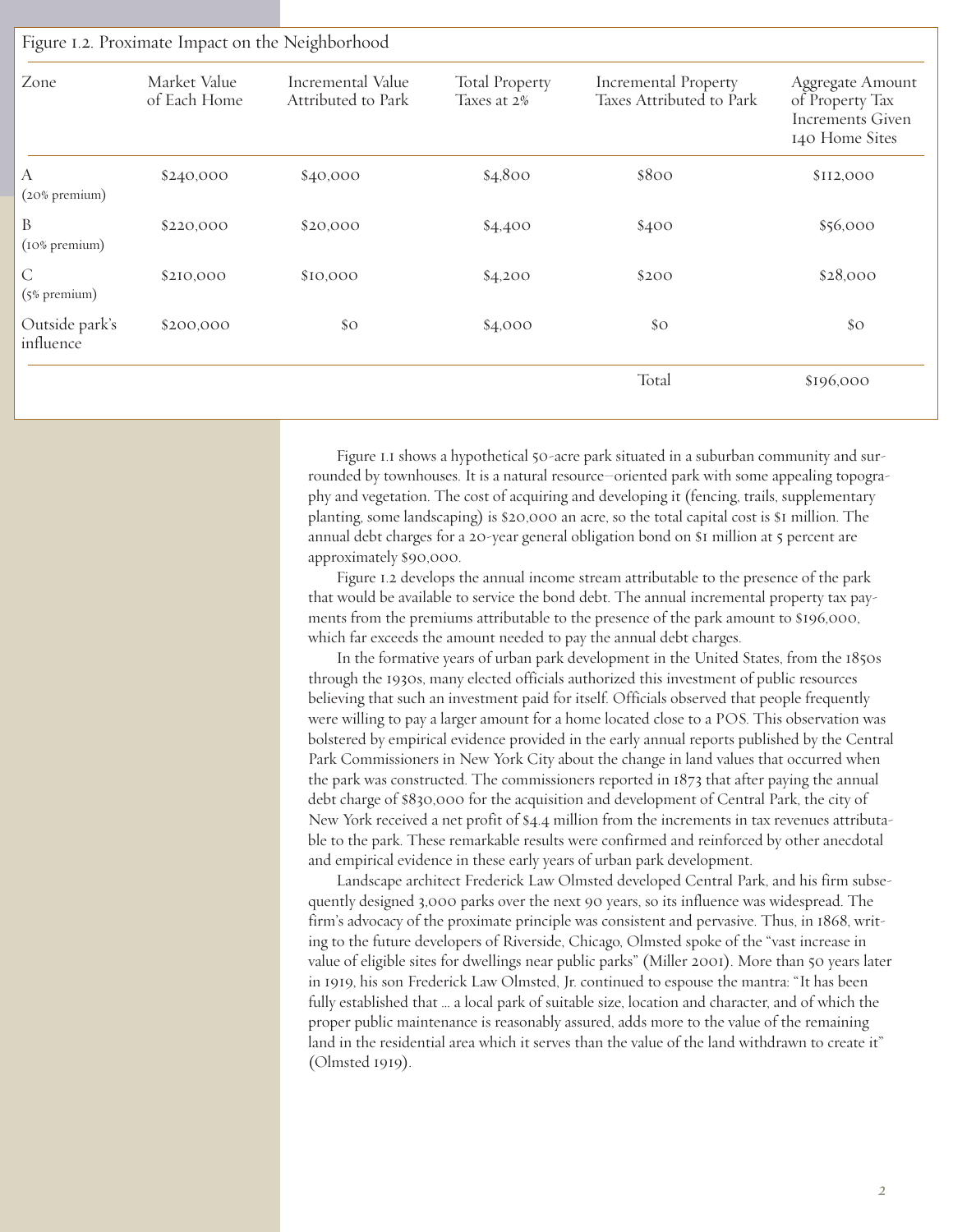Figure 1.3. Early Examples of the Perceived Influence of the Proximate Principle on Property Values

> In Madison, Wisconsin, a citizens committee appointed to investigate and report on the amount of increase in the city's assessed value of property attributable to parks concluded:

> In our judgment, from ten to fifteen percent of the increase in the value of taxable property in the city of Madison during the period mentioned is attributable to the establishment of parks, drives, playgrounds, and open spaces in and around the city of Madison, by and through the activities of the city, its citizens and the Park and Pleasure Drive Association.

When translated into dollar terms, the committee concluded that the increased tax revenues the city received from the presence of its parks "are meeting all the expenses of their maintenance, and all interest charges on the investment, and, in addition, are paying into the city treasury at least \$10,000 to be expended by the city for other municipal purposes."

> The Hartford Park Commission, Connecticut, reported:

A careful examination shows that the parks constructed during the last ten years have increased the ground list by a sum equal to that expended by the city in their purchase and development, and have gone far toward making up that which has been taken from the tax list. This increase will continue for years.

> The park superintendent of Keney Park in Hartford reported: "If the influence of Keney Park is considered to exist only one thousand feet from its borders, then the value of the lands abutting it is probably four times the value they were sixteen years ago."

#### $\cdot \cdot \cdot$  The superintendent of parks in Kansas City stated:

Any wide awake city can establish its park system without one cent of general indebtedness to the city. In other words, the enhancement in values of benefited lands will be more than sufficient to pay the cost of the acquisition and improvement of the park system. Tills will impress you as being a too optimistic view, yet in our own city it is a fact recognized and not disputed with reference to boulevards, and to a somewhat lesser degree with reference to parks and parkways… . In Kansas City, at least, the effect of park and boulevard improvements has been the enhancement of land values far in excess of the whole cost of the acquisitions and improvements of their park system… . Wherever this work has been properly executed and maintained, it should be considered an investment and not a tax.

*Source*: Nolen (1913).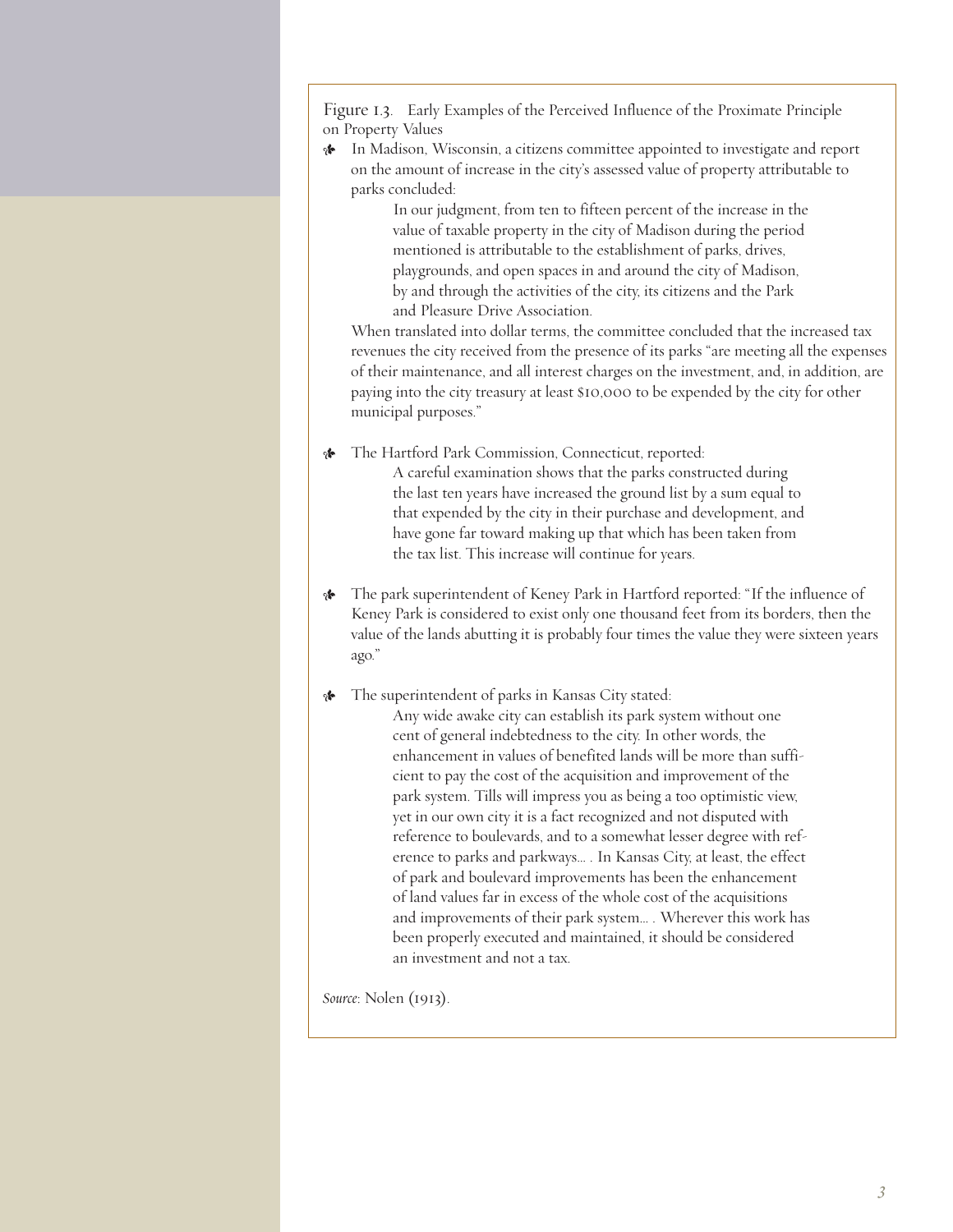In a 1913 article published in Landscape Architecture entitled "Some Examples of the Influence of Public Parks in Increasing City Land Values," a Harvard professor provided multiple illustrations of cities and park commissions, using the proximate principle to justify their investments in urban parks, some of which are reported in exhibit 1.2 (Nolen 1913). Thus, from the 1850s to the 1930s, there was an insistent, almost inviolate conviction in the legitimacy of the proximate principle, not only among park and open space advocates, but also among planners and elected officials.

However, the rudimentary studies that provided the empirical evidence verifying the principle were naive, reflecting the underdeveloped nature of the statistical tools and research designs available in that era. The evidence was limited to simple calculations of increased tax receipts accruing from properties in proximity to parks. This ignored the array of other factors that could have influenced property values in addition to parks.

#### CONTEMPORARY EVIDENCE

Between the 1930s and the 1970s the proximate principle virtually disappeared from mainstream discussions of parks and open space, in part because of skepticism stemming from an awareness of the naiveté of the early studies that purported to verify the principle. Its resurrection in the last two decades has coincided with the increased capability of computing, which has made feasible more complex analyses enabling the economic contributions of parks and open space to property values to be quantitatively identified and distinguished from those attributable to other possible contributions.

Approximately 20 studies investigating the issue have appeared in the past two or three decades. Most of the results have been published in peer-reviewed journals, which suggests that the studies meet the standards of good social science research. They overwhelmingly verified the legitimacy of the proximate principle. Figures 1.4, 1.5, 1.6, and 1.7 illustrate the results reported by these studies (for a detailed review of them, see Crompton [2004]). The studies demonstrated that the proximate effect is substantial up to 500–600 feet away from the park (typically three blocks). In the case of community-sized parks over, say, 30 acres, the effect may be measurable out to 1,500 feet, but 75 percent of the premium value generally occurs within the 500–600-foot zone. The studies suggested that a positive impact of 20 percent on property values abutting or fronting a passive park area is a reasonable point of departure for estimating the magnitude of the impact of parks on property values. A series of studies (Ernst and Young 2003) conducted in New York City reported that similar positive impacts emerged when substantial capital investment was made in renovating existing parks that had deteriorated.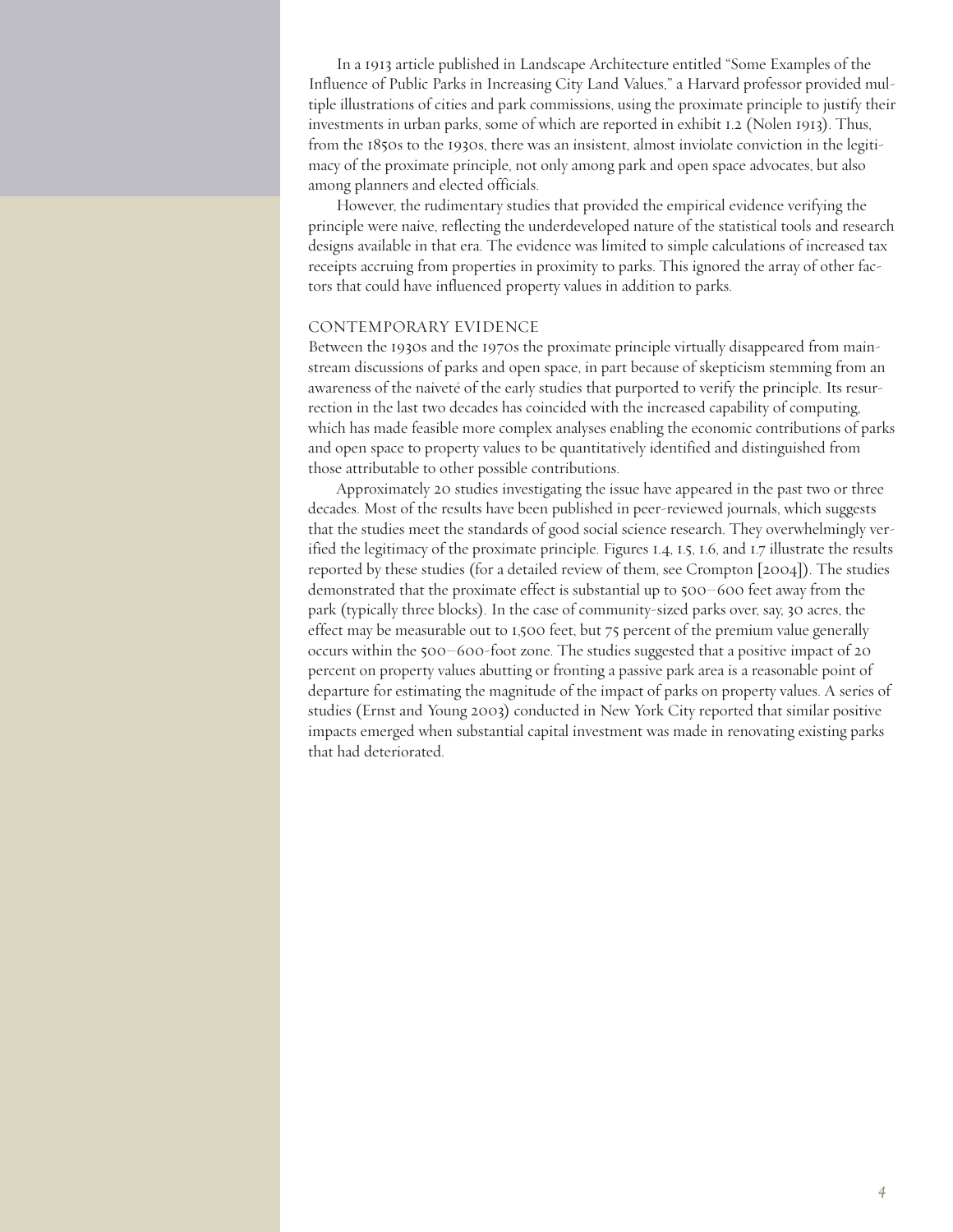Figure 1.4. Impact of a Greenbelt on Boulder, Colorado A frequently cited study examined the effect of greenbelts on property values in three different areas of Boulder, Colorado. A total of 1,382 acres of greenbelt had been purchased adjacent to residential developments. The study's results showed that, other things being equal, there was a \$4.20 decrease in the price of residential property for every foot one moved away from the greenbelt. This suggested that if other variables were held constant, the average value of properties adjacent to the greenbelt was 32 percent higher than those located 3,200 walking feet away.

One of the three neighborhoods had been able to take much greater advantage of the open space amenity in its planning than the other two neighborhoods, so the authors initiated further analyses on it. In this neighborhood, price decreased \$10.20 for every foot one moved away from the greenbelt. This resulted in

> the aggregate property value for the neighborhood being approximately \$5.4 million greater than it would have been in the absence of greenbelt. This increment resulted in an annual addition of approximately \$500,000 to the potential neighborhood property tax revenue. The purchase price of this greenbelt for the city was approximately \$1.5 million, and thus, the potential property tax revenue alone would allow a recovery of initial costs in only three years.

*Source*: Correll et al. (1978).

Figure 1.5. Impact of 14 Neighborhood Parks on Adjacent Neighborhoods in Dallas–Fort Worth The 14 parks were between 2.5 acres and 7.3 acres except for two that were 0.5 and 0.3 of an acre. They were "intermittently maintained" and were selected because of their ordinariness rather than their excellence. The parks were in neighborhoods of single-family houses. The analysis was based on 3,200 residential sales transactions. The price effects compared against home values a half mile from the parks are shown below. Homes adjacent to parks received an approximate price premium of 22 percent relative to properties a half mile away. Approximately 75 percent of the value associated with parks occurred within 600 feet of a park.

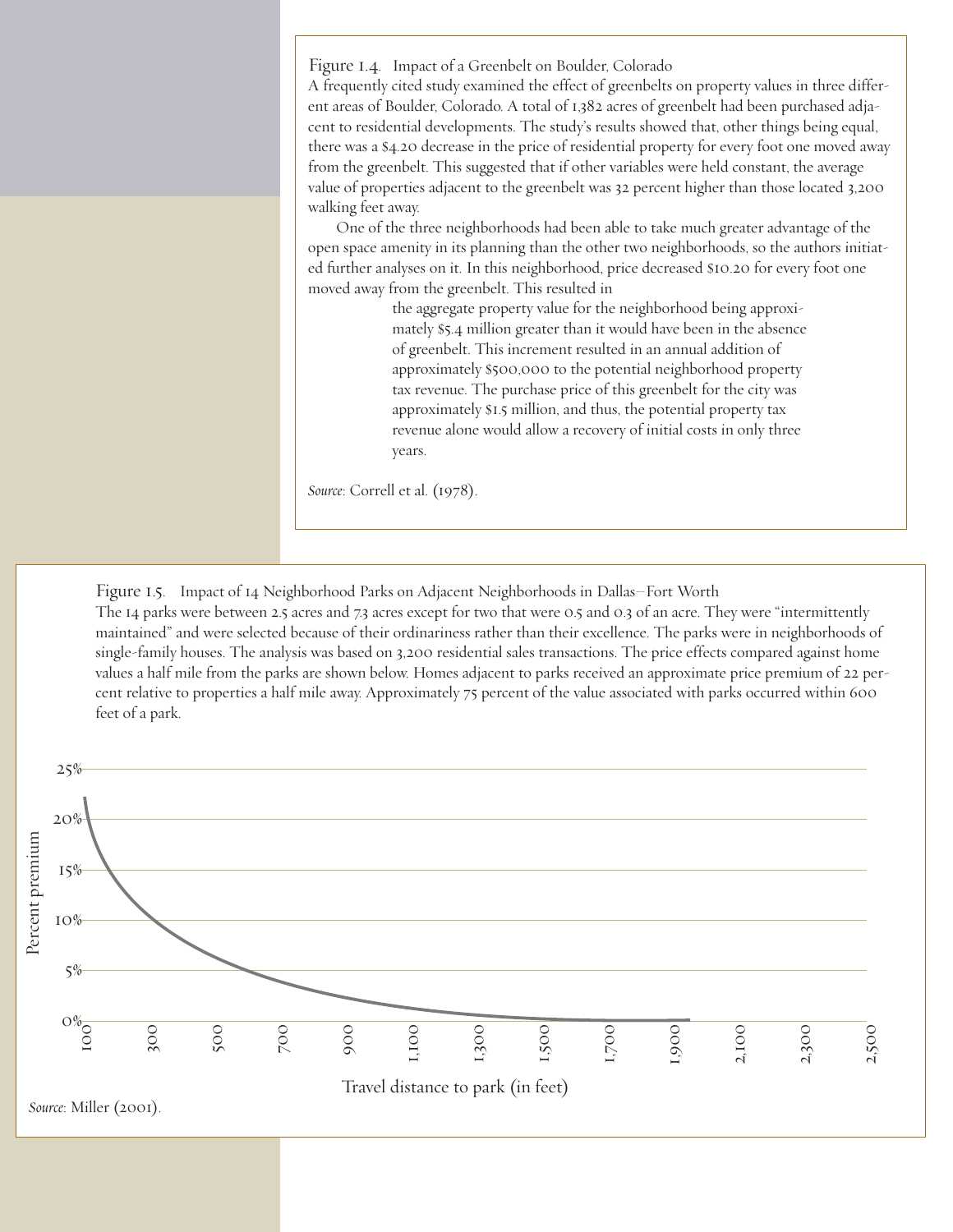Figure 1.6. Impact of Open Spaces on Residential Property Values in Portland, Oregon A study in Portland, Oregon, was based on a sample of 16,747 single-family home sales. Parks were classified into three different categories: urban parks, natural-area parks, and specialty parks/facilities. The results showed that being within 1,500 feet of a natural-area park on average accounted for 16 percent of a home's sale price holding all other factors constant. The impacts of urban parks and specialty parks/facilities were 2 percent and 8.5 percent, respectively. The relatively low premium for the urban parks may be attributable in part to urban parks often having greater variations in quality. When the results are averaged across all parks in the city like this, they do not differentiate between good parks, which people will pay a high premium to live close to, and mediocre parks, which don't attract high premiums.

The impact of distance from each of the three types of area on home values is reported below. For example, a home located 401–600 feet away from a natural area park on average had a \$12,621 premium (19.1 percent), while the average premium for a house adjacent to an urban park was \$1,926 (2.9 percent). These data suggest that there are relative disadvantages to being located next to the facilities, since the largest premiums for the urban park, naturalarea park, and specialty park/facilities were in the 201–400-, 401–600-, and 401–600 foot-distance bands, respectively.

Variations in Proximate Values at Different Distances for Each Open Space Type (1990\$)\*

| Distance Variable | Urban Park | Natural Park | Specialty Park/Facility |
|-------------------|------------|--------------|-------------------------|
| $\leq$ 200 ft.    | \$1,926    | \$11,210     | \$7,396                 |
| $201 - 400$ ft.   | \$2,06I    | \$10,216     | \$5,744                 |
| $401-600$ ft.     | \$I.I93    | \$12,621     | \$10,283                |
| $60I-800$ ft.     | \$8I7      | \$II,269     | \$5,661                 |
| $801-1,000$ ft.   | \$943      | \$8,981      | \$4,972                 |
| $1,001-1,200$ ft. | \$I,69I    | \$8,126      | \$4,561                 |
| $I,20I-I,400$ ft. | \$342      | \$9,980      | \$3,839                 |

\*Number of observations: 16,747; average home sale price: \$66,198

*Source*: Lutzenhiser & Netusil (2001)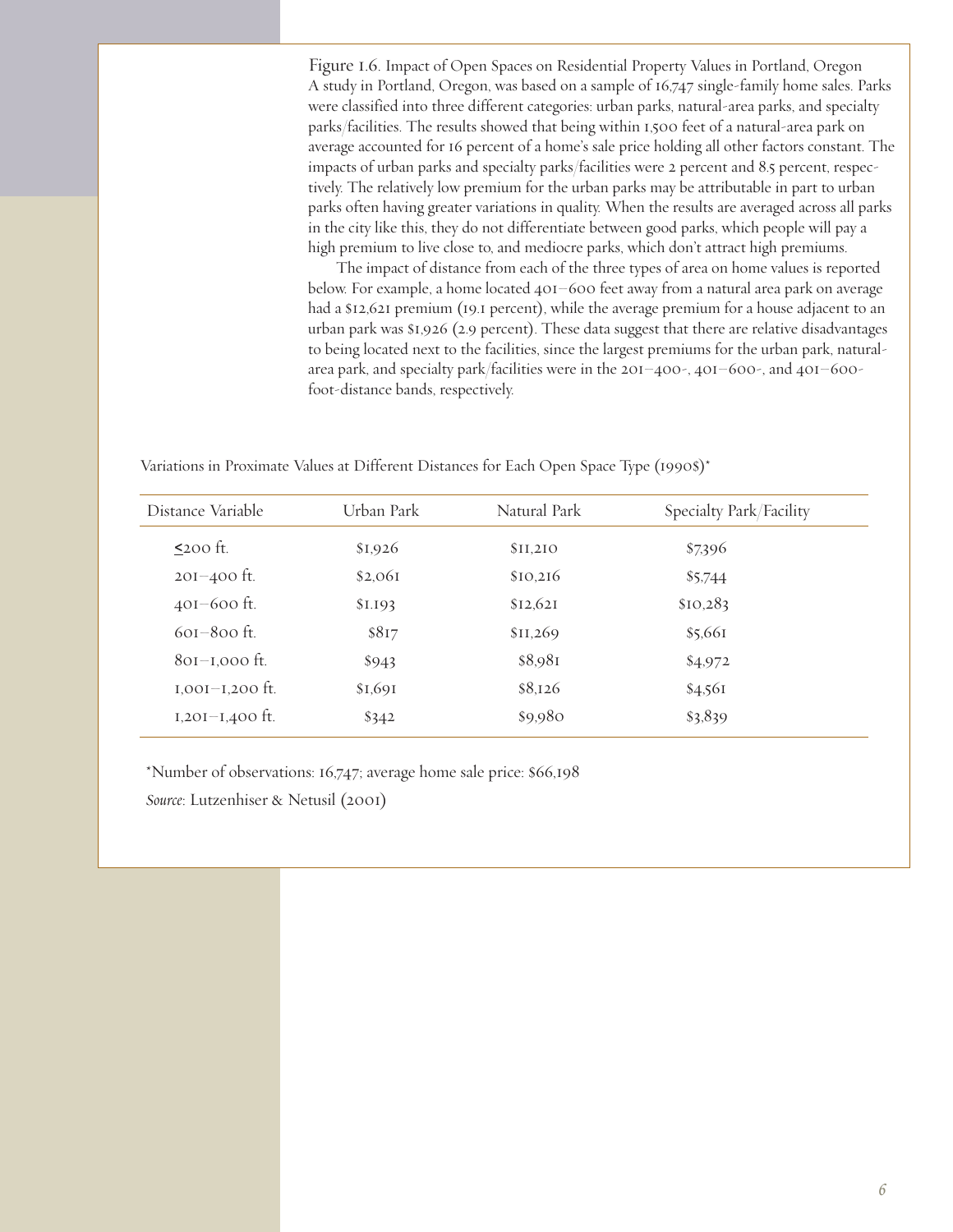Figure 1.7. Impact of Greenbelt on Neighborhood Property Values in Austin, Texas The Barton Creek Greenbelt in Austin, Texas, is a linear 171-acre natural area that stretches for more than seven miles west of downtown. Three neighborhoods abut it: Barton, Lost Creek, and Travis. Single-family home sales of 224, 240, and 236 dwellings, respectively, were used to measure the greenbelt's impact on property values. As shown below, the premium for adjacency to the greenbelt was highest in the Barton neighborhood, representing 20 percent of the average price of all homes in that neighborhood. The comparison criterion is important because all the homes impacted by the greenbelt are included in the average price. If the comparison criterion had been with houses beyond the direct impact of the greenbelt (say, 1,500 feet or more away), then it is likely that the premiums shown would have been substantially longer.

The lack of positive impact in the Lost Creek area was attributed to the different character of the greenway at that point. Homes directly adjacent to the greenway in Lost Creek were located on the edge of deep, thickly vegetated ravines that offered neither recreational access nor attractive views. The vegetation inhibited recreational access, and the views were of other properties across the ravines rather than of the green space. In the Travis area, where the proximate premium was relatively low, the topography of the land did not allow for nonadjacent properties to enjoy a greenbelt vista, so the premium was primarily a reflection of the value accorded proximate access. The last column in the figure shows the decline in value with each foot of distance away from the greenbelt.

| Neighborhood |           | Home Sale Prices |           | Adjancency<br>Premium | Adjancency<br>Premium % | Decline in Value<br>per Foot from |
|--------------|-----------|------------------|-----------|-----------------------|-------------------------|-----------------------------------|
|              | High      | Low              | Mean      |                       |                         | Greenbelt                         |
| Barton       | \$550,000 | \$105,000        | \$220,000 | \$44,000              | 20%                     | \$13.51                           |
| Lost Creek   | \$899,000 | \$179,000        | \$356,000 | $\mathcal{S}^{\circ}$ | $O\%$                   | \$3.97                            |
| Travis       | \$392,000 | \$130,000        | \$233,000 | \$16,000              | 6%                      | \$10.61                           |

*Source*: Nicholls & Crompton (2005a)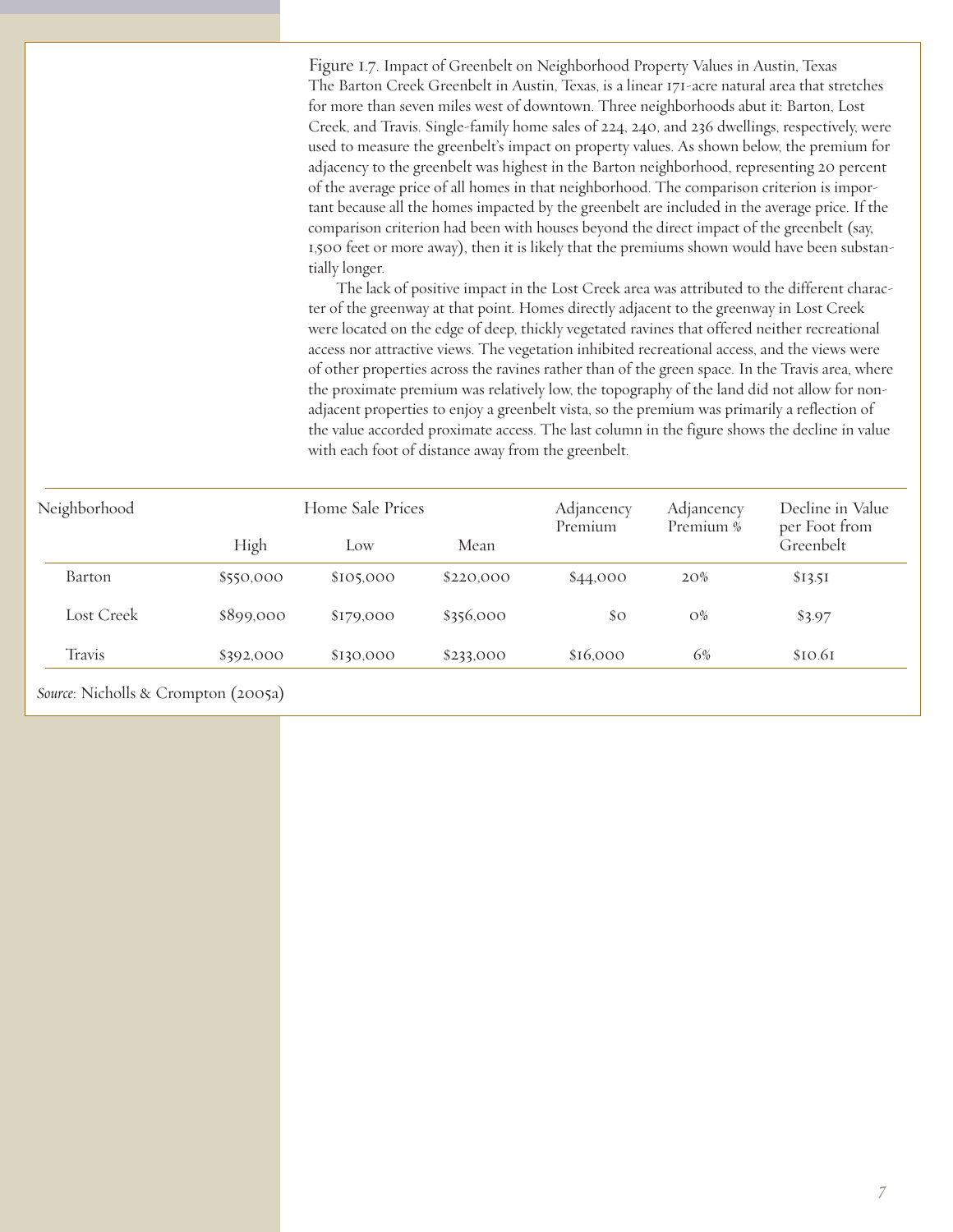Figure 1.8. Alternate Scenarios Reflecting the Range of Impacts That Parks and Open Spaces May Exercise on Property Values

Park Site



*8*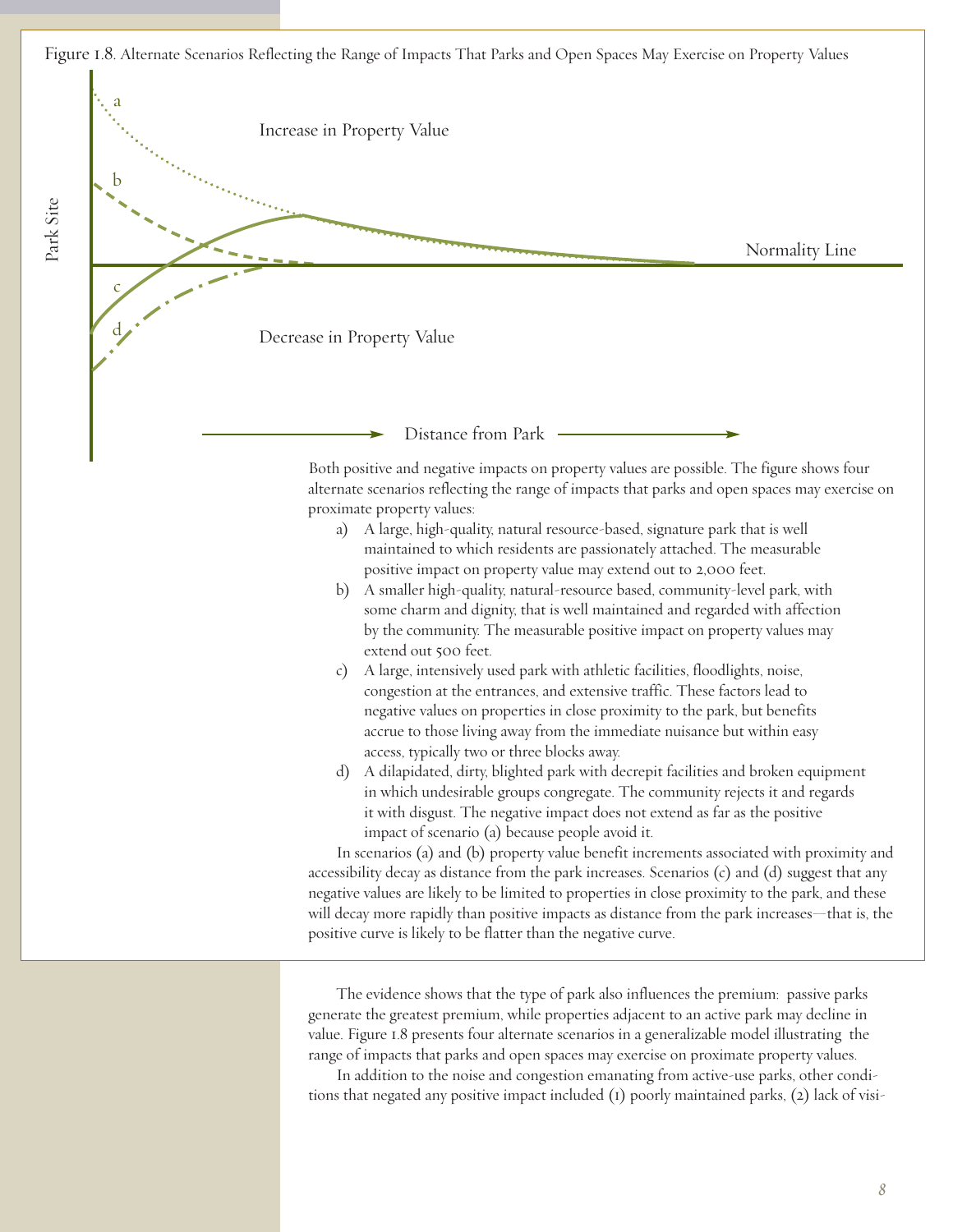bility from nearby streets, which provide better opportunities for antisocial behavior, and (3) properties whose privacy was compromised from backing onto linear parks.

Like all other goods, the premiums that people are prepared to pay to be proximate to a park or open space are influenced by the available supply. If such amenities are relatively abundant, then the premiums will likely be relatively small or nonexistent. Thus, in rural areas where there is plentiful open space, the incentive to pay a premium to be close to a park is likely to be lower than in densely populated urban areas where open space is rare. Similarly, if homes in an area have large private yards, then it is likely that premiums will be lower than in areas with little private space because privately owned yard space may act as a partial substitute for public park space.

Three additional points are worth noting:

- 1. If state or federal grants are available to pay for part of a park's construction and development, then the probability increases that the revenue stream from the incremental increases in taxes will cover the local community's capital investment in the park.
- 2. Incremental property tax income attributable to a park continues to accrue to a community after the debt charges are repaid, at which time the net return to the community will be substantially greater.
- 3. The proximate principle captures only the "private" benefits that accrue to proximate homeowners. It does not capture the economic value of:
	- a) "public" benefits that are received by the whole community such as reduced soil erosion, wildlife habitat enhancement, and improved water quality; or
	- b) users of the park who live outside the proximate area whose home prices are, therefore, not influenced by the park..

#### THE GOLF COURSE ANALOGY

The approximately 1,000 residential golf communities that have been developed in the United States in the last decade offer ipso facto evidence of the proximate principle (Mulvihill et al. 2001). Design and construction of an 18-hole golf course is likely to cost between \$3 million and \$8 million, but in addition a developer's investment includes lost revenue from lots that could have been sold on the 150–200 acres of land used for the golf course. If the average density of the development is three lots per acre, this means that the developer forgoes the revenue from 450–600 lots, which at, say, \$40,000 each amounts to between \$18 million and \$24 million. Thus, the developer's total investment may be on the range of \$20 million to \$30 million.

Typically, in golf course communities, approximately 30 percent of households contain a member who plays golf on the course (Nicholls and Crompton 2005b). There may be many reasons why the other 70 percent purchase homes in a golf course community, but a primary factor is likely to be the green space, ambience, and aesthetic appeal the extensive green area of the course offers. Since developers are profit oriented, it is clear that premiums generated from properties in the subdivision exceed the cost of their substantial investment in open space. In this respect, the private market place offers further validation of the legitimacy of the proximate principle.

#### THE ROLE OF PARK AND OPEN SPACE LANDS IN REDUCING TAXES

The empirical evidence overwhelmingly supports the proximate principle. However, in urban/suburban contexts where land is in relatively short supply, the question may not be whether to invest in parks and open space per se, but rather whether such an investment is likely to yield a better return than if the land were to be used for development.

The conventional wisdom among many decision makers and taxpayers is that development is the "highest and best use" of vacant land for increasing municipal revenues. The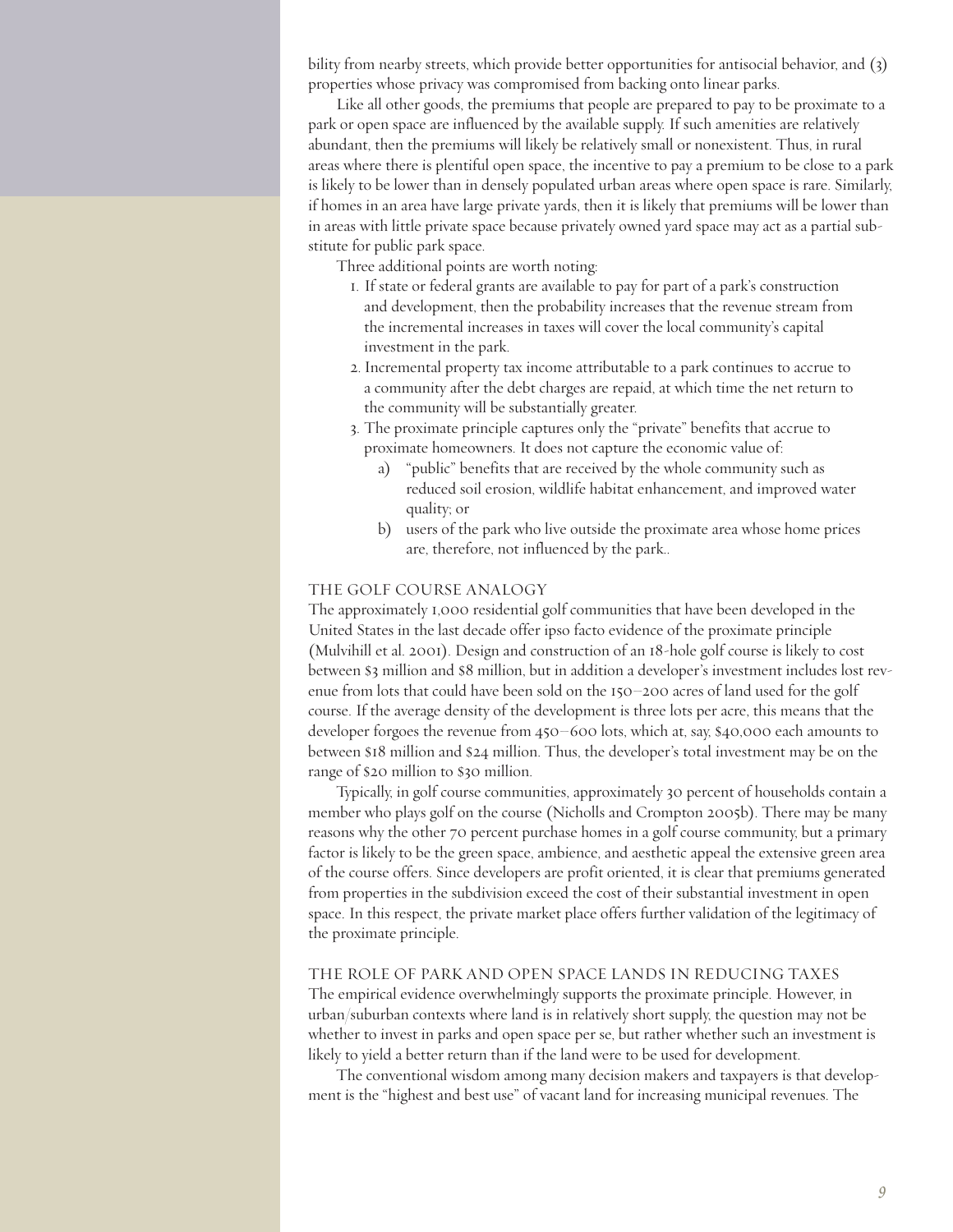belief is that development increases the tax base and thereby lowers each individual's property tax payments. Hence, larger property tax revenues are likely to accrue to communities if land is built out with homes rather than used as parks or open space.

In most situations, this conventional wisdom is erroneous. When open space is transformed into homes, the taxes of existing residents invariably increase because while development generates tax revenue, the cost of providing public services and infrastructure to that development is likely to exceed the tax revenue emanating from it. This conclusion emerges from a review (Crompton 2004) of cost of community services studies reported by more than 50 research teams in 21 states.



Figure 1.9 provides a summary of these results, showing the median cost among almost 100 studies of per dollar of revenue raised to provide public services to each of three different land uses. Thus, for every \$1 million in tax revenues these communities received from commercial/industrial uses and from farm/forest/open space uses, the median amount they had to expend was only \$270,000 and \$350,000, respectively, to provide them with public services. In contrast, for every \$1 million received in revenues from residential developments, the median amount the communities had to expend to service them was \$1,160,000. The results of these studies indicate that favoring residential development at the expense of open land does not alleviate the financial problems of communities. Indeed, it is likely to exacerbate them.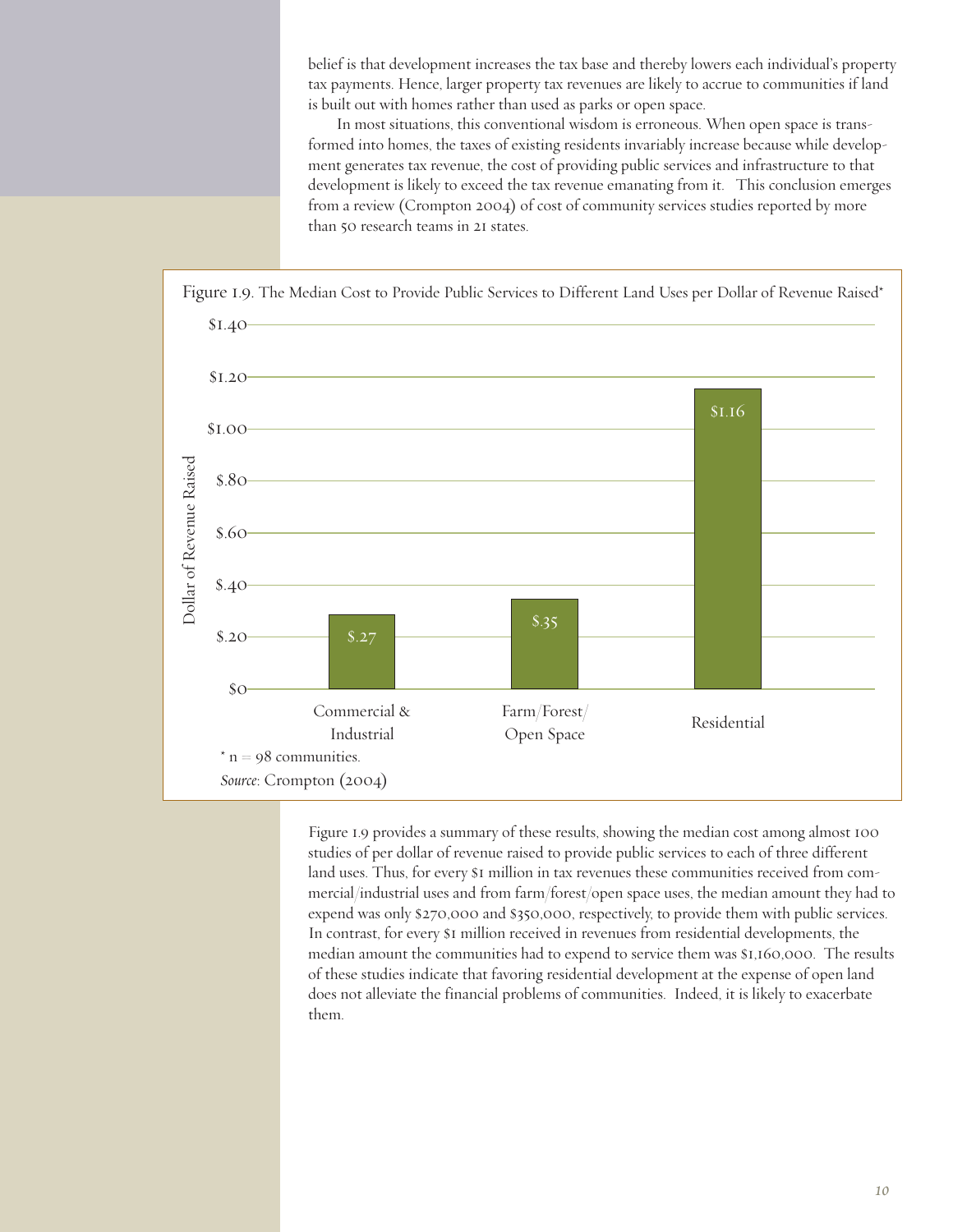Figure 1.10. Using Open Space to Reduce Taxes

> The city of Naperville, Illinois was almost built out. The remaining undeveloped area was in the southwest of the city. The city's planners reported that if the area were developed as projected in the existing master plan, then it would attract an additional 7,711 people, of whom 1,820 would be school age. Within this undeveloped zone, the city master plan showed that 125 acres would be parkland or open space.

The city was concerned about the cost of servicing this new population, especially the costs associated with providing schools for it. Accordingly, the city revised the master plan, expanding the open space acreage to 205 acres. The revised plan projected the school-age population would be 1,104, a reduction of 716 from the original plan. This meant that the residents of Naperville would save the costs of building, staffing, and operating one new school. This cost was much greater than the tax that would have accrued from the additional residences that would have been built in the original plan. The cost of acquiring and maintaining the additional parkland was projected to be much lower than the ongoing net deficit associated with building and operating the additional school.

> Yarmouth, Maine, a community on the state's rugged Atlantic coast, chartered a citizens' committee to examine the pros and cons of developing a parcel of land outside the town. The committee found that (1) if the property were developed, service costs would be \$140,000 a year greater than the tax revenue the project would generate and (2) the city could purchase the entire property for \$76,000 a year over a 20-year period. As a result, residents overwhelmingly approved a referendum to issue \$1.5 million in bonds for open space acquisition.

> In Wayland, Massachusetts, it was found that development of 1,250 acres of open space would cost taxpayers \$328,350 a year more than they would receive in added tax revenues from new homes. This represented a \$7.75 increase in the tax rate. On the other hand, purchasing the property would only add \$4.25 to the tax rate.

*Sources*: Crompton (2004). Howe and Papst (1997). Todd (n.d.).

The evidence clearly indicates that preserving open space can be a less expensive alternative to development. Hence, a number of communities have elected to purchase park and open space land, rather than allow it to be used for residential development, because this reduces the net tax deficit for their residents, which would occur if new homes were built on that land (figure 1.9). The conclusion is that a strategy of conserving parks and open space is not contrary to a community's economic health, but rather it is an integral part of it.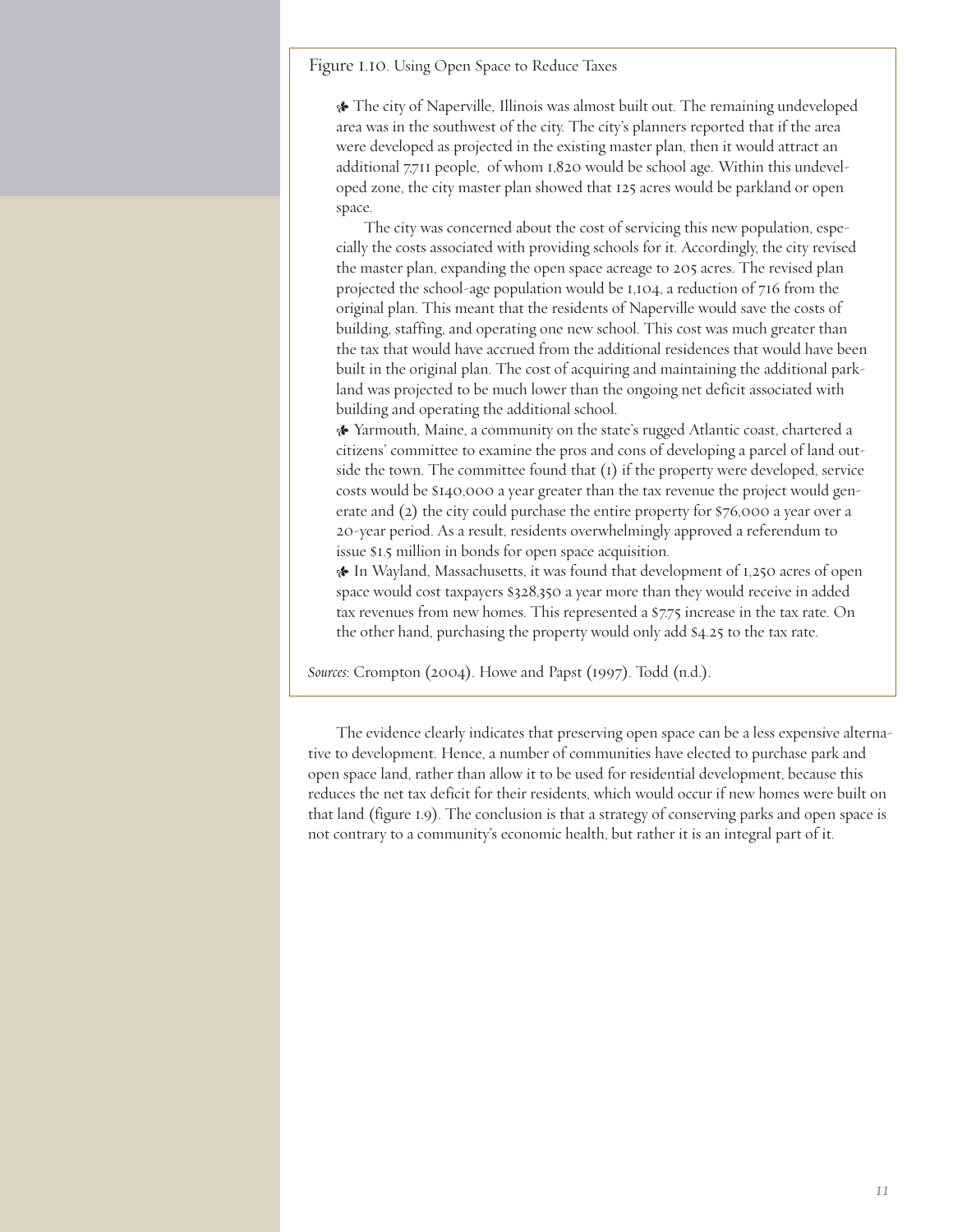#### REFERENCES

- Correll, M., J. Lillydahl, H. Jane, and L. D. Singell.1978. The effect of green belts on residential property values: Some findings on the political economy of open space. *Land Economics* 54 (2): 207–217.
- Crompton, J. L. 2004. *Theproximateprinciple: The impact ofparks, open space and water features on residential property values and the property tax base.* Ashburn, VA: National Recreation and Park Association.
- Ernest and Young. 2003. *Analysis of secondary economic impacts of New York cityparks*. New York: New Yorkers for Parks.

Lutzenhiser, M., and N. Noelwahr.2001. The effect of open spaces on a home's sale price. *Contemporary Economic Policy* 19 (3): 291–298.

- Miller, A. R. 2001. *Valuing open space: Land economics and neighborhoodparks*. Cambridge, MA: Massachusetts Institute of Technology Center for Real Estate.
- Mulvihill, D. A. et al. 2001. *Golf course development in residential communities*. Washington, DC: Urban Land Institute.

Nicholls, S. and J. L. Crompton. 2005a. The impact of greenways on property values: Evidence from Austin, Texas. *Journal of Leisure Research* 37 (3): 321–341.

- ———. 2005b. Why do people choose to live in golf course communities? *Journal of Park and Recreation Administration* 23 (1): 37–52.
- Nolen, J. 1913. Some examples of the influence of public parks in increasing city land values. *Landscape Architecture* 3 (4): 166–175.
- Olmsted, F. L., Jr. 1919. Planned residential subdivisions. *Proceedings of the Eleventh National Conference on City Planning*. Cambridge, MA: Harvard University Press, 14–15.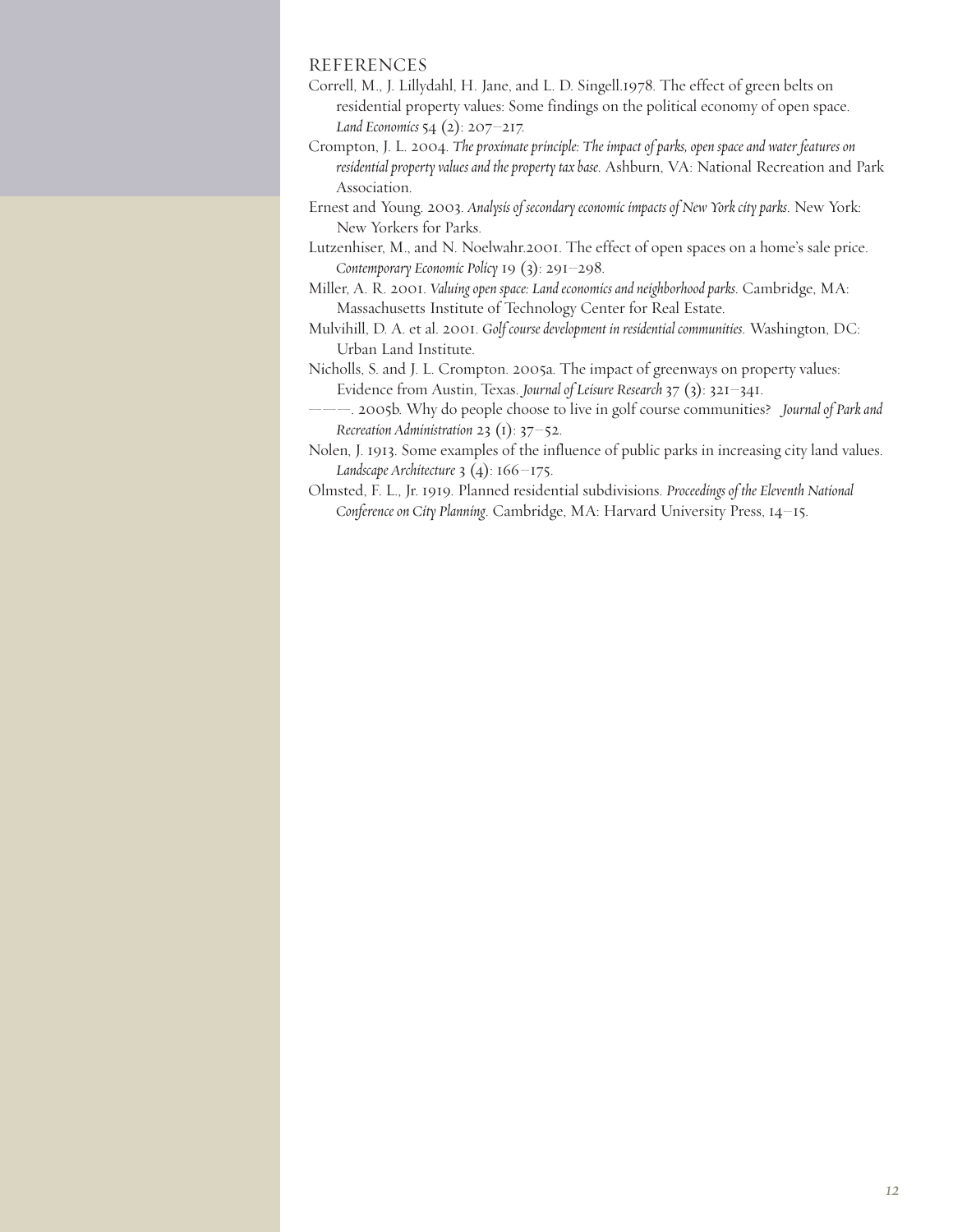#### Chapter 2

## Economic Benefits of Farmland Preservation *Lori Lynch, University of Maryland*

Many people support the preservation of farmland for food security, local economic viability, and amenity benefits. As early as 1977, Gardner proposed four economic benefits that can be derived from the protection of productive agricultural land: (1) a viable local agricultural industry with employment opportunities, (2) protection of rural and environmental amenities, (3) local and national food security, and (4) orderly and fiscally sound development of urban and rural land. Rural and environmental amenities could include views of cows in the meadow or fields of flowing wheat, open fields where rainfall lands to recharge the groundwater, and areas where wildlife can find habitat.

Researchers used surveys to determine which of these benefits were important to individuals and local communities considering a farmland preservation program (figure 2.1). In general, the public favors a mix between agricultural objectives, such as local food production and a rural way of life, and environmental objectives, such as water quality and wildlife habitat. Also frequently mentioned are rural amenities that can incorporate both agricultural and environmental objectives as well as include attributes like scenic quality. Farmland preservation programs themselves have sought to preserve a productive land base for the agricultural economy, preserve the amenity values of open space and rural character, slow suburban sprawl, provide wildlife habitat, and provide an opportunity for groundwater recharge in areas where suburban development is occurring (Bromley and Hodge 1990; Fischel 1985; Gardner 1977; McConnell 1989; Wolfram 1981; Lynch and Musser 2001).

| Papers                           | Most Important Characteristic of Farmland Preservation |
|----------------------------------|--------------------------------------------------------|
| Kline and Wichelns (1996)        | Environmental objectives                               |
|                                  | Protecting groundwater                                 |
|                                  | Wildlife habitat                                       |
|                                  | Preserving natural places                              |
|                                  | Aesthetic objectives                                   |
|                                  | Rural character                                        |
|                                  | Scenic quality                                         |
| Krieger (1999)                   | Local food supply                                      |
|                                  | Family farms                                           |
|                                  | Control development                                    |
| Duke and Aull-Hyde (2002)        | Agricultural way of life                               |
|                                  | Local food supply                                      |
|                                  | Water quality                                          |
| Bastian et al. (2002)            | Land with wildlife habitat                             |
|                                  | Fishing opportunities                                  |
|                                  | Scenic views                                           |
| Nickerson and Hellerstein (2003) | Rural amenities                                        |
|                                  | Rural character                                        |
|                                  | Scenic beauty                                          |
|                                  | Wildlife habitat                                       |
|                                  | Food Security                                          |
|                                  | <b>Environmental Objectives</b>                        |

Figure 2.1. Characteristics People Consider Most Important When Preserving Farmland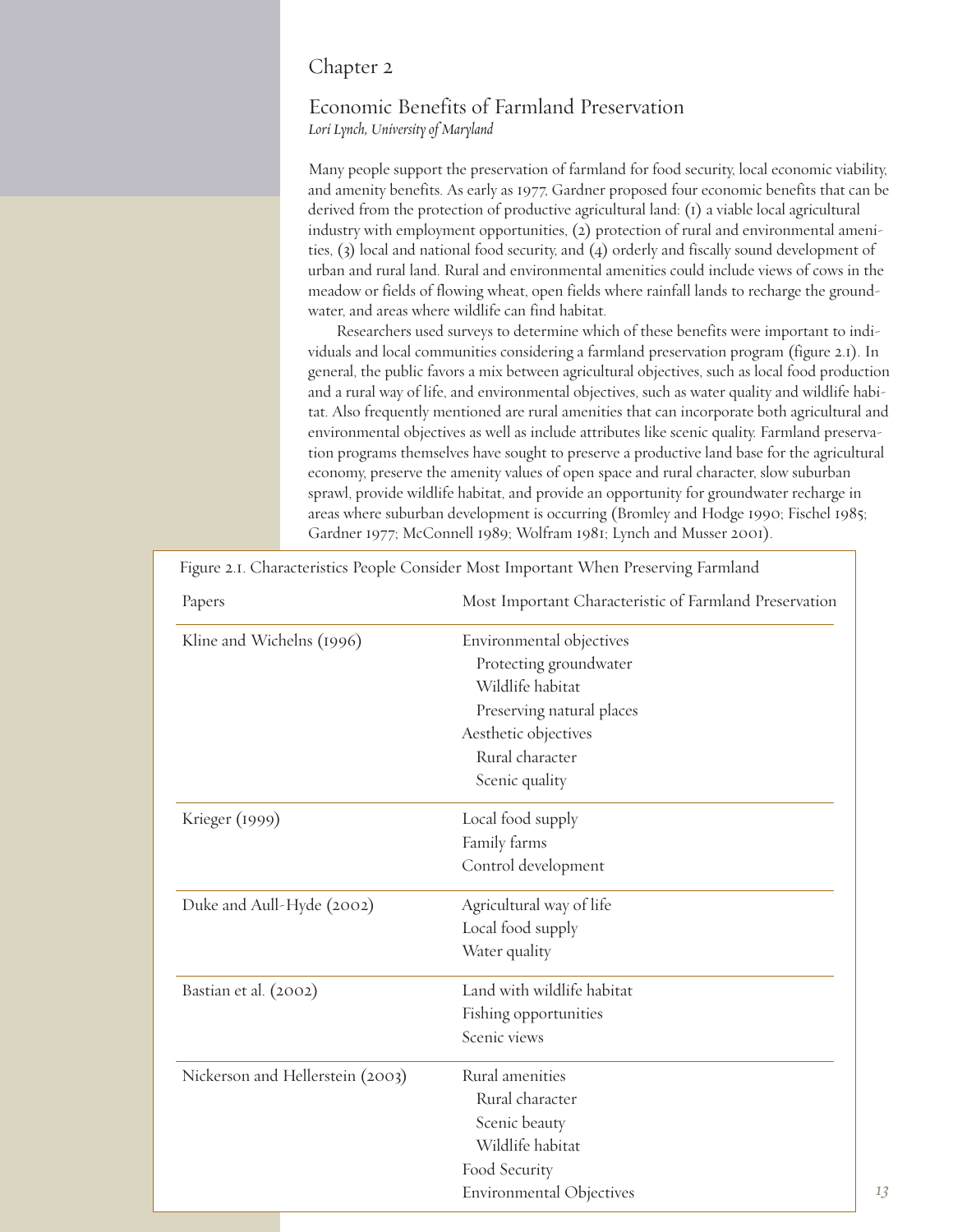Specifically, Kline and Wichelns (1996) found that Rhode Islanders favored environmental objectives, such as protecting groundwater, retaining wildlife habitat, and preserving natural places, and aesthetic objectives, such as preserving rural character and scenic quality. In another paper by Kline and Wichelns (1998), respondents specified that preserving fruit and vegetable farms and woodlands was most important, followed by cropland and land adjacent to water, but the rankings varied according to the objectives of the individual. For example, environmentalists favored forests, rural amenity seekers favored crop and pasture farmland, and agrarian people favored fruit and vegetable farmland.

Krieger (1999) found that people outside Chicago supported farmland preservation to ensure local food supply, protect family farms, and control development. The most important aspect of preserving open space was its role in slowing growth and reducing sprawl. To the Illinois respondents, continued sprawl meant the loss of scenic beauty, increases in air and water pollution, and loss of wildlife habitat.

Duke and Aull-Hyde (2002) found that Delawareans supported maintaining an agricultural way of life, having access to local products, and protecting water quality. People favored growth controls that preserved rural character rather than just controlled growth. Bastian et al. (2002) found that people would be willing to pay more for agricultural land that preserved wildlife habitat, offered angling opportunities, and provided scenic views in addition to agricultural production.

Many of the states mention these benefits when passing the laws to create the farmland preservation programs. Examining these laws, Nickerson and Hellerstein (2003) found that protection of rural amenities such as rural character, scenic beauty, and wildlife habitat is the most frequently mentioned objective, followed by food security and environmental services. The preservation programs ranked soil productivity/traditional agricultural uses and parcel size/contiguity as the most important. Thus, the programs favor preserving cropland, which in principle could provide the rural amenities that the public wants to preserve. While the ranking of objectives may vary from place to place, most individuals indicate the economic benefits outlined by Gardner as important reasons to preserve farmland. So what is the evidence concerning these benefits? Do local communities actually obtain what they think is important when preserving farmland?

#### A VIABLE LOCAL AGRICULTURAL INDUSTRY WITH EMPLOYMENT OPPORTUNITIES

Preservation does not mean that economic development stops. In fact, farmland preservation programs can signal a commitment to an industry that then stimulates the industry to invest and work to be successful rather than waiting to "sell out." A survey of farmers in four Maryland counties examined the difference in behavior between those who had participated in farmland preservation and those who did not. We found that farmland preservation participants were more likely to have invested in their farm in the last five years—66 percent compared with 55 percent for nonparticipants (figure 2.2).

In addition, the owners of the preserved farms were more likely to attend workshops to learn new technologies and enhance their farming skills (figure 2.3). Sixty percent of those farmers who had preserved their farms had attended workshops at least once compared with 38 percent of nonparticipants.

Seventy-eight percent of participants said they preserved their farm to keep it in the family and 42 percent said they wanted the money for their farm operation. Participants used the money they were paid to preserve their land in ways that may benefit the local economy (figure 2.4). For example, thirty-five percent of farmers used the money to reduce debt, thus making their operation more solvent. Another 28 percent saved the money or invested it in the farm. Eighteen percent used it to finance their farming operation. Twelve percent used the money to finance their retirement instead of selling the land to do so. Some bought additional land or farm equipment for their operation.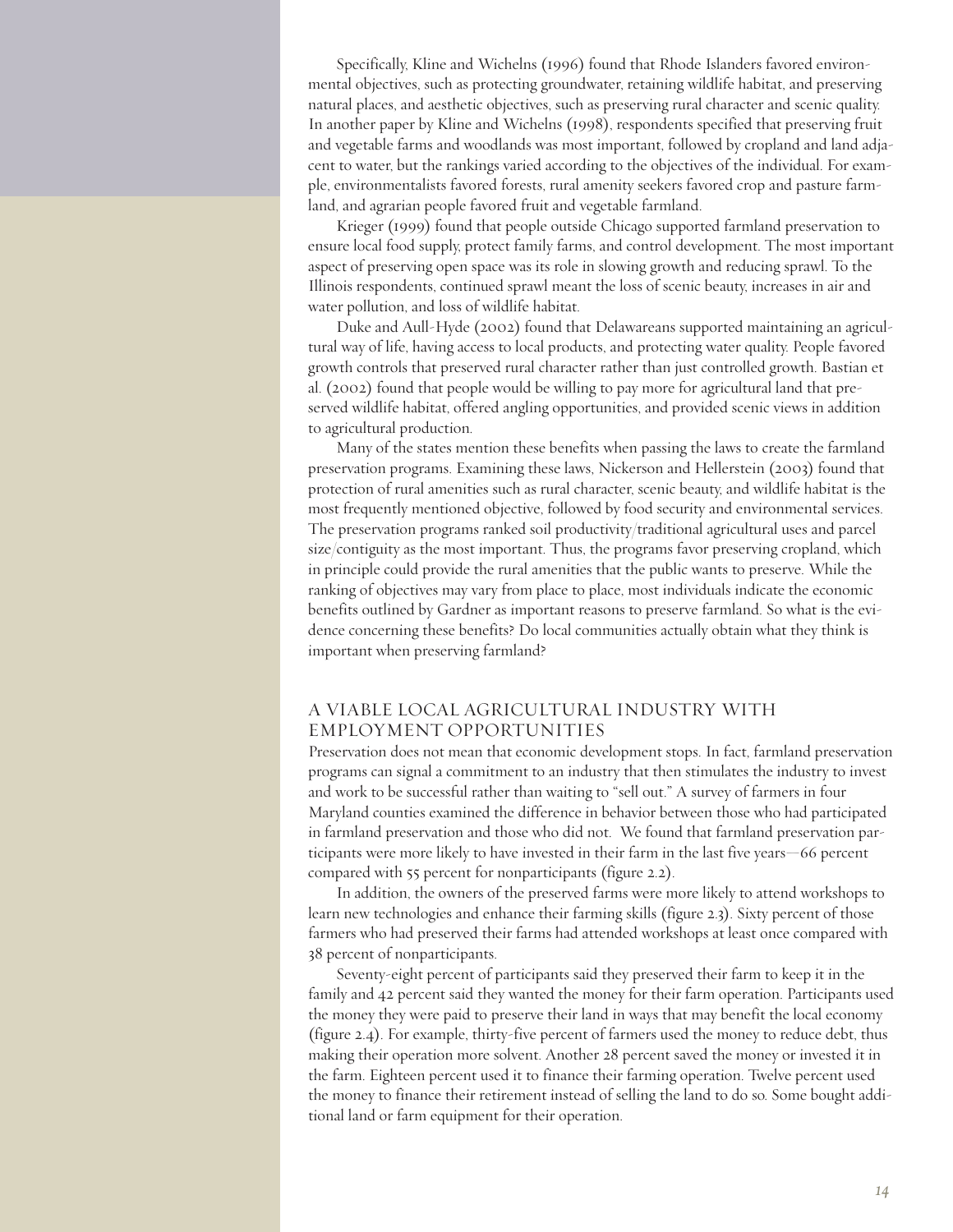

Figure 2.2. Investment Behavior of Farmland Preservation Participants and Nonparticipants

Figure 2.3. Workshop Attendance of Farmland Preservation Participants and Nonparticipants

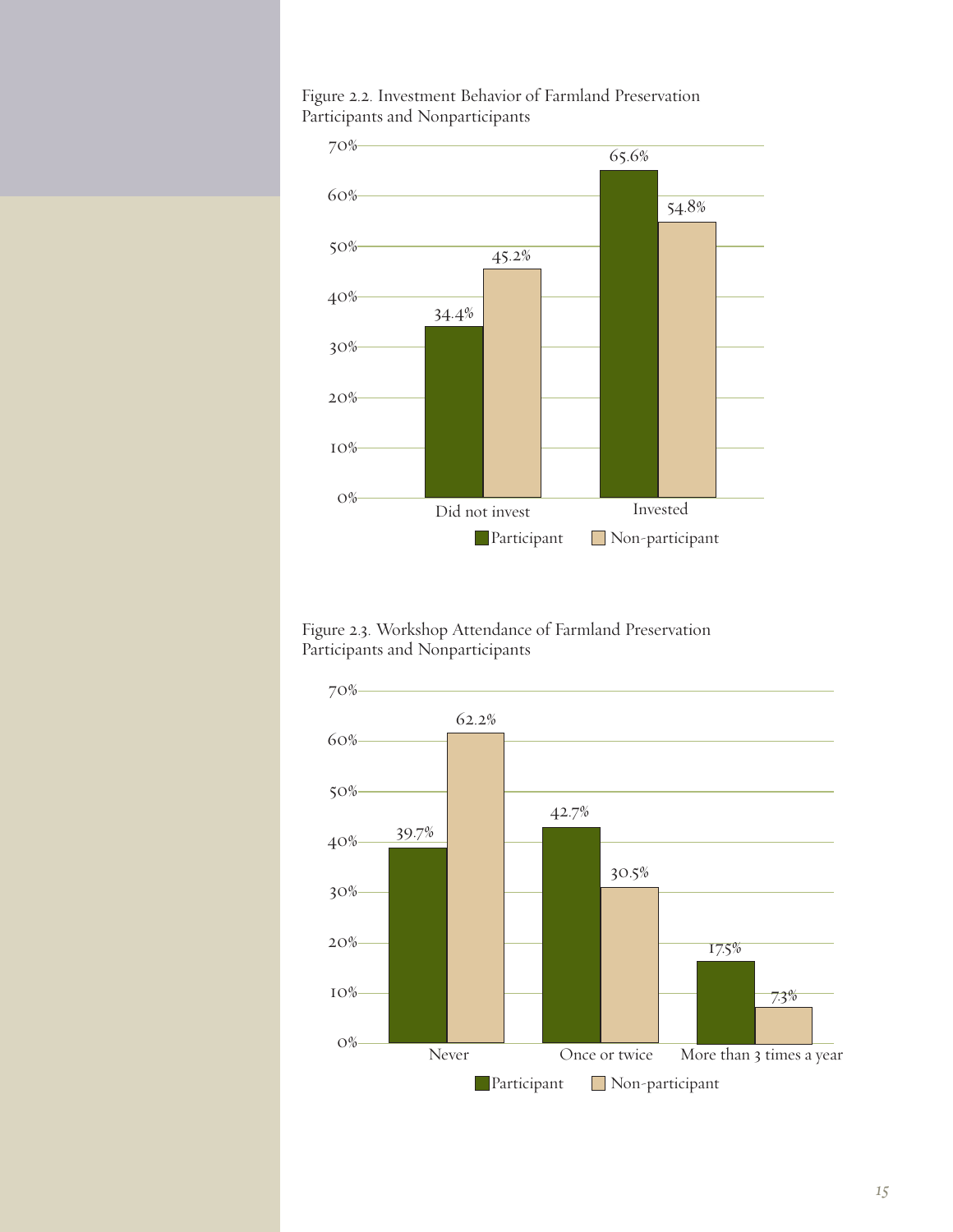

Participants were also most likely to have productive operations and planned to continue farming, according to Lynch and Lovell (2003). Growing crops, owning a larger farm, earning a high percentage of family income from farming, and having a child who plans to continue farming increased the likelihood of enrolling a farm in the preservation program. In more recent research on the mid-Atlantic states, we find that counties with farmland preservation programs have lower rates of farmland loss than similar counties without such programs. Therefore, investment in these types of programs helps to slow the rate of loss and ensures an ongoing industry.

This begs the question of how much land must be preserved to ensure a viable industry; that is, is there a critical mass threshold for the agricultural industry. While Lynch and Carpenter (2003) did not find strong evidence that a critical mass exists, they did find that counties with fewer than 50,000 acres of farmland had an annual rate of farmland loss of 2.36 percent compared with an average rate of 1.57 percent for all counties; counties with between 50,000 and 150,000 acres had a rate of farmland loss of 1.88 to 1.98 percent. They also found that 42 percent of the study's counties derived their largest share of income from a different commodity or animal source in 1997 than in 1949 (figure 2.5). They concluded that some agricultural sectors did not survive as agricultural land was lost but that counties could stem the tide of farmland loss if they adjusted their crop and/or livestock mix.

It is still possible that a critical mass for certain sectors may exist. For example, Adelaja, Miller, and Taslim (1998) indicated that because New Jersey no longer has a critical mass of dairy farmers, it does not offer all the extension programs and services to dairy farmers that the neighboring states provide, which can impact input costs and management quality.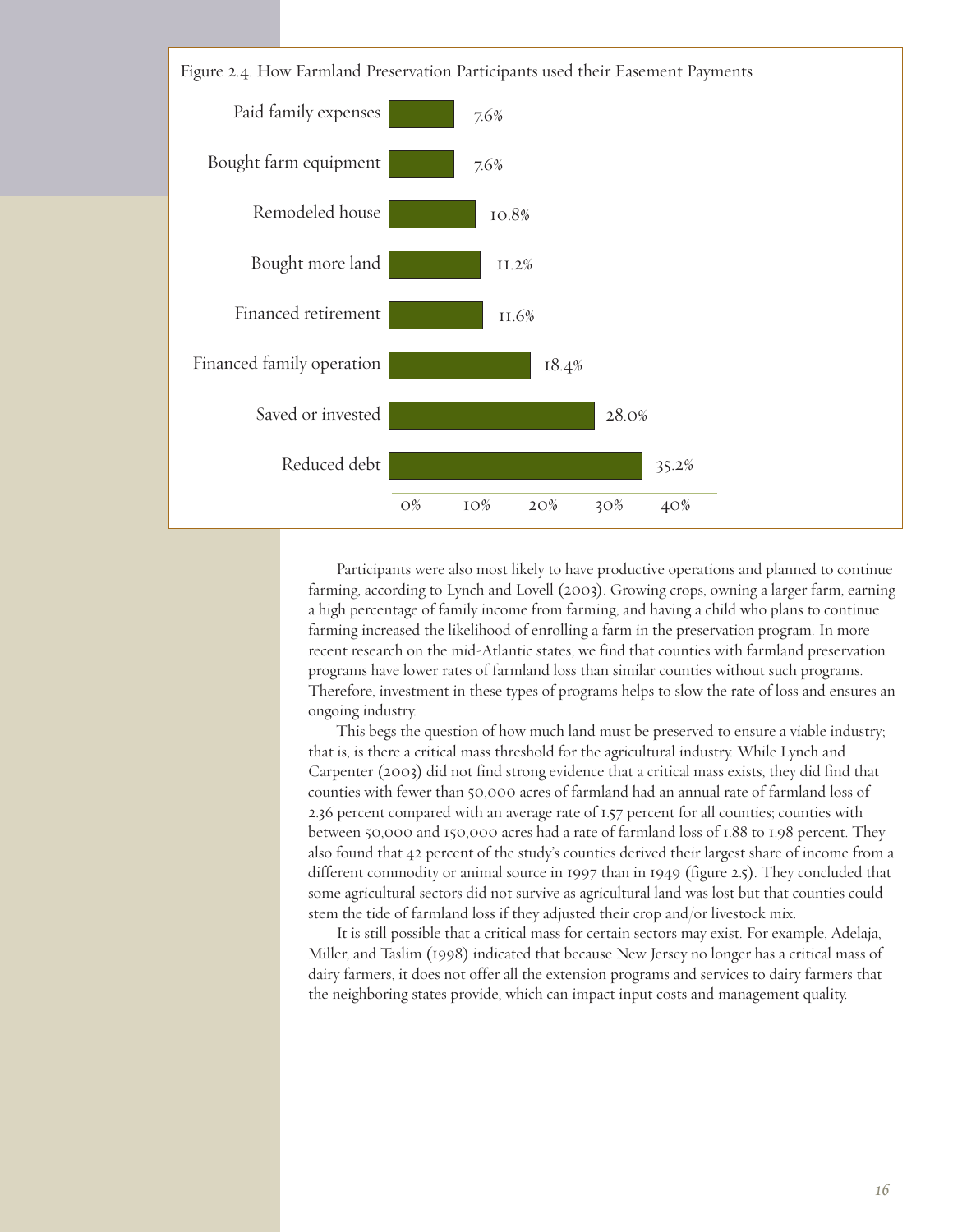

In addition, preserving the agricultural industry provides open space attributes and rural amenities that can attract tourists and new residents to an area. Contrary to many communities' concerns that the conservation and preservation policies may have negative effects, Lewis, Hunt, and Plantinga (2002) found that communities that managed land for conservation purposes did not have lower employment growth rates. In fact, they found that when forestlands were managed for preservation uses rather than multiple uses (including extractive uses such as timbering), more people moved into the counties with more conservation land than moved out possibly because of the additional amenities such lands provided, although this effect was relatively small.

Furthermore, Lewis, Hunt, and Plantinga (2003) concluded that preservation policies do not cause the local community to shift from high-wage to low-wage jobs. Wage growth rates were not affected by the amount of land in conservation (nonextractive) uses compared to multiple (including timbering) uses. While these authors do not suggest that preservation or conservation policies are necessarily the best economic development stimulators, they clearly show that the impacts of these policies do not differ from those of resource extraction policies.

Similarly, Duffy-Deno (1997) found no effect from land preservation for wildlife habitat purposes on employment levels or growth rates. Examining 333 nonmetropolitan counties, he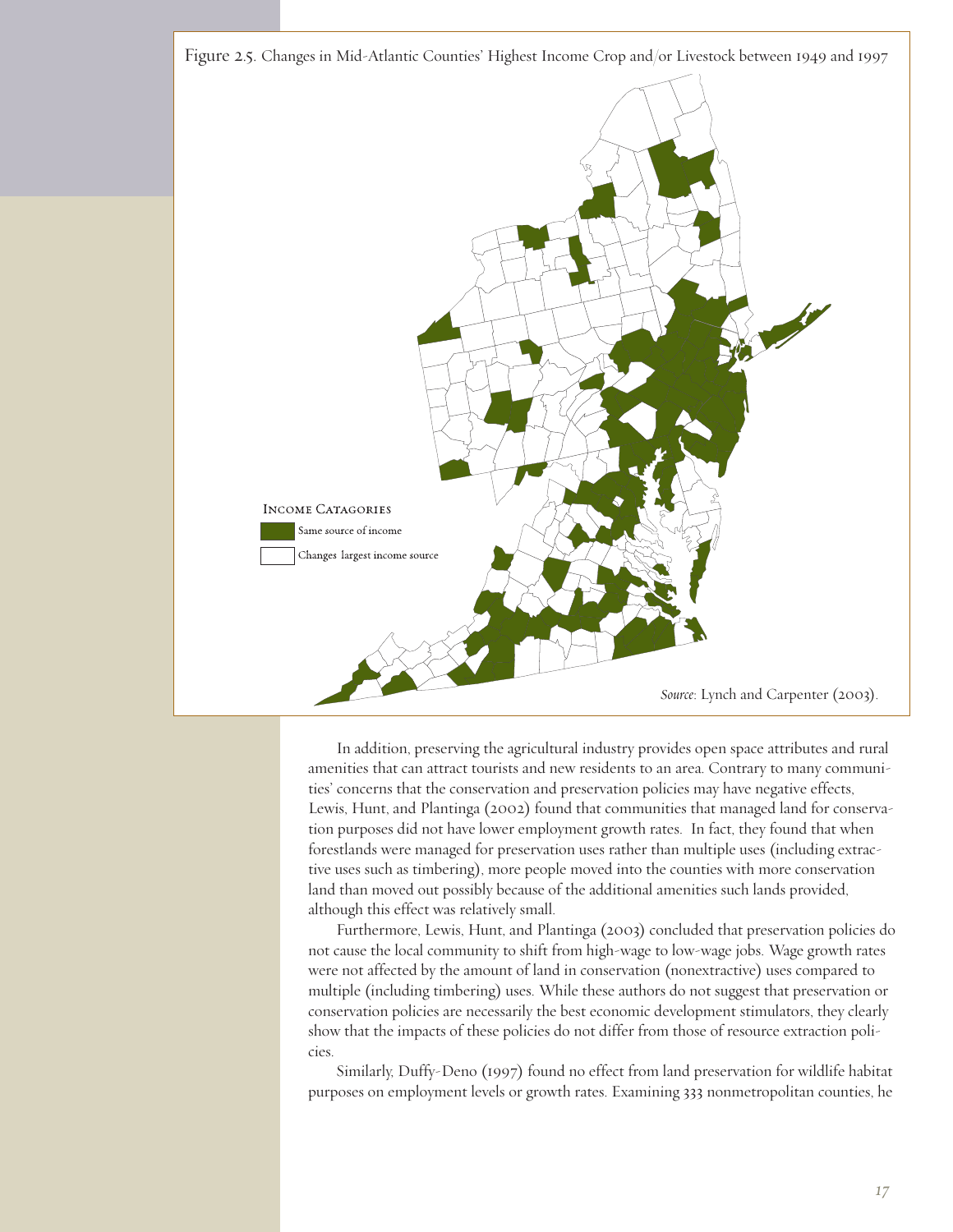found that employment growth after the listing of endangered species and limits on development occurred was similar between counties that had listed endangered species habitat and those that did not.

Lynch and Carpenter (2003) found that the health of the local economy impacted the rate of farmland loss. Healthy local economies (higher employment rates and higher incomes) had lower rates of farmland loss, all else the same.

#### PROTECTION OF RURAL AND ENVIRONMENTAL AMENITIES

For many economists, rural and environmental amenities are the main reason why local communities might consider farmland preservation programs. Food supply/security and the agricultural economy have markets where goods and services are bought and sold. If people want to have locally grown food and a strong local agricultural economy, then they can patronize local farms and buy local goods to achieve those ends. However, rural amenities are not what we consider market goods—they are not bought and sold. Therefore, to ensure that they are preserved, some type of program or policy may be needed.

To assess how much people are willing to pay for these amenities as a signal for how much land should be preserved, economists use two approaches. One is to ask people directly how much they would be willing to pay to preserve farmland, giving them various scenarios to consider. The other is to evaluate actual housing sales in the market to determine whether the presence of preserved farmland, forest, and cropland increases or decreases the value of a house.

Using the survey method, research has found that the annual willingness to pay varies from \$9 to \$239 per household per year per thousand acres (Bergstrom, Dillman, and Stoll 1985; Beasley et al. 1998; Bowker and Didychuk 1994; Rosenberger and Walsh 1997; Johnston et al. 2001; McConnell and Walls 2005). Values are higher in areas that are losing agriculture more rapidly—Suffolk County in New York and Alaska as compared with a rural South Carolina county. Figure 2.6 outlines the average willingness to pay from some of these studies as well as the total values for all households in a particular area (2000\$).

Halstead (1984) found that Massachusetts residents would have paid \$28 to \$60 per year to prevent the conversion of farmland to low-density housing and \$70 to \$176 to prevent high-density housing.

In South Carolina, Bergstrom, Dillman, and Stoll (1985) found lower numbers of households saying they would pay \$9 to \$16 per year per thousand acres to increase the number of acres preserved (2000\$). The authors suggest that the reason for this lower number is that the area studied is predominately rural, so even if some agricultural land is lost that other agricultural land and the associated amenities are still quite close.

Beasley, Workman, and Williams (1986) examined the value to households of preventing the conversion of farmland near Fairbanks, Alaska. Households indicated they would pay \$76 per year to avoid moderate development and \$144 per year to prevent the conversion of most of the land (1984\$). The region's value per acre was \$830 (2000 \$).

In Bowker and Didychuk's (1994) study, households in eastern Canada responded that they would pay \$49 each to preserve 23,000 acres and up to \$86 each to preserve 95,000 acres (1991\$). The value then computes to \$97 average value per acre (1991\$).

Ready, Berger, and Blomquist (1997) found that people were willing to pay more taxes to retain land in thoroughbred horse farming in Kentucky. They estimated that the median value of a converted farm is about \$0.49 per person per year (1990\$). This increases as people perceive that a higher percentage of farms will be lost.

Rosenberger and Walsh (1997) found that households in Colorado will pay \$86 to \$162 to increase preserved ranchland from 25 percent to 50 percent and from 50 percent to 75 percent (1993\$). People in the Rocky Mountains were willing to pay more than those in South Carolina and eastern Canada, similar amounts to those in Alaska but less than those in the urban fringe of Massachusetts.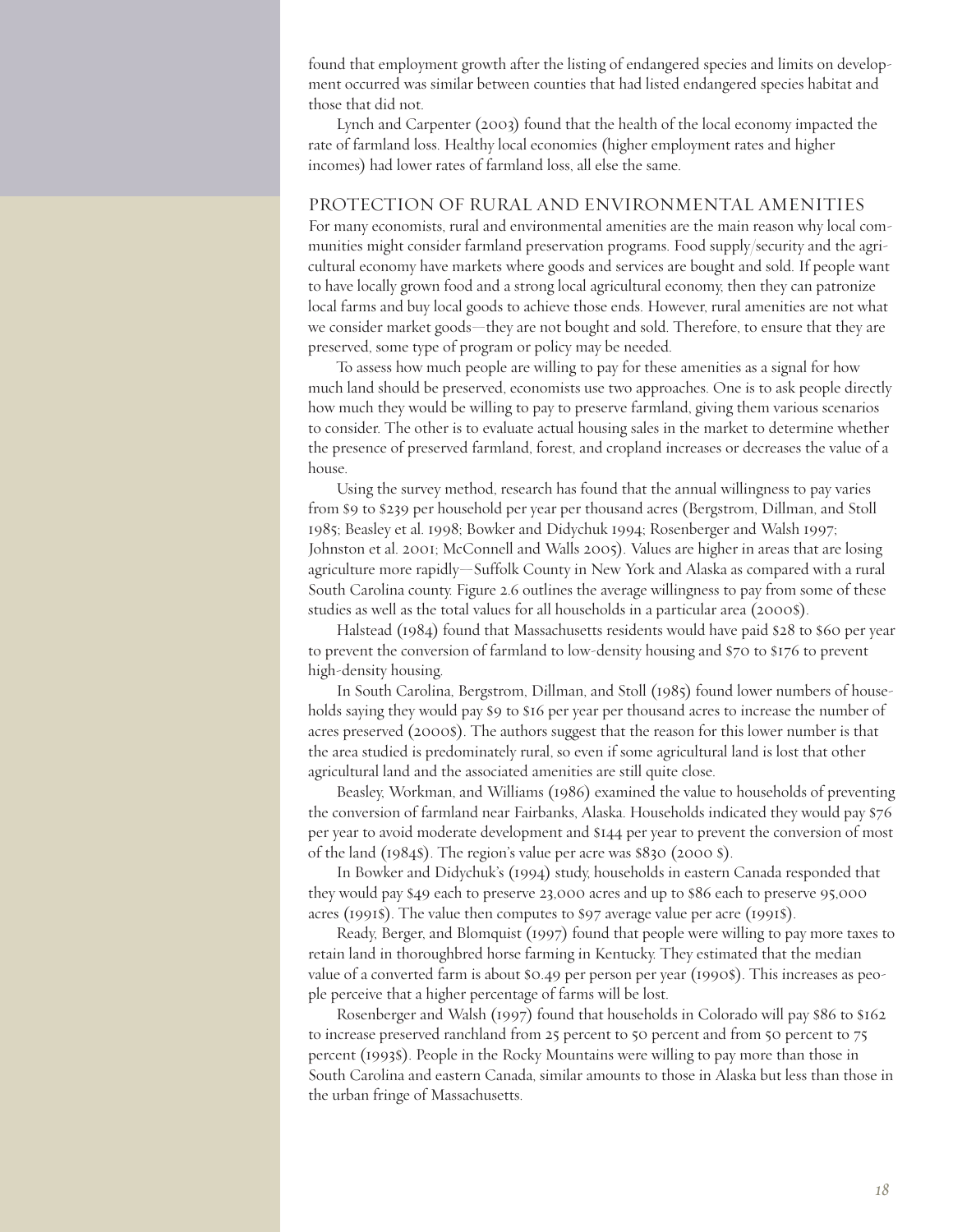In a slightly different type of study, Lopez, Shah, and Altobello (1994) found that two of the three studied rural communities in Massachusetts and Alaska had too few acres of farmland relative to the optimum amount suggested by the communities' value for farmland. Given the public's willingness to pay to retain agricultural land, the authors concluded that in highly urbanized areas, the local area would have been better off if more land had been preserved for agricultural uses.

|                                                      | Figure 2.6. Estimated Values to Society of Preserving Agricultural Land                |                                                            |
|------------------------------------------------------|----------------------------------------------------------------------------------------|------------------------------------------------------------|
| Location<br>(Papers)                                 | Average Willingness to Pay<br>per Household per Year<br>per Thousand acres<br>$(2000\$ | Measure of value aggregated<br>over Households<br>$(2000\$ |
| South Carolina<br>(Bergstrom et al 1985)             | $$9-16$                                                                                | $$23 - 61$                                                 |
| Alaska<br>(Beasley et al. 1998)                      | $$126 - 239$                                                                           | \$830                                                      |
| Eastern Canada<br>(Bowker and Didychuk 1994)         | $$62-109$                                                                              | \$I23                                                      |
| Colorado (Ranchland)<br>(Rosenberger and Walsh 1997) | $$86 - 144$                                                                            |                                                            |
| Suffolk County, New York<br>(Johnston et al. 2001)   | $$40 - 162$                                                                            | \$1,355                                                    |

*Source*: Extracted from table 2, "Estimated Values for Open Space Services from Stated Preference Studies" McConnell and Walls (2005).

> Many studies (although not all) have found that people will pay more for houses near farmland (figure 2.7). Geoghegan, Lynch, and Bucholtz (2003) found that in two of the three Maryland counties they studied, adjacency to preserved farmland actually increased the value of nearby houses. Irwin (2002) found that people in Maryland are willing to pay more for a house near permanently preserved open space (\$3,307) rather than pastureland that could be developed at some point in the future. Irwin suggests that people value open space because it is not development.

> A study in Ohio (Irwin, Roe, and Morrow-Jones 2002) found that the value of preserving a single acre as permanent cropland is between \$1 and \$3 per year and from \$12 to \$38 per house (about 1 to 4 percent of housing value). Thorsnes (2002) finds that people are willing to pay \$5,800 to \$8,400 more for a lot or a house to be next to a forest. Sengupta and Osgood (2003) found that hobby ranchers would pay an extra \$1,416 for their parcel to be next to greener pastures in the Southwest.

> Ready and Abdalla (2005) found that open space within 400 meters of one's house increases its value in Pennsylvania. They also found that forestland increased housing value more than cropland or pastureland and that preserved land increased housing values less than developable land—the reverse of the Maryland studies (Geoghegan, Lynch, and Bucholtz 2003; Irwin 2002)—although forest, preserved land, and developable land all increase housing values. In their examination of the value of open space, McConnell and Walls (2005) concluded that people with higher incomes tend to value open space and will pay more for it.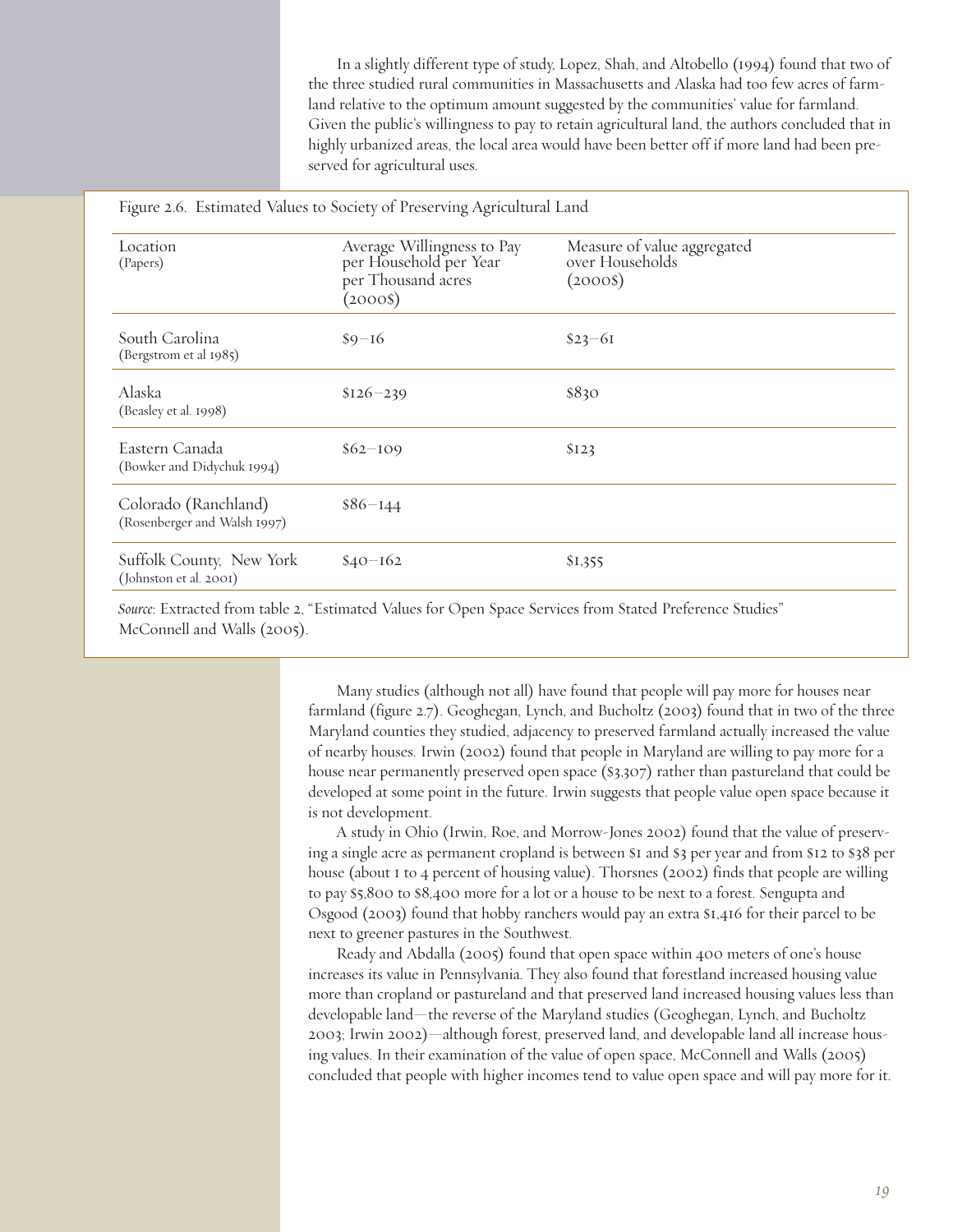Figure 2.7. Estimated Values of Agricultural and Forest Proximity

|                                                                                                     | Marginal Value (as percentage of mean house price)                                               |
|-----------------------------------------------------------------------------------------------------|--------------------------------------------------------------------------------------------------|
| Backing to forest preserve<br>(Thorsnes 2002)                                                       | $$5,800 - $8,400$<br>$(19-35\% \text{ of } 10t \text{ price}; 2.9-6.8\% \text{ of house price})$ |
| Conversion of I acre of<br>pastureland to:                                                          |                                                                                                  |
| Conservation land                                                                                   | $$3,307$ (1.87%)                                                                                 |
| Forest land                                                                                         | $-$1,424 (-0.82%)$                                                                               |
| (Irwin, 2002)                                                                                       |                                                                                                  |
| I percent increase in the open<br>space surrounding the house:                                      |                                                                                                  |
| Preserved land                                                                                      | $$0-1,306 (0-0.71%)$                                                                             |
| Unpreserved and convertible<br>agricultural and forest land<br>(Geoghegan, Lynch and Bucholtz 2003) | $-$ \$768-o (-0.39-0%)                                                                           |

*Source:* Extracted from table 1, "Estimated Values of Open Space Proximity from Selected Hedonic Price Studies," McConnell and Walls (2005).

#### PROPERTY TAX REVENUES

If housing prices increase when agricultural land is preserved, farmland preservation programs may actually increase the tax revenues of local communities even when the counties have preferential taxation programs. Geoghegan, Lynch, and Bucholtz (2003) found that preserved farmland increased the value of nearby houses enough to generate sufficient property tax revenues to enroll additional acres of agricultural land into the preservation programs. They concluded that agricultural preservation programs could be self-financing at least in the short term, although this may not hold in rural or predominately agricultural counties. Of course, communities could use the additional taxes for other purposes.

In addition, while the preferential taxation programs may result in agricultural lands paying less property tax than if they were taxed at the land's full market value, cost of community services studies across the United States have found that agricultural lands pay more in property taxes than the cost of the services they use; that is, agricultural land has a net positive benefit in terms of collected property taxes subsidizing residential development.

These programs have been instrumental in slowing the rate of farmland loss. Lynch and Carpenter (2003) found that counties with preferential taxation programs had a farmland loss rate of 0.81 percent, while counties without such a program had a loss rate of 1.58 percent. Counties with preferential taxation programs had farm loss rates almost 0.52 percent lower than counties without programs. Gardner (1994) and Blewett and Land (1988) had similar results. These programs also increase farmers' and landowners' wealth, which could stabilize the financial health of the agricultural operations (Chicoine, Sonka, and Doty 1982).

#### LOCAL FOOD SUPPLY

According to Fischel (1982) and Dunford (1983), while farmland is disappearing from certain regions, sufficient national land resources remain to ensure the nation's food security. However, many people are demanding and supporting a local source of farm products to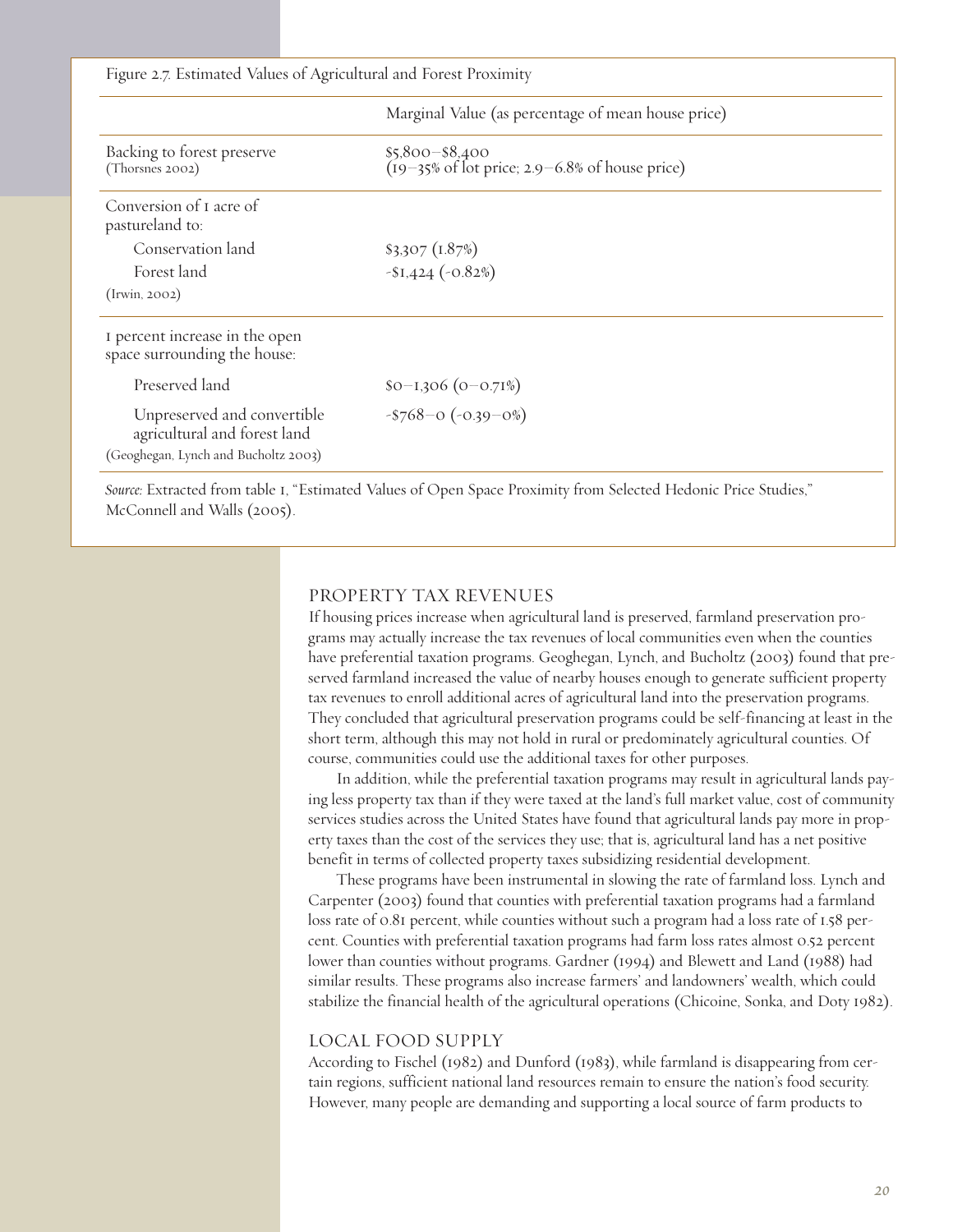obtain fresher products. The most common farmer-to-consumer direct operations are pickyour-own operations, roadside stands, farmers' markets, and direct farm markets. The number of U.S. farmers' markets more than doubled from approximately 1,200 in 1980 to more than 2,800 in 2000 (Festing 1998; Griffin and Frongillo 2003). Similarly, a newer way to obtain local farm produce is through a community-supported agriculture (CSA) group. The number of CSA groups in the U.S. continues to grow from an estimated 635 in 1996 to more than 1,000 in 1999 (Well and Gradwell 2001). In a CSA group, farmers share the economic risks with consumers who pay a preseason subscription to the farm in return for a weekly delivery of produce throughout the growing season. If the farm does well, participating consumers receive a bigger share of local produce, but if the farm has a bad year, they receive less. Preserving farmland helps ensure a continued supply of locally grown produce as a growing clientele of interested local customers helps farmers improve their economic well-being.

#### CONCLUSION

Farmland preservation can benefit local communities in many ways, resulting in economic viability, better quality of life, possibly positive fiscal impacts, and local produce. As farmland preservation programs mature, we also can learn from their histories how to make them operate more effectively to increase the positive impacts. For example, Lynch and Musser (2001) found that if transfer –of development rights programs allocated rights differently, they would be able to attain more of the programs' objectives.

For those observant readers who question why no mention was made of the impact on development patterns, this author was unable to find high-quality academic studies that addressed this issue well. This is not to suggest that farmland preservation has not had an impact on development patterns. Rather, the lack of research stems from methodological difficulties as well as the complexities of the issue given the multiple land use regulations in the country. More information on this topic definitely would be useful for communities when they confront this issue.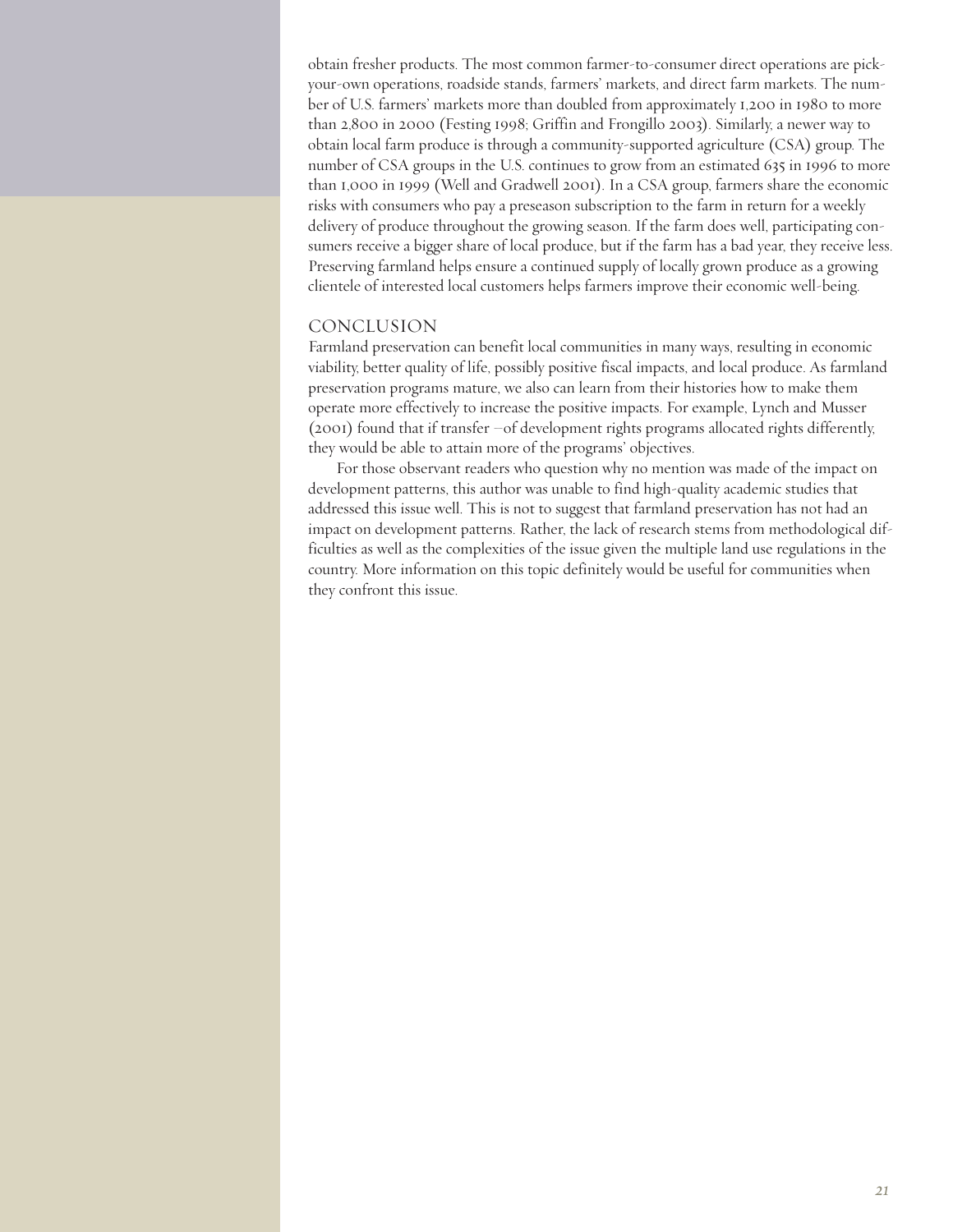#### REFERENCES

- Adelaja, A. O., T. Miller, and M. Taslim. 1998. Land values, market forces, and declining dairy herd size: Evidence from an urban-influenced region. *Agricultural Resource and Economics Review* 27 (1): 63-71.
- Bastian, C. T., D. M. McLeod, M. J. Germino, W. A. Reiners, and B. J. Blasko. 2002. Environmental amenities and agricultural land values: A hedonic model using Geographic Information Systems data. *Ecological Economics* 40: 337–349.
- Beasley, S. D., W. G. Workman, and N. A. Williams. 1986. Estimating amenity values of urban fringe farmland: A contingent valuation approach: Note. *Growth and Change* 17 (4): 70–78.
- Bergstrom, J. C., B. L. Dillman, and J. R. Stoll. 1985. Public environmental amenity benefits of private land: The case of prime agricultural land. *Southern Journal of Agricultural Economics* 17 (July): 139–149.
- Bowker, J. M., and D. Didychuk. 1994. Estimation of nonmarket benefits of agricultural land retention in eastern Canada. *Agricultural and Resource Economics Review* 23 (2): 218–225.
- Bromley, D. W., and I. Hodge. 1990. Private property rights and presumptive policy entitlements: Reconsidering the premises of rural policy. *European Review of Agricultural Economics* 17 (2): 197–214.
- Duffy-Deno, K. T. 1997. Economic effect of endangered species preservation in the nonmetropolitan west. *Growth and Change* 28 (Summer): 263–288.
- Duke, J. M., and R. Aull-Hyde. 2002. Identifying public preferences for land preservation using the analytic hierarchy process. *Ecological Economics* 42: 131–145.
- Dunford, R. W. 1983. *Further evidence on the conversion of U.S. farmland to urban or transportation uses*. Washington, DC: Congressional Research Service.
- Festing, H. 1998. *Farmers' markets: An American success story*. Bath, UK: Ecologic Books.

Fischel, W. 1982. Urbanization of agricultural land: A review of the national agricultural land study. *Land Economics* 58: 236–259.

- ———. 1985. *The economics of zoning laws: A property rights approach to American land use controls*. Baltimore, MD: Johns Hopkins University Press.
- Gardner, B. D. 1977. The economics of agricultural land preservation. *American Journal of Agricultural Economics* 59 (December): 1027–1036.
- Geoghegan, J., L. Lynch, and S. Bucholtz. 2003. Capitalization of open spaces into housing values and the residential property tax revenue impacts of agricultural easement programs. *Agricultural and Resource Economics Review* 32 (1): 33–45.
- Govindasamy, R., and R. M. Nayga, Jr. 1997. Determinants of farmer-to-consumer direct market visits by type of facility: A logit analysis. *Agricultural and Resource Economics Review* 26  $(I): 3I-38.$
- Griffin, M. R., and E. A. Frongillo. 2003. Experiences and perspectives of farmers from upstate New York farmers' markets. *Agriculture and Human Values* 20: 189–203.
- Halstead, J. M. 1984. Measuring the nonmarket value of Massachusetts agricultural land: A case study. *Journal of the Northeastern Agricultural Economics Council* 13 (1): 12–19.
- Irwin, E. G. 2002. The effects of open space on residential property values. *Land Economics* 78  $(4): 465 - 480.$
- Irwin, E. G., and N. E. Bockstael. 2001. The problem of identifying land use spillovers: Measuring the effects of open space on residential property values. *American Journal of Agricultural Economics* 83 (3): 698–704.
- Irwin, E., B. Roe, H. Morrow-Jones. 2002. *The effects of farmland, farmlandpreservation and other neighborhood amenities on proximate housing values: Results of a conjoint analysis of housing choice*. Long Beach, CA: American Economic Association Annual Meeting, July 28–31.
- Johnston, R. J., J. J. Opaluch, T. A. Grigalunas, and M. J. Mazzotta. 2001. Estimating amenity benefits of coastal farmland. *Growth and Change* 32 (Summer): 305–325.
- Johnston, R., S. K. Swallow, and D. M. Bauer. 2002. Spatial factors and stated preference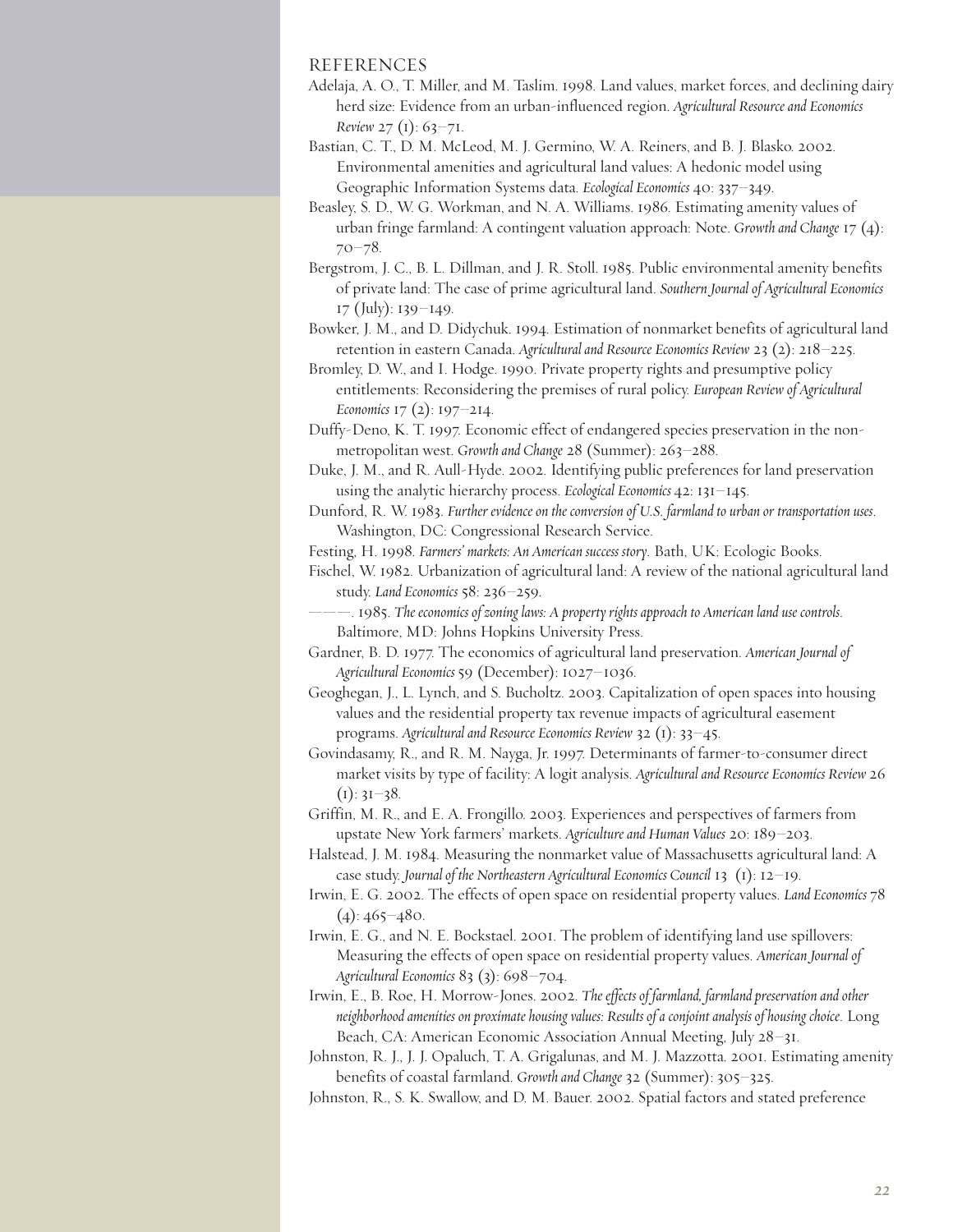values for public goods: Consideration for rural land use. *Land Economics* 78 (4): 481–500. Kline, J., and D. Wilchens. 1996. Public preferences regarding the goals of farmland

preservation programs. *Land Economics* 72 (4): 538–549.

-. 1998. Measuring heterogeneous preferences for preserving farmland and open space. *Ecological Economics* 26: 211–224.

Lewis, D. J., G. L. Hunt, and A. J. Plantinga. 2002. Public conservation land and employment growth in the northern forest region. *Land Economics* 78 (2): 245–259.

Krieger, D. 1999. *Saving open spaces: Public support for farmlandprotection*. Working Paper Series #99-1. Chicago: Center for Agriculture in the Environment, April.

———. 2003. Does public lands policy affect local wage growth? *Growth and Change* 34 (1): 64–86.

Lopez, R. A., F. Shah, and M. Altobello. 1994. Amenity benefits and the optimal allocation of land. *Land Economics* 70: 53–62.

Lynch, L., and J. Carpenter. 2003. Is there evidence of a critical mass in the mid-Atlantic agriculture sector between 1949 and 1997? *Agricultural and Resource Economics Review* 32 (April): 116–128.

Lynch, L., and S. J. Lovell. 2003. Combining spatial and survey data to explain participation in agricultural land preservation programs. *Land Economics* 79 (May): 259–276.

Lynch, L., and W. N. Musser. 2001. A relative efficiency analysis of farmland preservation programs. *Land Economics* 77 (November): 577–594.

McConnell, K. E. 1989. The optimal quantity of land in agriculture. *Northeastern Journal of Agricultural and Resource Economics* 18 (October): 63–72.

McConnell, V., and M. Walls. 2005. *The value of open space: Evidence from studies of nonmarket benefits*. Washington, DC: Resources for the Future, January.

Nickerson, C. J., and D. Hellerstein, 2003. Protecting rural amenities through farmland preservation programs. *Agricultural and Resource Economics Review* 32 (April): 129–144.

Ready, R. C., and C. Abdalla. 2005. The impacts of land use on nearby property values: Estimates from a hedonic house price model. In *Land Use Problems and Conflicts: Causes, Consequences, and Solutions*, ed. S. J. Goetz, J. S. Shortle, and J. C. Bergstrom. New York: Routledge Economics, 279–300.

Ready, R. C., M. C. Berger, and G. Blomquist. 1997. Measuring amenity benefits from farmland: Hedonic pricing vs. contingent valuation. *Growth and Change* 28 (4): 438–458.

Rosenberger, R. S., and R. G. Walsh. 1997. Nonmarket value of western valley ranchland using contingent valuation. *Journal of Agricultural and Resource Economics* 22 (2): 296–309.

Sengupta, S., and D. E. Osgood. 2003. The value of remoteness: A hedonic estimation of ranchette prices. *Ecological Economics* 44: 91–103.

Thorsnes, P. 2002. The value of a suburban forest preserve: Estimates from sales of vacant residential building lots. *Land Economics* 78 (3): 426–41.

Wells, B. L., and S. Gradwell. 2001. Gender and resource management: Community supported agriculture as caring-practice. *Agriculture and Human Values* 18: 107–119.

Wolfram, G. 1981. The sale of development rights and zoning in the preservation of open space: Lindahl equilibrium and a case study. *Land Economics* 57 (3): 398–413.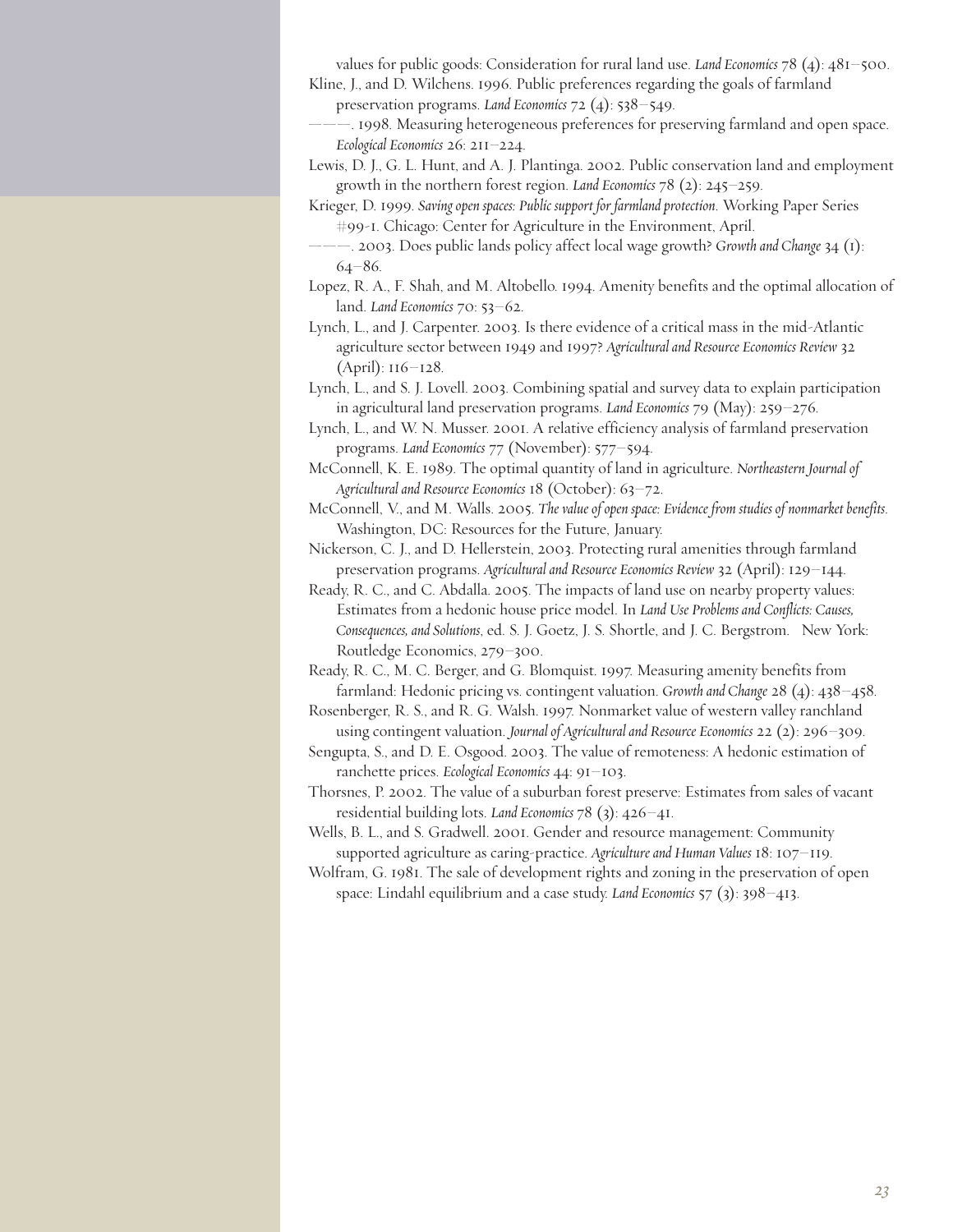## Chapter 3

Protecting the Source: Conserving Forests to Protect Water *Caryn Ernst, The Trust for Public Land Richard Gullick, American Water Kirk Nixon, San Antonio Water System*

In 2002, The Trust for Public Land (TPL), in cooperation with the American Water Works Association's (AWWA) Source Water Protection Committee, undertook a study to statistically assess the impacts of declining forest cover on the cost of treating drinking water. The researchers concluded that the cost of treatment for plants using surface water supplies varies depending on forest cover in the source area: the less forest cover, the more expensive the water treatment. The findings were published in the May 2004 edition of AWWA's journal, Opflow, and are reprinted here with the permission of AWWA.

Through a partnership with the U.S. Forest Service, TPL is currently expanding and refining the 2002 study. Information on treatment costs and water quality from approximately 80 drinking water treatment plants will be compared with recent land cover data for each water treatment plant's raw water source drainage areas. Other partners include professors from the University of Massachusetts at Amherst and the University of North Carolina's Institute of Government. Study results will be available by the summer of 2007 and will be disseminated broadly to individuals and organizations interested in this topic. If you have any questions or would like to be included in the distribution, please contact Kelley Hart at (202) 543-7552 or kelley.hart@tpl.org.

Reprinted from *Opflow*, Vol. 30, No. 5 (May 2004), by permission. Copyright © 2004, American Water Works Association.

More than a century ago, many of America's fastest growing cities, such as Boston and New York, bought land in their source areas to provide lasting protection of water resources critical for sustaining their populations in the future. To this day, these cities, some of the largest in the country, have relatively clean source waters that require minimal treatment.

Advancements in science and technology have enabled water utilities to effectively treat most known contaminants from drinking water sources and to provide American citizens with some of the safest drinking water in the world. However, these advancements have contributed to a movement away from protecting and managing our source areas and to the unfortunate notion that the quality of our raw water supplies is less important.

Treatment alone, although critical to preventing disease, should not be the sole protection of our drinking water. Multiple barriers to disease agents need to be maintained if we are to provide the greatest protection to public health. A multiple-barrier approach to drinking water protection involves several consecutive and interrelated steps, including selection of high $\neg$ -quality source water(s), source water management and protection, appropriate treatment, distribution system management, and water quality monitoring.

Current research on the effects of urban and agricultural runoff in raw water sources on public health and recognition of the high costs and limitations of technological fixes has led water supply and watershed managers to revisit two principles that were taken for granted a century ago:

1. The public's water supply should be reasonably clean to begin with.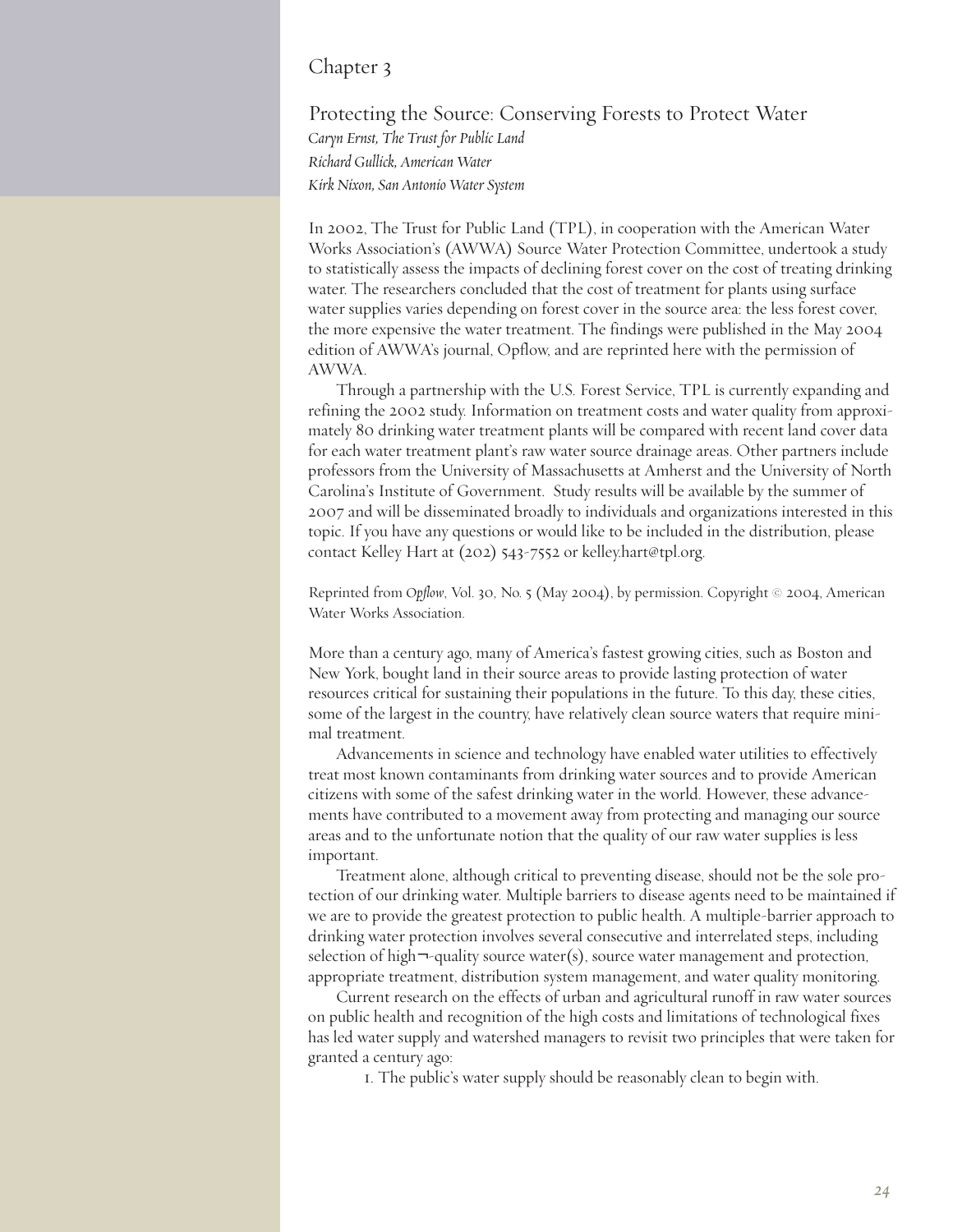2. Forests and natural lands are critical to the quantity and quality of water supplies.

Water suppliers and municipalities can build effective partnerships to conserve forested land and protect their source water. A recent study shows the relationship between forests and clean water, and the resulting effects on treatment costs.

#### WHY PROTECT THE SOURCE?

A major reason suppliers are revisiting the idea of source protection is the growing realization that allowing raw water quality to degrade, in addition to threatening public health, increases treatment and capital costs. Protecting forests—which reduces erosion and sediment, improves water purity, and in some cases captures and stores water—is a cost-effective way to provide clean drinking water, according to Running Pure, a report by the World Wildlife Fund and the World Bank. "For many cities, time is running out," said David Cassells, a World Bank forest specialist. "Protecting forests around water catchment areas is no longer a luxury but a necessity."

Although little research has been done on this issue, a study of 27 water suppliers conducted in 2002 by The Trust for Public Land and the American Water Works Association's Source Water Protection Committee found that water treatment costs for utilities using primarily surface water supplies varied depending on the amount of forest cover in the watershed. Approximately 40 water suppliers were asked to complete a written survey describing their watershed, treatment system, and treatment costs; 33 responses were received, of which 27 were included in the analysis. (Six responses were not used in the final analysis, because either the data were incomplete or the source area or size of the supply was too large to be comparable to the other respondents.) Not all the water utilities were selected randomly, as some were solicited to provide a diverse range of watershed types, and all respondents primarily use surface water.

The survey results indicated that operating treatment costs decreased as forest cover in a source area increased.

- > For every 10 percent increase in forest cover in the source area (up to about 60 percent forest cover), treatment and chemical costs decreased by approximately 20 percent.
- > Approximately 50 to 55 percent of the variation in operating treatment costs can be explained by the percent of forest cover in the source area.

Not enough data were obtained on suppliers that had more than 65 percent forest cover in their watersheds to draw conclusions; however, it is suspected that treatment costs level off when forest cover is between 70 and 100 percent. The 50 percent variation in treatment costs that cannot be explained by the percent forest cover in the watershed is likely explained by varying treatment practices, the size of the facility (larger facilities pay lower costs per gallon), the location and intensity of development and row crops in the watershed, and agricultural, urban, and forestry best management practices.

Findings show that the more forest cover there is in a watershed, the lower the treatment costs for suppliers drawing from surface water sources. Figure 3.1 shows the change in treatment costs predicted by this analysis, the average daily cost of treatment if a supplier treated 22 million gallons per day, and the average production for surveyed suppliers.

#### FOREST CONSERVATION AS A BARRIER

Changes in land use can affect source water quality and, thus, treatment costs. Efforts to protect standing forests and natural lands from development or intensive agriculture will help communities avoid future increases in treatment expenditures. Improving land use practices and protecting lands that serve as natural filters for contaminants, such as forests, riparian areas, and wetlands, is critical to reducing pollutants that reach our raw water sources.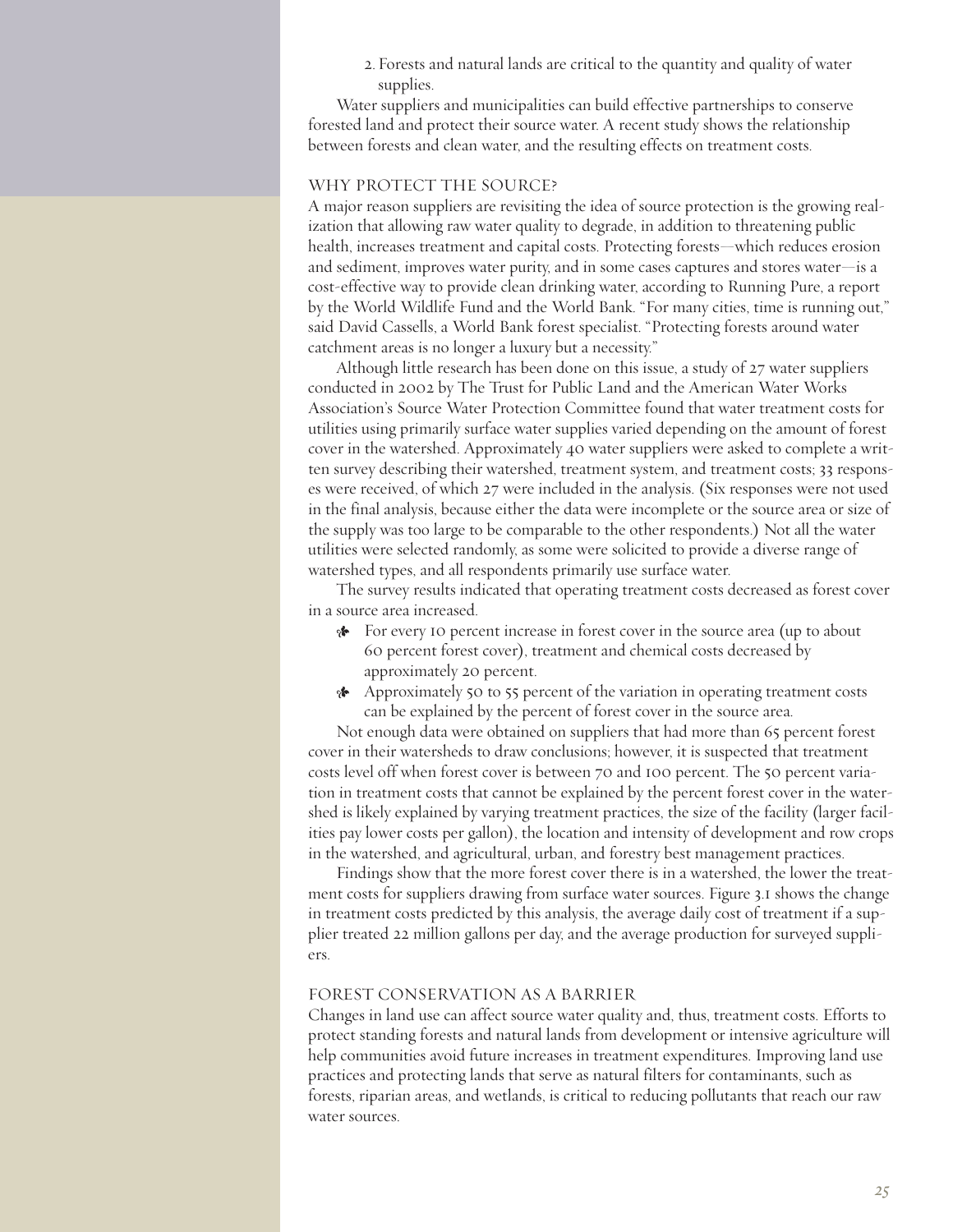| Percent of<br>Watershed<br>Forested | Treatment and<br>Chemical Costs<br>per Million Gallons | Percent Change<br>in Costs | Average Treatment<br>Costs per day at<br>22 Million Gallons |
|-------------------------------------|--------------------------------------------------------|----------------------------|-------------------------------------------------------------|
| IO%                                 | \$115                                                  | 19%                        | \$2,530                                                     |
| 20%                                 | \$93                                                   | 20%                        | \$2,046                                                     |
| $30\%$                              | \$73                                                   | 21%                        | \$1,606                                                     |
| 40%                                 | \$58                                                   | 21%                        | \$1,276                                                     |
| 50%                                 | \$46                                                   | 2I%                        | \$I, OI2                                                    |
| 60%                                 | \$37                                                   | I9%                        | \$8I4                                                       |

Figure 3.1. Water Treatment and Chemical Costs Based on Percent of Forested Watershed

A growing understanding of the role that forests and natural lands play in filtering pollutants and maintaining water quantity has led many municipalities and water suppliers, particularly those in growing communities, to consider land protection as part of a multiple-barrier approach to providing safe drinking water. These communities have found that land conservation

- > offers permanent protection of critical watershed or recharge land;
- $\cdot \bullet$  is perceived as equitable by landowners, as it compensates them for the value of their property;
- > is broadly supported by voters;
- > provides multiple benefits to communities, such as flood control, recreation, and the protection of historic and environmental resources; and
- > offers land use control options for communities that do not have regulatory authority in their source area.

Local governments and water suppliers around the country are teaming up with land trusts, community groups, and other stakeholders to protect forests, wetlands, and other natural lands as part of a comprehensive approach to protecting their drinking water sources. This is happening in Austin and San Antonio, Texas, where communities are partnering to protect the Edwards Aquifer.

#### PROTECTING THE EDWARDS AQUIFER

#### AUSTIN, TEXAS

The Edwards Aquifer, on the western side of Austin, is the sole drinking water source for more than 1.5 million people, including residents of San Antonio and Austin. A portion of the Barton Springs segment of the aquifer is surface water, but it is connected to the Edwards Aquifer as it flows below and around Austin. Barton Springs, identified as the most endangered aquifer in Texas, is highly vulnerable to pollution because of its smaller size, high soil permeability, and high recharge capability and because of the region's land development boom.

In 1995 and 1996, a citizens planning committee studied current and future growth patterns in the region and determined that the city's surface water needed protection beyond current regulatory restrictions. Building on that recommendation, the Austin city council designated the most sensitive third of the Austin region—land that drains into Barton Springs and the Highland Lakes—as a Drinking Water Protection Zone. They designated the remaining two-thirds as a Desired Development Zone, which included the urban core, commercial corridors, and the central business district. The new designations made it more difficult to develop in the protection zone and created incentives for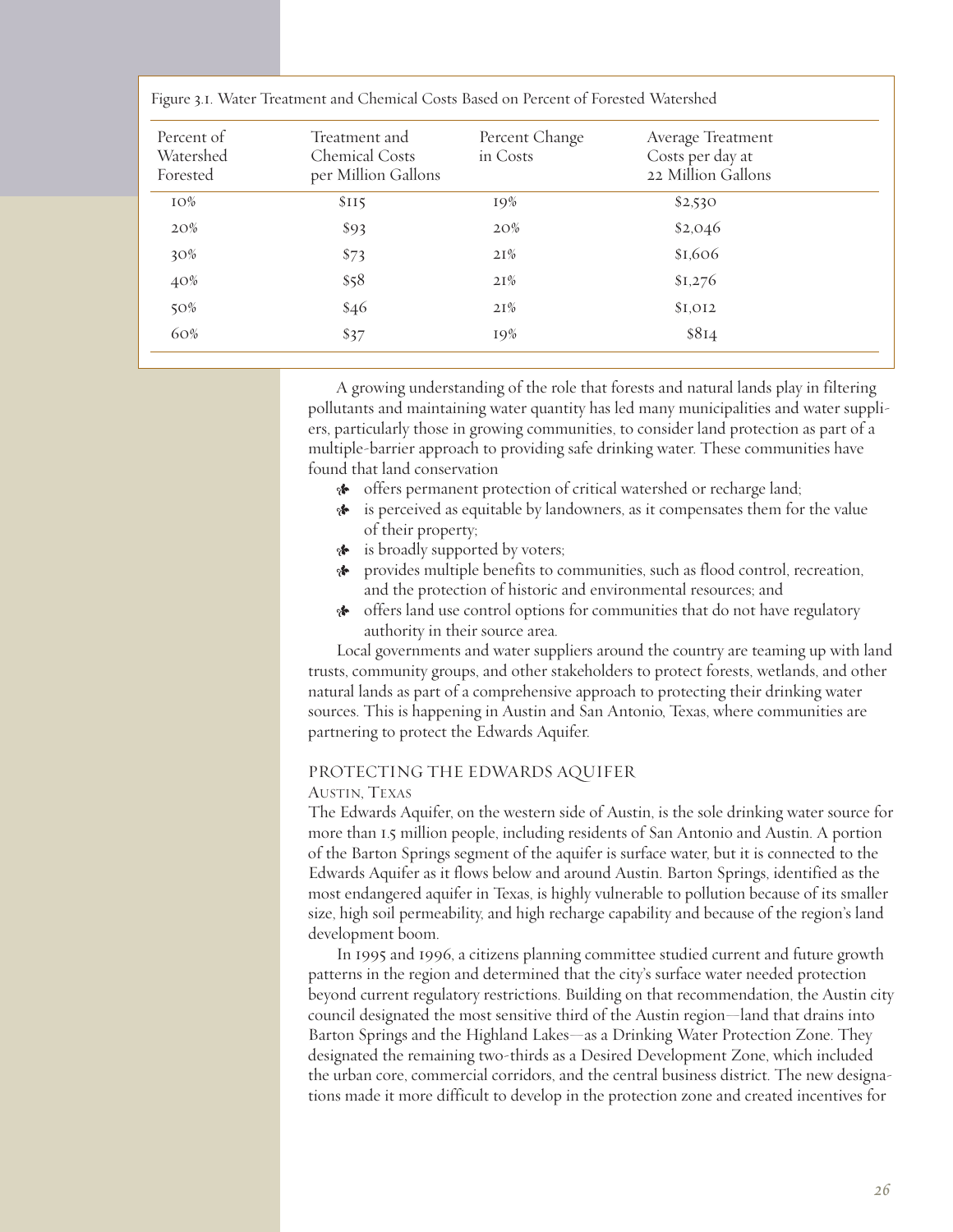building in the development zone.

Even as Austin voters tried to strengthen development regulations, they moved to protect the watershed through land acquisition. A 1991 poll jointly sponsored by TPL and Citizens for Open Space revealed that Austin residents favored open space acquisition, particularly to protect water quality, and would approve increased property taxes to pay for the land. With technical assistance from TPL, the city passed a \$20 million bond act for the purchase of a new Barton Creek Wilderness Park, which would protect the most critical areas around the springs.

In 1997, the city's Watershed Protection Department published the Barton Creek Report, which recommended further conservation to protect drinking water quality through the purchase of land and development rights. In 1998, voters approved several land protection funding measures, including a \$65 million revenue bond to purchase land and easements within the Drinking Water Protection Zone and a \$75.9 million bond to create parks and greenways. Together, they raised a total of \$140 million to help meet the community's recreation and drinking water protection goals.

#### SAN ANTONIO, TEXAS

As the residents of Austin took action to protect the portion of the Edwards Aquifer within their jurisdiction, the residents of San Antonio continued their efforts to protect a sensitive portion of the same aquifer in northern San Antonio. In a May 2000 bond measure, San Antonio voters approved a one-eighth cent sales tax for land acquisition to protect the Edwards Aquifer and to create greenways along sensitive creeks within the city. This measure is expected to raise \$65 million over the next three to five years. Of the four bond measures on the ballot in 2000, including measures to increase tourism and attract new businesses, the drinking water protection measure was the only one approved by voters.

Years of public education efforts by the San Antonio Water System (SAWS) had laid the groundwork for the measure by educating residents on community water supply issues. The SAWS efforts to acquire land, which began in 1993 with the acquisition of Government Canyon, highlighted the importance of land protection to the public. The acquisition of Government Canyon was spearheaded by TPL, which structured a cooperative effort with SAWS, Texas Parks and Wildlife Department, and the Edwards Underground Water District (now the Edwards Aquifer Authority). Funding came partially from SAWS, which continues to budget annual funding for the acquisition of both fee-simple purchases and conservation easements over the Edwards Aquifer Recharge Zone.

The final impetus and popular support necessary to pass the bond measure came from grassroots efforts to mobilize voters and educate the public about the threat presented to their water supply by rapid development within the aquifer's recharge zone.

With approximately half of the aquifer's 80,000 acres of recharge zone already developed or planned for development, TPL, The Nature Conservancy, and the Bexar Land Trust work closely with the City of San Antonio, SAWS, and the Texas Parks and Wildlife Department to quickly protect the remaining sensitive lands before further development can take place.

Since 1993, TPL has protected more than 10,000 acres of recharge land over the Edwards Aquifer in the San Antonio area. Most of the land has been conveyed to the Texas Parks and Wildlife Department, and water quality conservation easements on the properties are conveyed to the City of San Antonio. Water quality conservation easements permanently prevent development that could be detrimental to water resources. Some of this land has been purchased by leveraging local bond and sales tax dollars to attract federal Land and Water Conservation Funds.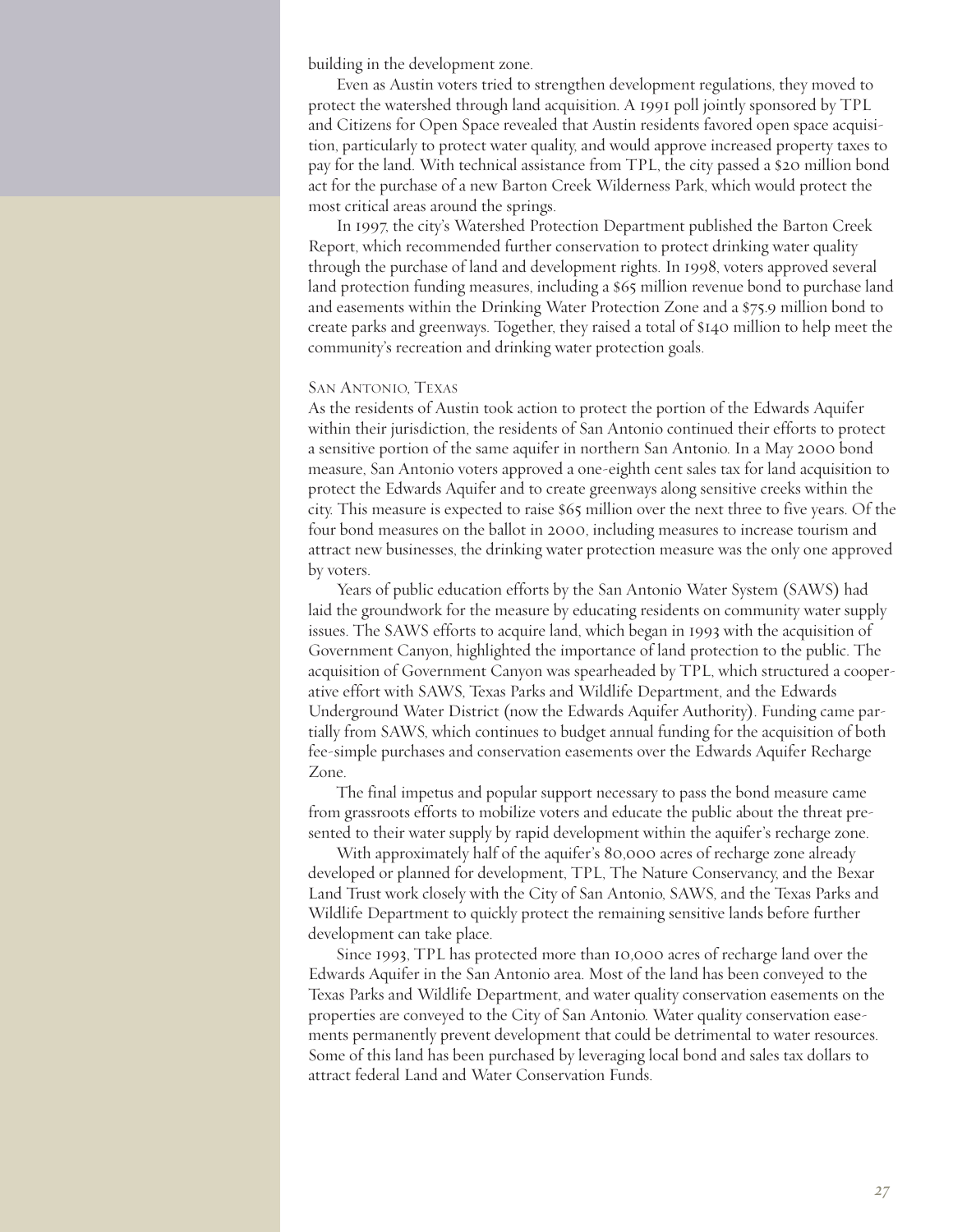## Chapter 4

Environmental and Economic Benefits of Preserving Forests within Urban Areas: Air and Water Quality *David J. Nowak, USDA Forest Service, Northern Research Station Jun Wang, South Florida Water Management District Ted Endreny, SUNY College of Environmental Science and Forestry*

#### INTRODUCTION

Forests and trees in urban areas provide many environmental and economic benefits that can lead to improved environmental quality and human health. These benefits include improvements in air and water quality, richer terrestrial and aquatic habitat, cooler air temperatures, and reductions in building energy use, ultraviolet radiation levels, and noise. As urbanization expands within forested regions, trees and forests are replaced with compacted soils, buildings, roads, and cars. This shift from forest to urban land uses changes the local and downwind/downstream environment and consequently impacts local and regional air and water quality.

Poor air quality leads to diminished human health, decreased visibility, and degradation of materials. In the United States, 158 million people live in areas that have not reached attainment for the national eight-hour ozone  $(O_2)$  standard; more than 29 million live in nonattainment areas for particulate matter less than 10 microns (PM10); 15 million live in carbon monoxide (CO) nonattainment areas; and about 1 million live in sulfur dioxide  $(SO<sub>2</sub>)$  nonattainment areas (U.S. EPA 2006).

Poor water quality also affects human health and degrades aquatic habitats, which may also degrade human health and amenities by increasing insect- and waterborne diseases and causing odor and visual degeneration. Although various streams are monitored for attributes of water quality across the nation (U.S. EPA 1998), there is currently no national standard monitoring system in place to assess the wide range of water quality impacts on society (Lombardo et al. 2001). The U.S. Environmental Protection Agency (EPA) expects that state water-monitoring programs will evolve over the next ten years so that states will have a common foundation for such programs. Core indicators have been recommended to monitor water quality that affect aquatic life and wildlife, recreation, drinking water, and fish/shellfish consumption. These indicators include dissolved oxygen, temperature, pH, stream flow, nutrients, sediments, total dissolved solids, nitrates, pathogens, trace metals, and specific pesticides (WEF/ASCE 1998). However, other physical and biological indices are needed (Rogers et al. 2002).

In addition to water quality degradation, other problems associated with changes in stream flows include instability in the drainage system, reduced infiltration of water into soils, and increase peak flows in streams (Herricks 1995; Thorne 1998; FISRWG 1999). Instability in the drainage system can rapidly erode streambanks, damage streamside vegetation, and widen stream channels (Hammer 1972). In turn, this instability will result in lower water depths during nonstorm periods, higher than normal water levels during wet weather periods, increased sediment loads, and higher water temperatures (Brookes 1988).

Preserving or expanding forest stands in and around urban areas is critical to sustaining air and water quality. The objective of this paper is to review the effect and value of urban trees and forest stands on air and water quality.

#### TREE EFFECTS ON AIR QUALITY

Urban vegetation directly and indirectly affects local and regional air quality by altering the urban atmospheric environment. The four main ways that urban trees affect air quality are (Nowak 1995):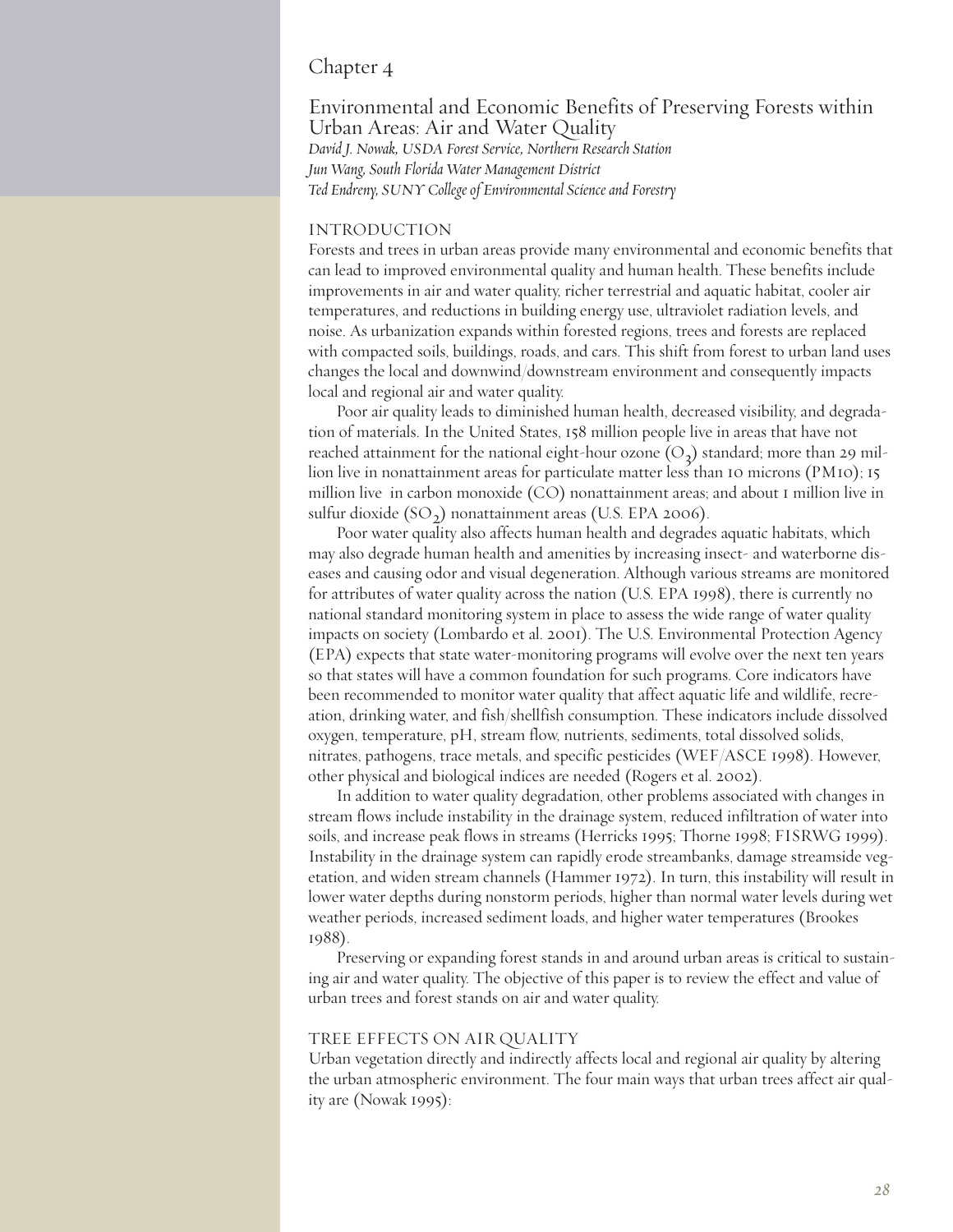Temperature reduction and other microclimatic effects Removal of air pollutants Emission of volatile organic compounds and tree maintenance emissions Energy effects on buildings

#### TEMPERATURE REDUCTION

Tree transpiration and tree canopies affect air temperature, radiation absorption and heat storage, wind speed, relative humidity, turbulence, surface albedo, surface roughness, and, consequently, the evolution of the mixing-layer height (height of the atmosphere in which pollutants are mixed). These local meteorological changes can alter pollution concentrations in urban areas (Nowak et al. 1998). Although trees usually contribute to cooler summer air temperatures, their presence can increase air temperatures in some instances (Myrup, McGinn, and Flocchini 1991). In areas with scattered tree canopies, radiation reaches and heats ground surfaces; at the same time, the canopy may reduce atmospheric mixing such that cooler air is prevented from reaching the area. In this case, tree shade and transpiration may not compensate for the increased air temperatures due to reduced mixing (Heisler et al. 1995). Maximum midday air temperature reductions due to trees range from 0.04oC to 0.2oC per percentage canopy cover increase (Simpson 1998). Below individual and small groups of trees over grass, midday air temperatures at 1.5 meters above ground are 0.7oC to 1.3oC cooler than in an open area (Souch and Souch 1993). Reduced air temperature improves air quality because the emission of many pollutants and/or ozone-forming chemicals is temperature dependent. Decreased air temperature can also reduce ozone formation.

#### REMOVAL OF AIR POLLUTANTS

Trees remove gaseous air pollution primarily by uptake via leaf stomata, though some gases are removed by the plant surface. Once inside the leaf, gases diffuse into intercellular spaces and may be absorbed by water films to form acids or react with inner-leaf surfaces (Smith 1990). Trees also remove pollution by intercepting airborne particles. Some particles can be absorbed into the tree, though most intercepted particles are retained on the plant surface. The intercepted particle often is resuspended to the atmosphere, washed off by rain, or dropped to the ground with leaf and twig fall (Smith 1990). Consequently, vegetation is only a temporary retention site for many atmospheric particles.

In 2000, estimated annual pollution removal by trees in Atlanta, Boston, New York, and Philadelphia varied from 257 to 1,521 metric tons (figure 4.1). Pollution removal per square meter of canopy cover was fairly similar among these cities (Boston: 8.1 grams per square meter per year; New York: 9.1 grams per square meter per year; Philadelphia: 9.7 grams per square meter per year; Atlanta: 12.0 grams per square meter per year). These standardized pollution removal rates differ among cities according to the amount of air pollution, length of in-leaf season, precipitation, and other meteorological variables..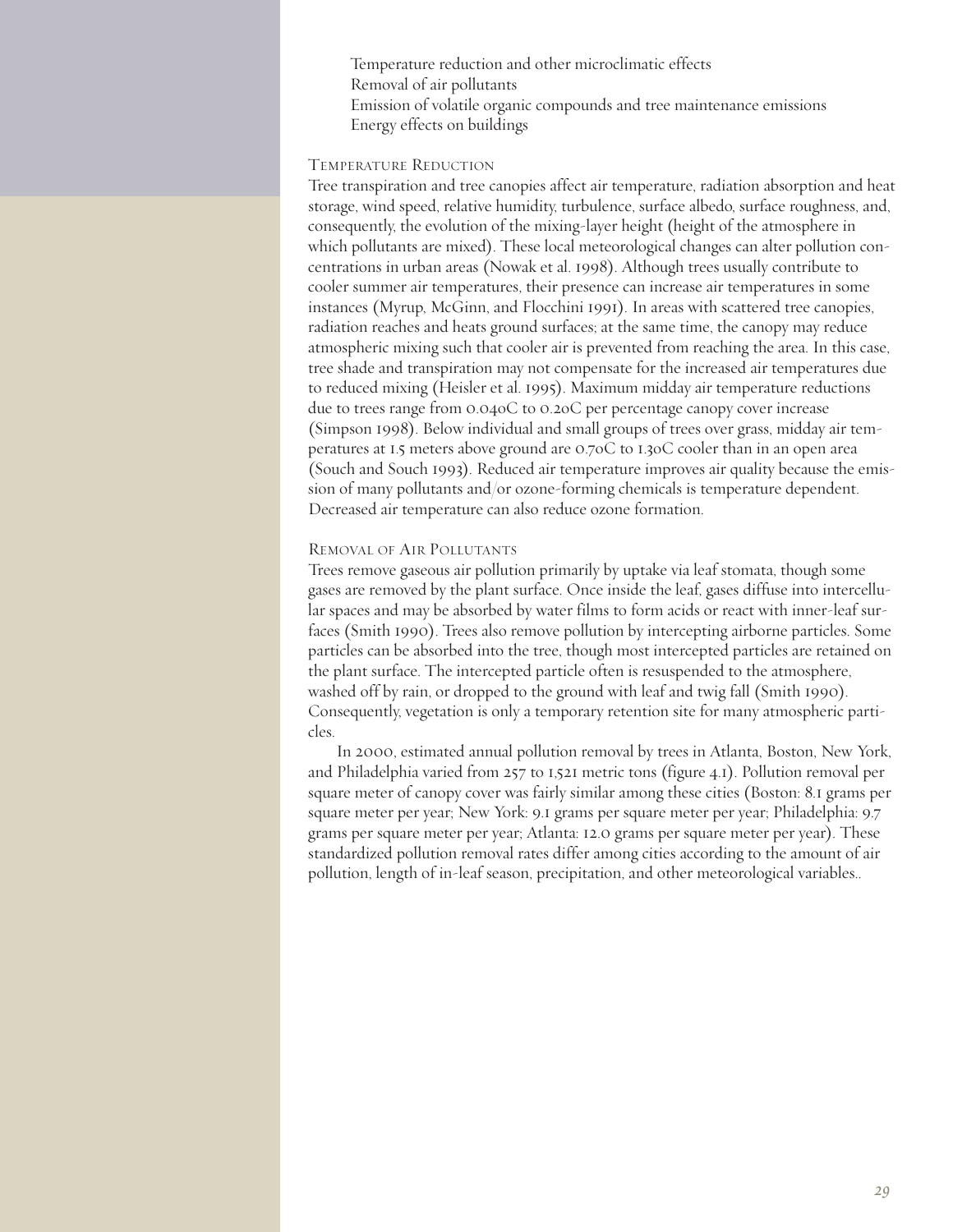Figure 4.1. Estimated Pollution Removal by Trees

|                 |                  | Atlanta                                   |                   | Boston                 |                      | New York                                                                                          | Philadelphia        |                                          |
|-----------------|------------------|-------------------------------------------|-------------------|------------------------|----------------------|---------------------------------------------------------------------------------------------------|---------------------|------------------------------------------|
| Pollutant*      | Removal          | Value<br>(metric tons) (\$ in thousands)  | Removal           | Value                  | Removal              | Value<br>(metric tons) (\$ in thousands) (metric tons) (\$ in thousands)                          | Removal             | Value<br>(metric tons) (\$ in thousands) |
| $O_3$           | 672              | \$4,539<br>$(158-858)$ $(1,066-5,793)$    | 108<br>$(27-132)$ | \$729<br>$(184 - 892)$ | 536<br>$(136 - 722)$ | $\$3,622$<br>$(920 - 4, 873)$                                                                     | 185<br>$(49-239)$   | \$1,246<br>$(332 - 1, 615)$              |
| PMIO            | 528              | \$2,378<br>$(206-824)$ $(8929-3716)$      | 73<br>$(29-114)$  | \$330<br>$(SI29-5I5)$  | 354                  | \$1,595<br>$(138-553)$ $(623-2,493)$                                                              | 194<br>$(76 - 302)$ | \$872<br>$(34I-1,363)$                   |
| NO <sub>2</sub> | 181              | \$I,22O<br>$(93-231)$ $(6628-1,559)$      | 48<br>$(22-61)$   | \$324<br>$(SI48-409)$  |                      | 364 \$2,459<br>$(171-507)$ $(1,155-3,421)$                                                        | 93<br>$(46-123)$    | \$630<br>$(312 - 827)$                   |
| SO <sub>2</sub> | 89<br>$(42-149)$ | \$147<br>$(8\ 69-246)$                    | 23<br>$(II-34)$   | \$37<br>$(S18-56)$     | 199<br>$(106 - 337)$ | \$329<br>$(S175-557)$                                                                             | 4I<br>$(22-68)$     | \$67<br>$(S36-112)$                      |
| CO              | 39               | \$37                                      | 6                 | \$5                    | 67                   | \$64                                                                                              | IO                  | \$10                                     |
| Total           | 1,509            | \$8,321<br>$(538-2,101)$ $(2,729-11,351)$ | 257               | \$I,426                | I,52I                | \$8,071<br>$(94-346)$ $(8484-1,878)$ $(619-2,185)$ $(82,938-11,408)$ $(203-742)$ $(81,030-3,927)$ | 522                 | \$2,826                                  |

\*Pollutant:

 $O_2$  – ozone

PM10 – particulate matter less than 10 microns; assumes 50% resuspension of particles

 $NO<sub>2</sub>$  – nitrogen dioxide

 $SO<sub>2</sub>$  – sulfur dioxide

CO – carbon monoxide

Note: The figure shows estimated pollution removal (metric tons) by trees during nonprecipitation periods (dry deposition) and associated monetary value (thousand dollars) for Atlanta (341 square kilometers; 36.7 percent tree cover), Boston (143 square kilometers; 22.3 percent tree cover), New York (799 square kilometers; 20.9 percent tree cover), and Philadelphia (341 square kilometers; 15.7 percent tree cover). Estimates were made using the Urban Forest Effects (UFORE) model (Nowak and Crane 2000) based on tree data collected in the late 1990s and local hourly meteorological and pollutant data from 2000. Numbers in parentheses represent expected range of values (no range determined for CO). Monetary value of pollution removal by trees was estimated using the median externality values for United States for each pollutant (Murray et al. 1994). Externality values for O<sub>2</sub> were set to equal the value for NO<sub>2</sub>.

> Air quality improvement in these cities from pollution removal by trees during daytime of the in-leaf season averaged 0.6 percent for particulate matter, 0.57 percent for ozone, 0.55 percent for sulfur dioxide, 0.35 percent for nitrogen dioxide, and 0.009 percent for carbon monoxide. Air quality improves with increased percent tree cover and decreased mixing-layer heights. In urban areas with 100 percent tree cover (i.e., contiguous forest stands), short term improvements in air quality (one hour) from pollution removal by trees were as high as 15 percent for ozone and sulfur dioxide, 8 percent for particulate matter and nitrogen dioxide, and 0.05 percent for carbon monoxide (figure 4.2). To estimate pollution removal by trees in numerous U.S. cities, a pollution removal calculator can be found at http://www.fs.fed.us/ne/syracuse/Tools/tools.htm. Pollution removal by urban trees in the United States is estimated at 711,000 metric tons (\$3.8 billion value) annually (Nowak, Crane, and Stevens, 2006).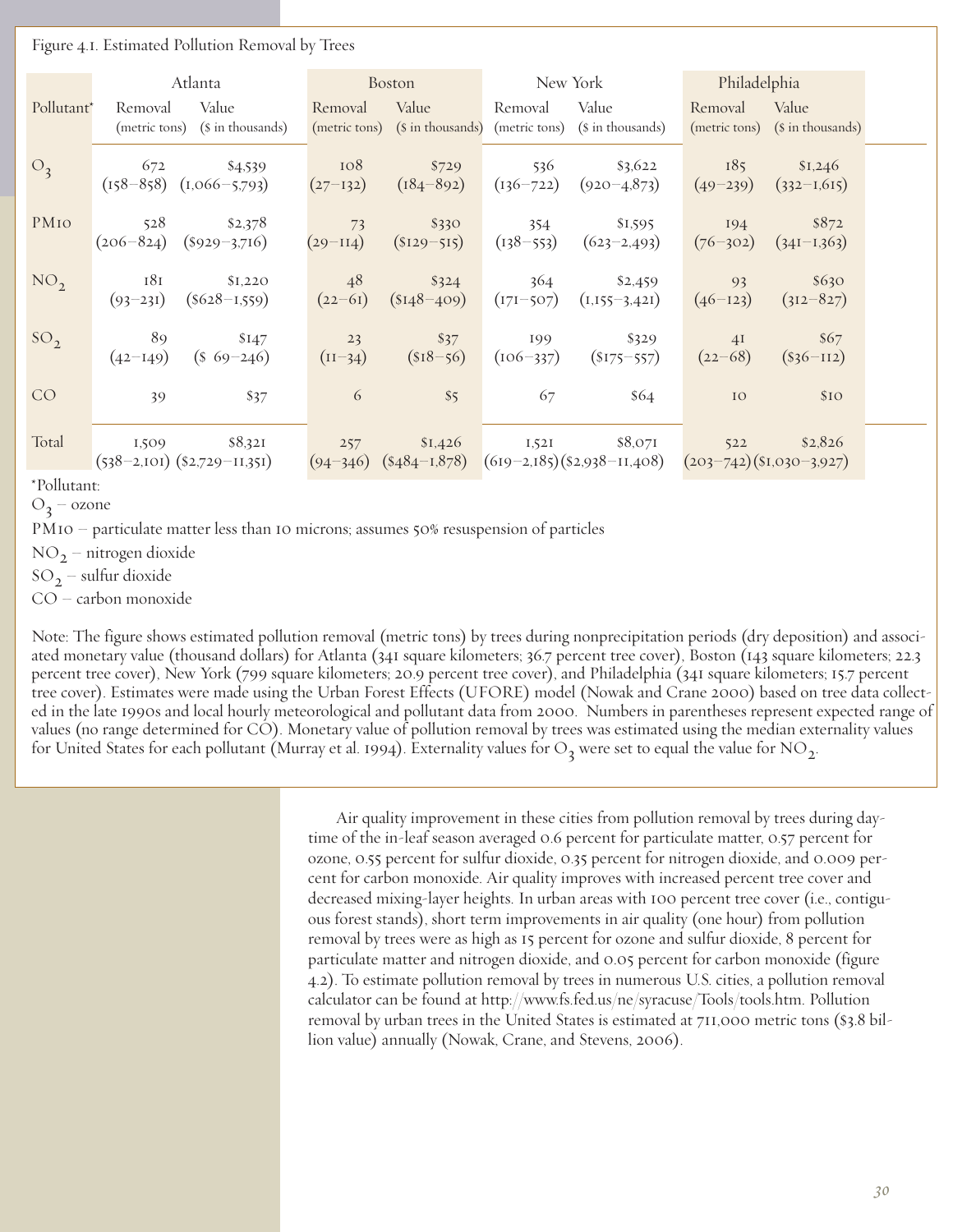#### Figure 4.2. Air Quality Improvement by Trees

|                 | Atlanta |        | Boston |          | New York |        | Philadelphia |        |
|-----------------|---------|--------|--------|----------|----------|--------|--------------|--------|
| Pollutant*      | City    | Forest | City   | Forest   | City     | Forest | City         | Forest |
| $O_3$           | 0.8%    | 14.8%  | O.7%   | $14.6\%$ | O.5%     | 11.4%  | O.3%         | 9.4%   |
| PMIO            | 0.9%    | 8.5%   | 0.6%   | $7.3\%$  | O.5%     | 6.8%   | 0.4%         | 7.7%   |
| NO <sub>2</sub> | O.5%    | 8.3%   | 0.4%   | 7.4%     | O.3%     | 6.3%   | O.2%         | 5.3%   |
| SO <sub>2</sub> | O.7%    | 14.8%  | O.7%   | 14.9%    | O.5%     | II.3%  | O.3%         | 9.6%   |

\*Pollutant:

 $O_2$  – ozone

PM10 – particulate matter less than 10 microns; assumes 50% resuspension of particles

 $NO<sub>2</sub>$  – nitrogen dioxide

 $SO_2$  – sulfur dioxide

Note: The figure shows the estimated average percentage air quality improvement in cities due to pollution removal by trees during daytime of the in-leaf season (city) and maximum estimated hourly air quality improvement in areas with 100 percent tree cover (forest). Maximum air quality improvement was less than 0.03 percent for carbon monoxide for all cities.

EMISSION OF VOLATILE ORGANIC COMPOUNDS

Emissions of volatile organic compounds (VOCs) by trees can contribute to the formation of ozone and carbon monoxide. However, in atmospheres with low nitrogen oxide concentrations (e.g., some rural environments), VOCs can actually remove ozone (Crutzen et al. 1985; Jacob and Wofsy 1988). Because VOC emissions are temperature dependent and trees generally lower air temperatures, increased tree cover can lower overall VOC emissions and, consequently, ozone levels in urban areas (Cardelino and Chameides 1990).

VOC emission rates also vary by species. Nine genera that have the highest standardized isoprene emission rate (Geron, Guenther, and Pierce 1994; Nowak et al. 2002), and therefore the greatest relative effect among genera on increasing ozone, are beefwood (*Casuarina* spp.), *Eucalyptus* spp., sweet gum (*Liquidambar* spp.), black gum (*Nyssa* spp.), sycamore (*Platanus* spp.), poplar (*Populus* spp.), oak (*Quercus* spp.), black locust (*Robinia* spp.), and willow (*Salix* spp.). However, due to the high degree of uncertainty in atmospheric modeling, results are currently inconclusive as to whether these genera will contribute to an overall net formation of ozone in cities (i.e., ozone formation from VOC emissions are greater than ozone removal). Some common genera in Brooklyn, New York, with the greatest relative effect on lowering ozone were mulberry (*Morus* spp.), cherry (*Prunus* spp.), linden (*Tilia* spp.), and honey locust (*Gleditsia* sp.) (Nowak et al. 2002).

Because urban trees often receive relatively large inputs of energy, primarily from fossil fuels, to maintain vegetation structure, the emissions from these maintenance activities need to be considered in determining the ultimate net effect of urban forests on air quality. Various types of equipment are used to plant, maintain, and remove vegetation in cities. This equipment includes vehicles for transport or maintenance, chain saws, backhoes, leaf blowers, chippers, and shredders. The use of fossil fuels to power this equipment leads to the emission of carbon dioxide (approximately 0.7 kilograms per liter of gasoline, including manufacturing emissions [Graham, Wright, and Turhollow 1992]) and other chemicals such as VOCs, carbon monoxide, nitrogen and sulfur oxides, and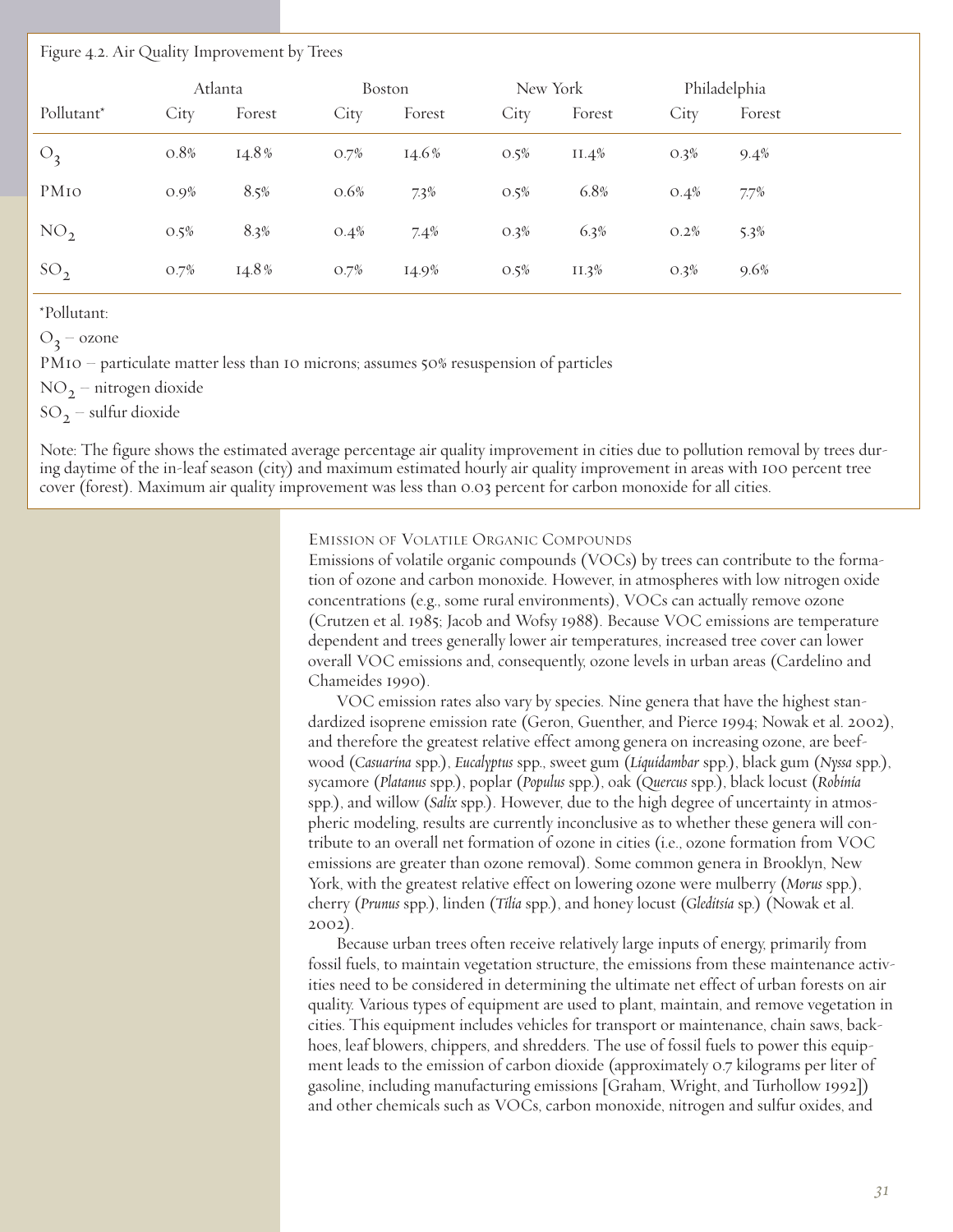particulate matter (U.S. EPA 1991).

Trees in parking lots also affect evaporative emissions from vehicles, particularly through tree shade. In Sacramento County, California, increasing parking lot tree cover from 8 to 50 percent could reduce light-duty vehicle VOC evaporative emission rates by 2 percent and nitrogen oxide emissions when starting a vehicle by less than 1 percent (Scott, Simpson, and McPherson, 1999).

#### ENERGY EFFECTS ON BUILDINGS

Trees reduce building energy use by lowering temperatures and shading buildings in summer and blocking winds in winter (Heisler 1986). However, trees also can increase energy use by shading buildings in winter and may increase or decrease energy use by blocking summer breezes. Thus, proper tree placement near buildings is critical to achieve maximum building energy conservation benefits.

When building energy use is reduced, pollutant emissions from power plants are also lowered. While lower pollutant emissions generally improve air quality, lower nitrogen oxide emissions, particularly ground-level emissions, may lead to a local increase in ozone concentrations under certain conditions due to nitrogen oxide scavenging of ozone (Rao and Sistla 1993). The cumulative and interactive effects of trees on meteorology, pollution removal, and VOC and power plant emissions determine the overall impact of trees on air pollution.

#### COMBINED EFFECTS

Changes in urban microclimate affect pollution emission and formation, particularly the formation of ozone. A model simulation of a 20 percent loss in the Atlanta-area forest due to urbanization led to a 14 percent increase in ozone concentrations for a modeled day (Cardelino and Chameides 1990). Although there were fewer trees to emit VOCs, an increase in Atlanta's air temperatures due to the urban heat island, which occurred concomitantly with tree loss, increased VOC emissions from the remaining trees and anthropogenic sources. This, in turn, altered ozone chemistry such that concentrations of ozone increased.

A model simulation of California's South Coast Air Basin suggests that the air quality impacts of increased urban tree cover may be locally positive or negative with respect to ozone. The net basinwide effect of increased urban vegetation is a decrease in ozone concentrations if the additional trees are low VOC emitters (Taha 1996).

Modeling the effects of increased urban tree cover on ozone concentrations from Washington, D.C., to central Massachusetts reveals that urban trees generally reduce ozone concentrations in cities but tend to slightly increase average ozone concentrations in the overall modeling domain (Nowak et al. 2000). Interactions of the effects of trees on the physical and chemical environment demonstrate that trees can cause changes in pollution removal rates and meteorology, particularly air temperatures, wind fields, and mixing-layer heights, which, in turn, affect ozone concentrations. Changes in urban tree species composition had no detectable effect on ozone concentrations (Nowak et al. 2000). Modeling of the New York City metropolitan area also reveals that a 10 percent increase in tree cover within urban areas reduced maximum ozone levels by about 4 parts per billion, which was about 37 percent of the amount needed for attainment (Luley and Bond 2002).

#### TREE AND IMPERVIOUS EFFECTS ON WATER QUALITY AND QUANTITY

Human activity can dramatically alter land cover characteristics, impeding water infiltration rates (Hamilton and Waddington 1999; Pitt and Lantrip 2000) and reducing percolation and, consequently, water table levels (Lerner 2002) and stream baseflow regimes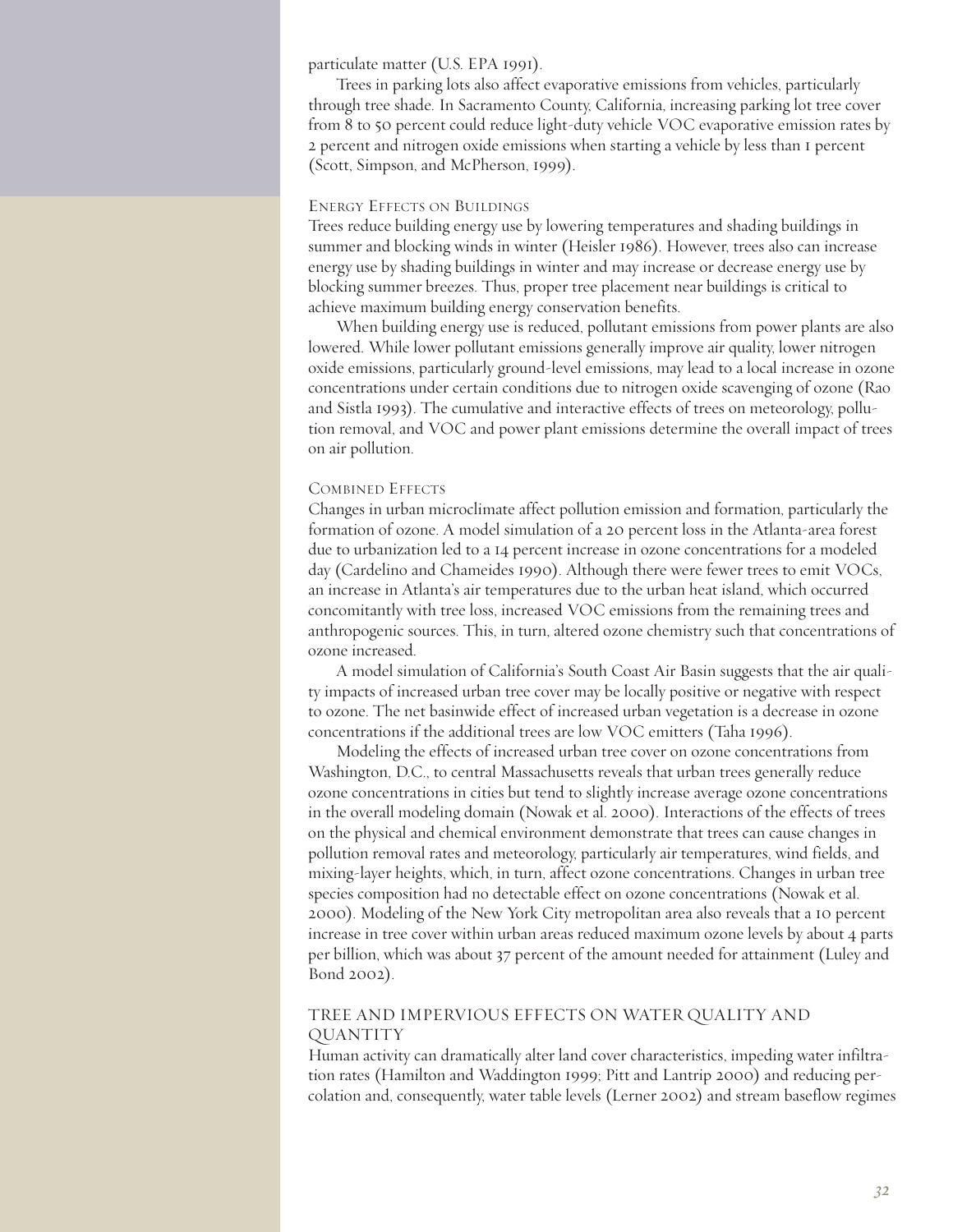(Faulkner, Edmonds-Brown, and Green 2000). When water is captured in engineered retention or detention basins, rather than infiltrated through forested plots, it undergoes less sorption and is found to pollute subsurface water quality (Thomas 2000; Fischer, Charles, and Baer, 2003) as well as the quality of surface runoff. The result of traditional urban development is to impair important hydrological and watershed recharge and cleansing processes. Research has shown the importance of increasing pervious cover and augmenting subsurface recharge (Argue 1994; Nowakowska-Blaszczyk and Blaszczyk 1997). Removal of forest cover and/or increased impervious area due to urbanization is known to increase stream flow and peak runoff in streams (Leopold 1968; Kidd 1978; Codner, Laurenson, and Mein 1988; Mein and Goyen 1988). These changes in stream flows can lead to flooding, soil erosion, and sedimentation in streams (Anderson 1970; Urbonas and Benik 1995; McMahon and Cuffney 2000; Paul and Meyer 2001; Rose and Peters 2001).

Conventional urban development increases the amount of stormwater runoff generated by the landscape (Chow and Yen 1976; Boyd, Bufill, and Knee 1994; Beach 2002). The principal causes of this effect are impervious surfaces—streets, parking lots, and buildings (Leopold 1968; Schueler 1994)—and compaction of the soil due to construction activities (Hamilton and Waddington 1999; Pitt et al. 2003). Instead of soaking into the ground, rainfall is converted quickly to runoff and then rapidly removed from the site via sewers and manmade channels. As the volume of urban stormwater runoff has increased throughout the United States from the increase in impervious surfaces, the quality of surface runoff has degraded significantly (U.S. EPA 1983).

According to U.S. General Accounting Office (2001), when natural ground cover is present over the entire site, normally 10 percent of precipitation runs off the land into nearby creeks, rivers, and lakes. In contrast, when a site is 75 percent impervious, 55 percent of the precipitation runs off into receiving waters. Runoff from parking lots and other paved areas is estimated at 98 percent of precipitation (USDA NRCS 1986). Water that runs off urban landscapes can no longer recharge groundwater supplies. For communities that depend on locally recharged aquifers, water shortages could limit future development and necessitate sprinkling bans and other restrictions. Increased runoff peaks and decreased lag time (the elapsed time between the onset of a storm and when the peaks occurs) are costly to a city as drainage systems must be designed for peak runoff conditions (Urbonas and Roesner 1993), which can increase downstream flooding.

Water that runs over developed areas, including paved surfaces such as roads and parking lots, before reaching a water body is known as urban runoff and is an increasingly important category of water pollution (U.S. General Accounting Office 2001). Because of impervious surfaces, a typical city block may generate nine times more runoff than a woodland area of the same size (U.S. EPA 1996a). Urban runoff can adversely affect the quality of the nation's waters, and urban stormwater runoff has been identified as one of the leading sources of pollution to rivers, streams, lakes, and estuaries (U.S. General Accounting Office 2001).

Urban runoff is known to be contaminated with numerous water pollutants (U.S. EPA 1983) that are by-products of urban activities, such as automobile use, lawn care, and industrial fallout (WEF/ASCE 1998). Urban runoff and its pollutants from both point and nonpoint sources can cause increases in sedimentation, water temperature, and pathogen levels and decreases in dissolved oxygen levels in bodies of water (Horner 1995; WEF/ASCE 1998).

With regard to water, urban trees can affect both stream flow volume and quality. To date, most of the research has been on the effect of urban trees on stream flow. Trees affect stream flow rates primarily through three mechanisms: rainfall interception, soil water infiltration, and evapotranspiration.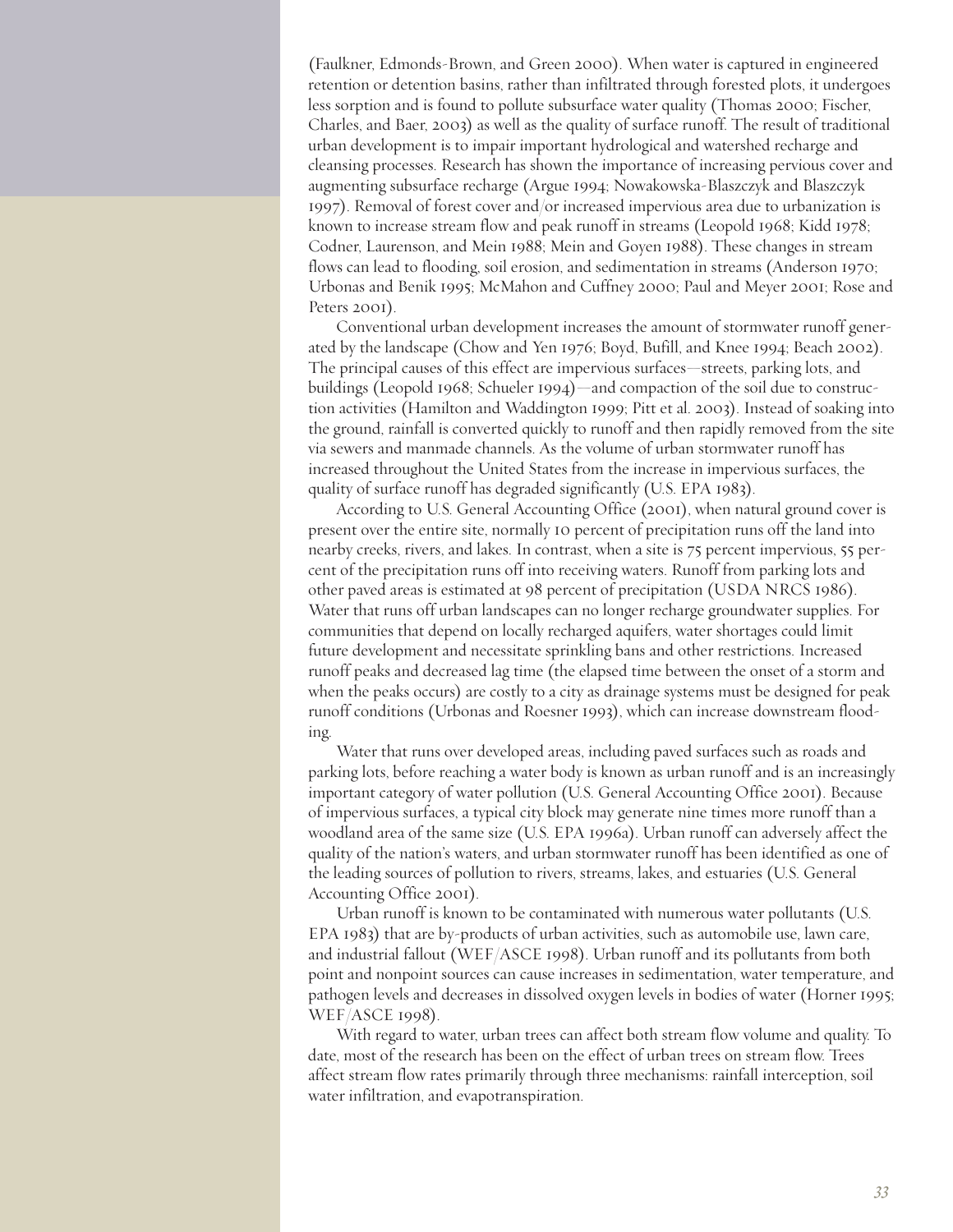#### RAINFALL INTERCEPTION

Trees intercept rainfall on leaves and branch surfaces, thereby potentially reducing runoff volumes and delaying the onset of peak flows. Natural forest canopy interception, with subsequent evaporation from a wet canopy, which is affected by tree types and weather conditions, ranges from 11 to 36 percent of annual precipitation in deciduous canopies and from 9 to 48 percent in coniferous canopies (Hörmann et al. 1996). The forest interception fraction is 35 to 40 percent of annual precipitation in the United Kingdom, where annual rainfall exceeds 1,000 millimeters (Calder 1990, 2003). Such findings suggest that deforestation may have a significant effect on runoff generation.

Urban tree interception of precipitation may be different from that of natural forests because both the microclimate and the tree architecture are different. Compared with more rural forests, urban forests have fewer trees per unit area, typically larger tree size, a more diverse mix of species with different phenological patterns, and greater spatial variation in canopy cover (McPherson 1998). In Sacramento, the urban forest canopy is estimated to intercept 11.1 percent of the annual precipitation (Xiao et al. 1998). In summer, tree interception in Sacramento was 36 percent for an urban forest stand dominated by large, broadleaf evergreens and conifers (leaf area index  $= 6.1$ ) and 18 percent for a stand dominated by medium-size conifers and broadleaf deciduous trees (leaf area index  $=$  3.7). For five precipitation events with return frequencies ranging from 2 to 200 years, interception was greatest for small storms and least for large storms (Xiao et al. 1998). By intercepting and lowering the rainfall rate and intensity impacting the ground beneath the canopy, soil erosion can be reduced and soil water infiltration and percolation to groundwater increased.

#### SOIL WATER INFILTRATION

In addition to lowering rainfall rates beneath canopies, root growth and decomposition in forested land can increase the capacity and rate of soils to infiltrate rainfall and reduce overland flow. Forests can be used as buffers around water bodies or between impervious areas to naturally filter and infiltrate runoff. Thus, forest buffers reduce not only the quantity of urban runoff, but also pollutants carried with urban runoff through physical, chemical, and biological processes in the soil.

#### EVAPOTRANSPIRATION

Land cover affects evapotranspiration (ET). ET is a measure of the amount of water evaporated from surfaces or transpired (evaporated) from leaf surfaces and is important in the hydrologic process because it is a means by which liquid water is removed from the groundwater cycle and converted to atmospheric water vapor. Looking at a global average, two-thirds of the precipitation that falls on the continents is evapotranspired. Of this amount, 97 percent is ET from land surfaces and 3 percent is open-water evaporation (Hornberger et al. 1998). Removal of forest cover can increase stream flow as a result of reduced ET. In the interior Columbia River Basin, annual average increases in runoff ranged from 4.2 to 10.7 percent, and reductions in evapotranspiration ranged from 3.1 to 12.1 percent due to decreased vegetation maturity as a result of logging (Matheussen et al. 2000). Evergreen trees usually have the highest actual ET, followed by deciduous trees, shrubs, and grasses, with differences diminished in areas with low mean annual precipitation (Matheussen et al. 2000).

#### CUMULATIVE EFFECTS ON STREAM FLOWS AND RUNOFF

Relatively little research has been conducted on the effects of urban trees on stream flows and runoff compared to forest areas. In a review of vegetation changes on annual water yields across the world, Bosch and Hewlett (1982) found that, on average, a 10 percent change in tree cover caused an estimated 40 millimeter change in annual water yield for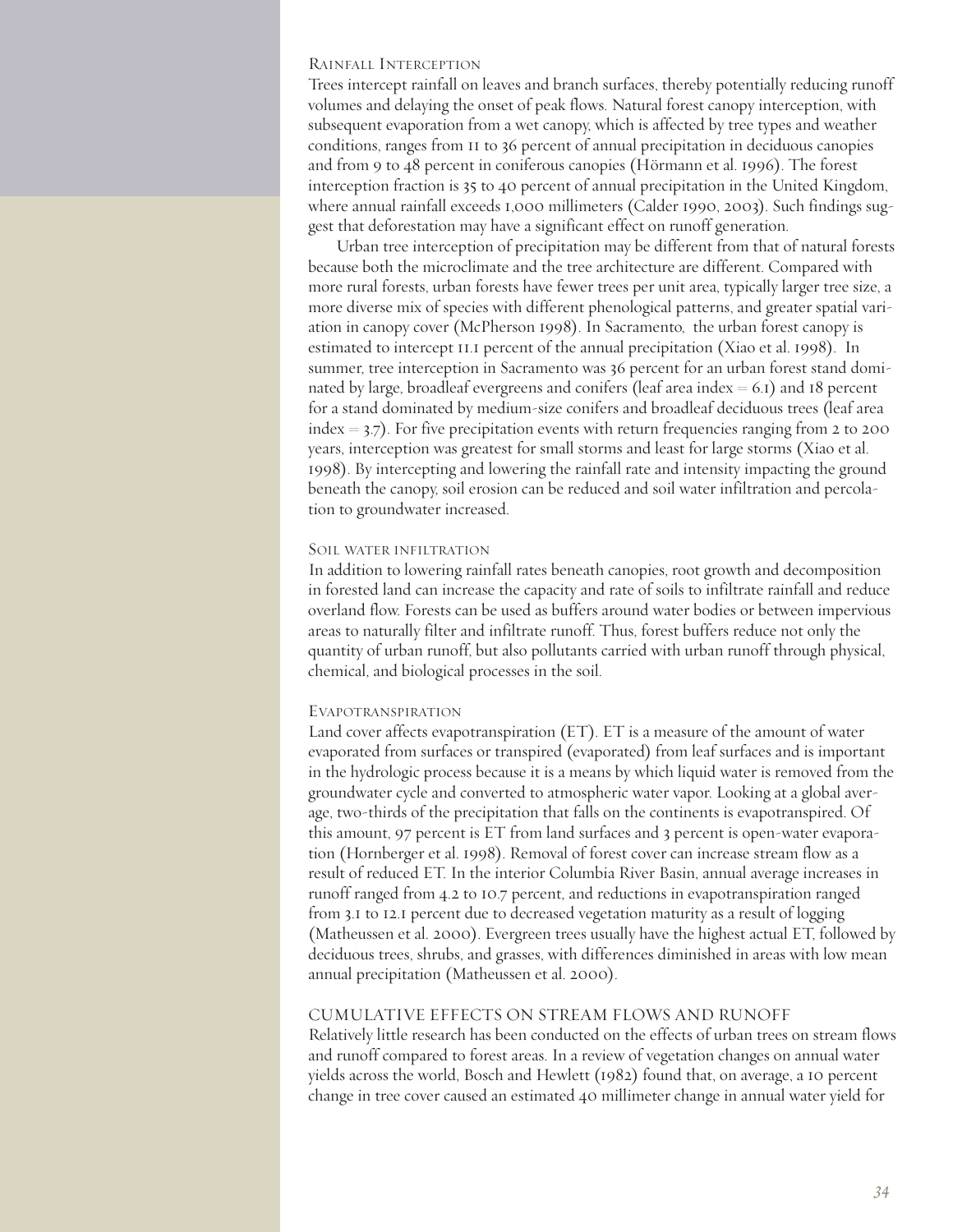coniferous forest and 25 millimeters for deciduous forest. A complete conversion from grass to evergreen trees on average decreases mean annual runoff by 400 millimeters and vice versa; a conversion from grass to deciduous trees on average decreases mean annual runoff by 250 millimeters and vice versa; and a conversion from grass to shrubs/scrub on average decreases mean annual runoff by 100 millimeters and vice versa. In a study of runoff changes in Victoria, Australia, following the clearing of a forest, the average maximum increase in runoff occurred two years after clearing and was approximately equal to an additional 33 millimeters of runoff per year per 10 percent of area cleared (Nandakumar and Mein 1997). Forests also slow stormwater runoff and provide watershed stability and critical habitat for fish and wildlife (Sedell et al. 2000).

Little research has been conducted on the effects of urban trees on stream flows and runoff. Several estimates of the effects of urban forests on runoff have been calculated using the TR-55 model (Soil Conservation Service 1975). Although these estimates are limited in their capability to accurately estimate effects of urban forests on runoff volume and peak rate due to some important limitations of the model (e.g., Xiao et al. 1998), these studies represent most of the literature on this topic and provide first-order estimates of urban forest effects.

Using this model to simulate urban forest impacts on stormwater runoff in Dayton, Ohio, Sanders (1986) demonstrated that existing tree canopy cover (22 percent) could lower potential runoff from a six-hour, one-year storm by about 7 percent. By increasing tree cover to 50 percent over all pervious surfaces, runoff reduction was increased to nearly 12 percent. A study of Tucson, Arizona, showed that increasing tree canopy cover from 21 (existing) to 35 percent and 50 percent could reduce mean annual runoff by 2 and 4 percent, respectively (Lormand 1988). In Austin, Texas, it was estimated that the existing trees reduce the potential runoff volume by 850 million gallons, or 7 percent of a 5.5 inch, five-year storm (Walton 1997).

Using the HSPF model (Bicknell et al. 1997), Neville (1996) studied the effects of alternative vegetation patterns in the Gwynns Falls watershed (Baltimore, Maryland) as a viable alternative for reducing stormwater discharges. Results indicated that tree canopy cover can have a substantial impact depending on land use. Model simulations revealed that changing tree cover from 0 to 100 percent for the existing conditions would reduce total runoff by about 26 percent. Base flow would decrease by more than 13 percent.

Based on a newly developed model (Wang, Endreny, and Nowak in review), estimates of the effects of urban tree cover in the Dead Run watershed (1,410 hectares) in Baltimore revealed that increasing tree cover over pervious surface from 12 to 24 percent and increasing tree cover over impervious surfaces from 5 to 20 percent reduced total annual runoff by 3 percent (~140,000 cubic meters per year) and decreased peak flow from a 3.6 mm storm on August 13, 2000, by 12 percent. Reducing tree cover over pervious areas from 12 to 6 percent and replacing it with impervious surfaces connected to streams led to a 10 percent increase in total annual runoff (~500,000 cubic meters per year) and a 30 percent increase in peak flow during the 3.6 millimeter storm event. These model simulations illustrate how urban forest management can have a modest influence on runoff volume.

The societal value of runoff reduction in urban streams is difficult to determine. Urban forests can reduce the need for stormwater management infrastructure, particularly at the urban fringe. Some studies have used proxy values related to retention pond costs and suggest that the value of reduced runoff is on the order of hundreds of millions of dollars per year (e.g., Walton 1997). However, further research and evaluation of runoff reduction values are needed before a more certain valuation can be made.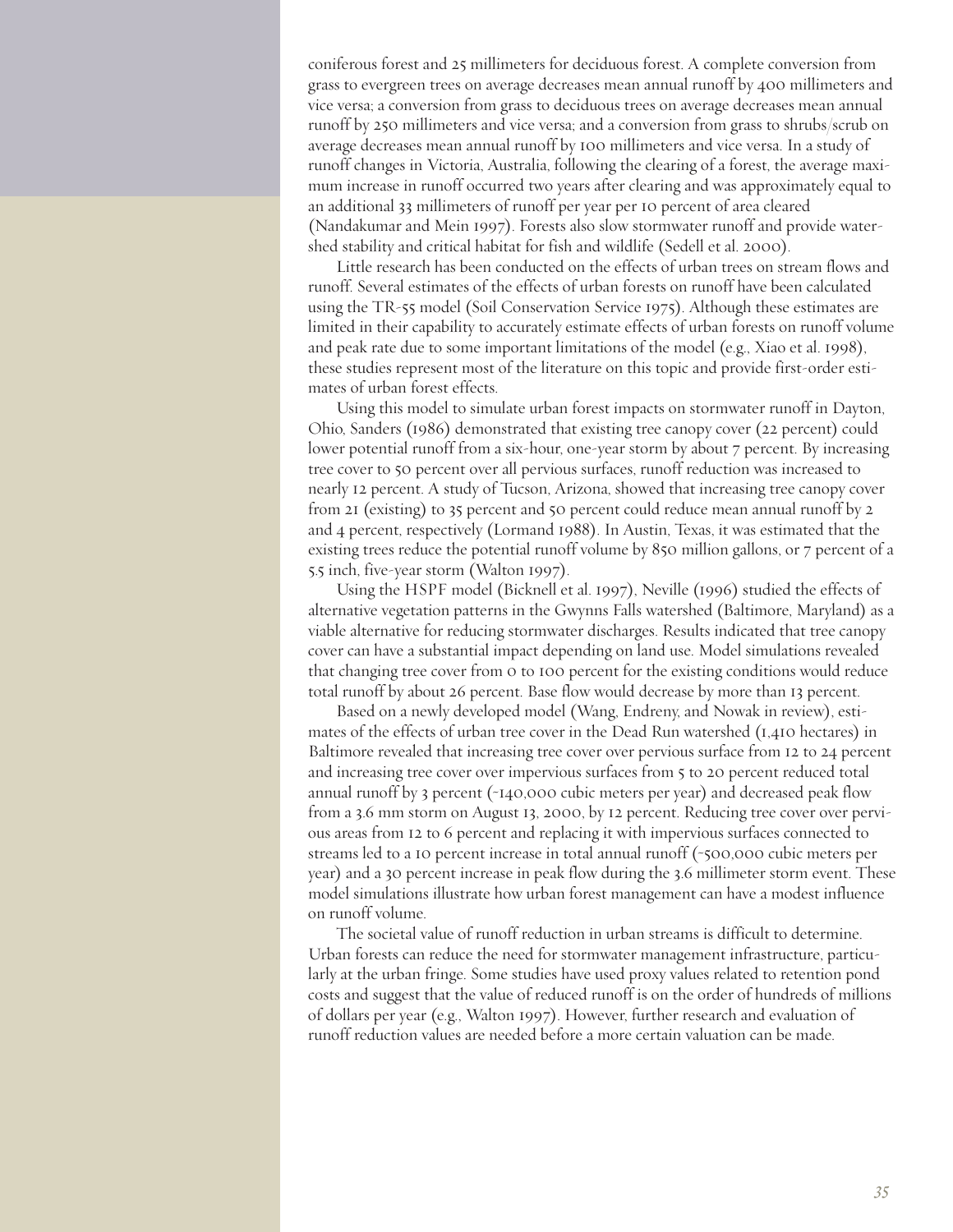#### WATER QUALITY EFFECTS

More than a third of our nation's streams, lakes, and estuaries are impaired by some form of water pollution (U.S. EPA 1998). Pollutants can enter surface waters from point sources, such as single-source industrial discharges and wastewater treatment plants. However, most pollutants result from nonpoint source pollution activities, including runoff from agricultural lands, urban areas, construction and industrial sites, and failed septic tanks. These activities introduce harmful sediments, nutrients, bacteria, organic wastes, chemicals, and metals into surface waters. Damage to streams, lakes, and estuaries from nonpoint source pollution was estimated at about \$7 billion to \$9 billion a year in the mid-1980s (Ribaudo 1986). Point sources of pollution are largely controlled by requirements of the Clean Water Act. However, nonpoint source pollution remains the "nation's largest source of water quality problems" (U.S. EPA 1996b).

Nonpoint source pollution is difficult to control, measure, and monitor because it is diffuse in nature. Forests can reduce nonpoint source water pollution in many ways, helping to ensure a cleaner water supply; they can serve as filters, sinks, or transformers of pollutants. Pollutants are trapped in the forest and are then used by the plants as food for growth or are transformed through chemical and biological processes into nonharmful forms. A continuous litter layer can help maintain a porous soil surface and high water infiltration rates; consequently, overland flow can be minimized in a forest. By decreasing the rate of surface runoff, groundwater recharge from seepage is increased, forest soil nutrients are conserved, and the productivity of the forest is maintained.

Although there is a dearth of research on the effects of urban trees on water quality, data from the EPA's Nationwide Urban Runoff Program reveal that pollutant loadings from runoff in parks and low-density residential areas (areas that typically have higher tree cover and lower impervious cover) are significantly lower than from other urban land uses (U.S. EPA 1999). Research from rural areas also reveals that forests and trees can help improve water quality. Trees divert captured rainwater into the soil, where bacteria and other microorganisms filter out impurities. This bio-filtration can dramatically reduce the sediment, pollutants, and organic matter that reach streams. Important environmental processes for water quality improvement include soil filtration of particles and adsorption of chemicals, nutrient assimilation by plants, and the degradation or volatilization of chemicals by microorganisms (Winogradoff 2002).

One effective management practice in influencing water quality is the construction or conservation of riparian forest buffers along streams, lakes, and other surface waters. These forests can buffer nonpoint source pollution of waterways from adjacent land, reduce bank erosion, protect aquatic environments, enhance wildlife, and increase biodiversity. Through the interaction of their unique soils, hydrology, and vegetation, riparian forest buffers influence water quality as contaminants are taken up into plant tissues, adsorbed onto soil particles, or modified by soil organisms. Riparian forests can affect stream sediment loads and the concentration of nutrients and other contaminants.

#### **SEDIMENTS**

Sediment refers to soil particles that enter streams, lakes, and other bodies of water from eroding land, including plowed fields, construction and logging sites, urban areas, and eroding stream banks (U.S. EPA 1995). Sedimentation of streams can have a pronounced effect on water quality and stream life, and reduces water clarity. In addition to mineral soil particles, eroding sediments may transport other substances, such as plant and animal wastes, nutrients, pesticides, petroleum products, metals, and other compounds that can lower water quality (Clark 1985; Neary, Swank, and Riekerk 1988). Urban sediment is typically more of a problem during site construction or restoration than during normal use of a site.

Forested lands produce a small fraction of the sediment yielded by more intensive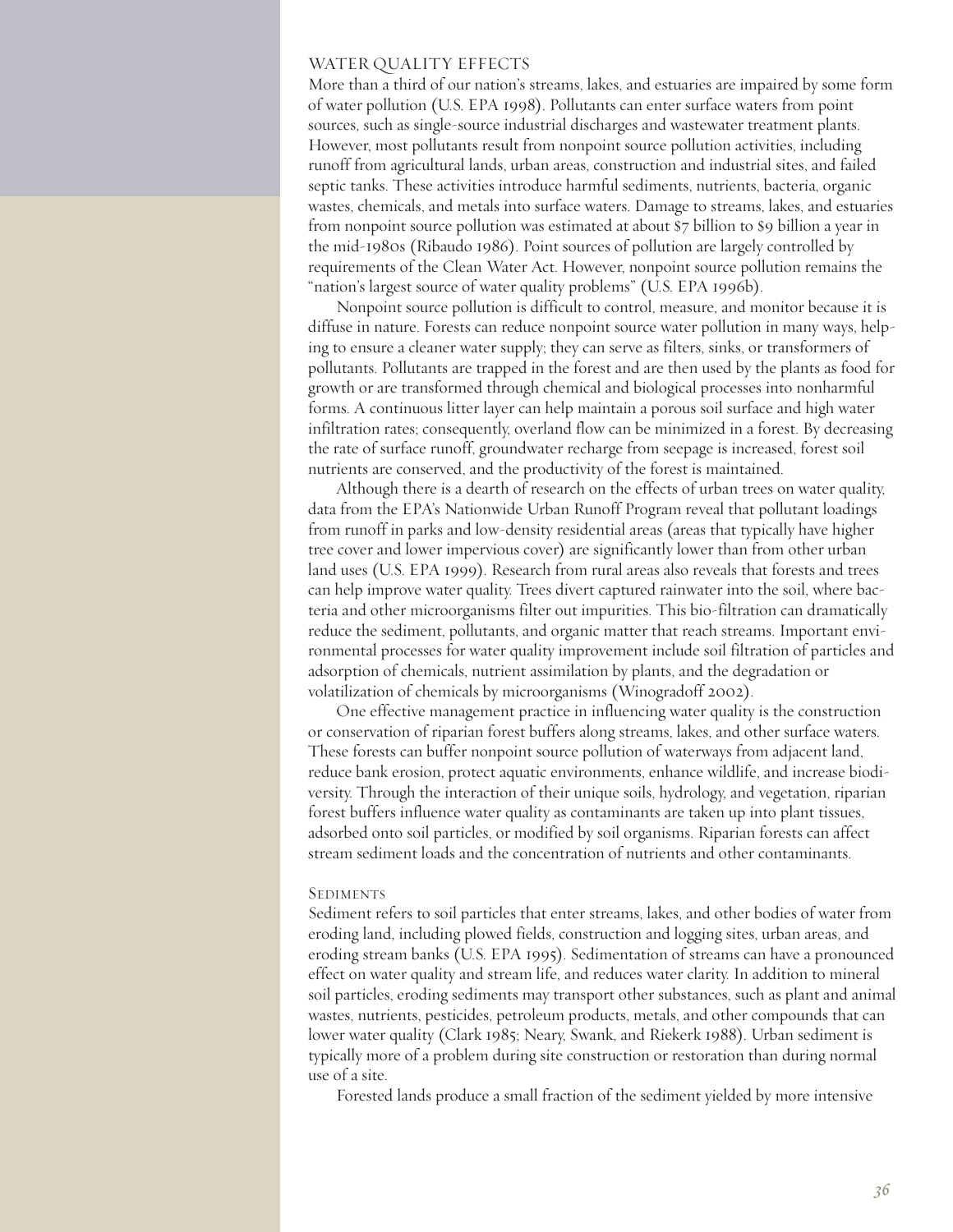land uses (Patric, Evans, and Helvey 1984; Yoho 1980). In a study of upper Chattahoochee River Basin, Georgia, the greatest suspended sediment yields were from urban areas, compared with forested and agricultural lands (Faye et al. 1980). In Virginia, forestry practices contributed little sediment, agriculture was an important source of sediment, and urban development contributed the most sediment (as well as other pollutants) (Jones and Holmes 1985).

Studies indicate that forest riparian buffers can effectively trap sediment, with removal rates ranging from 60 to 90 percent of the sediment (Cooper et al. 1987; Daniels and Gilliam 1996). Along the Little River in Georgia, riparian forests have accumulated between 311,600 and 471,900 pounds per acre of sediment annually over the last 100 years (Lowrance, Sharpe, and Sheridan 1986). Many factors influence the effectiveness of the buffer in removing sediments from land runoff, including sediment size and loads, slope, type and density of riparian vegetation, presence or absence of a surface litter layer, soil structure, subsurface drainage patterns, and frequency and force of storm events (Osborne and Kovacic 1993).

#### **NUTRIENTS**

Nutrients are essential elements for aquatic ecosystems, but in excess amounts, nutrients can lead to many changes in the aquatic environment and reduce the quality of water for human uses (Dupont 1992). Lawn and crop fertilizers, sewage, and manure are major sources of nutrients in surface waters. Industrial sources and atmospheric deposition also contribute significant amounts of nutrients (Guldin 1989). One of the most significant impacts of nutrients on streams is eutrophication, the excessive growth of algae and other aquatic plants in response to high levels of nutrient enrichment (U.S. EPA 1995). In addition, some forms of nutrients can be directly toxic to humans and other animals (Chen, McCutcheon, and Carsel 1994; Evanylo 1994).

Streams draining agricultural watersheds have, on average, considerably higher nutrient concentrations than those draining forested watersheds. Nutrient concentrations are usually proportional to the percentage of land in agriculture and inversely proportional to the percentage of land in forest (Omernik 1977). The highest nitrogen and phosphorus yields typically occur in highly agricultural and urbanized watersheds, and lowest nutrient yields occur in streams of forested watersheds (e.g., Spruill et al. 1998; Hampson et al. 2000).

Forest riparian zones have been shown to reduce between 48 and 95 percent of nitrogen and/or nitrates from runoff (Lowrance et al. 1984; Peterjohn and Correll 1984; Jordan, Correll, and Weller 1993; Snyder et al. 1995). In New Zealand, where subsurface water flows moved through organic soils before entering streams, nitrate levels were reduced by as much as 100 percent. However, mineral soils located along the same streams exhibited little capacity to decrease nitrogen (Cooper 1990). The processes by which soils remove nitrates include denitrification, uptake by vegetation and soil microbes, and retention in riparian soils (Beare, Lowrance, and Meyer 1994; Evanylo 1994).

Plants can take up large quantities of nitrogen as they produce roots, leaves, and stems. However, much of this is returned to the soil as plant materials decay. For example, scientists in Maryland estimated that deciduous riparian forests took up 69 pounds of nitrogen per acre annually, but returned 55 pounds (80 percent) each year in the litter (Peterjohn and Correll 1984). Nevertheless, Correll (1997) suggested that vegetative uptake is still a very important mechanism for removing nitrate from riparian systems because vegetation (especially trees) removes nitrates from deep in the ground, converts the nitrate to organic nitrogen in plant tissues, then deposits the plant materials on the surface of the ground where the nitrogen can be mineralized and denitrified by soil microbes.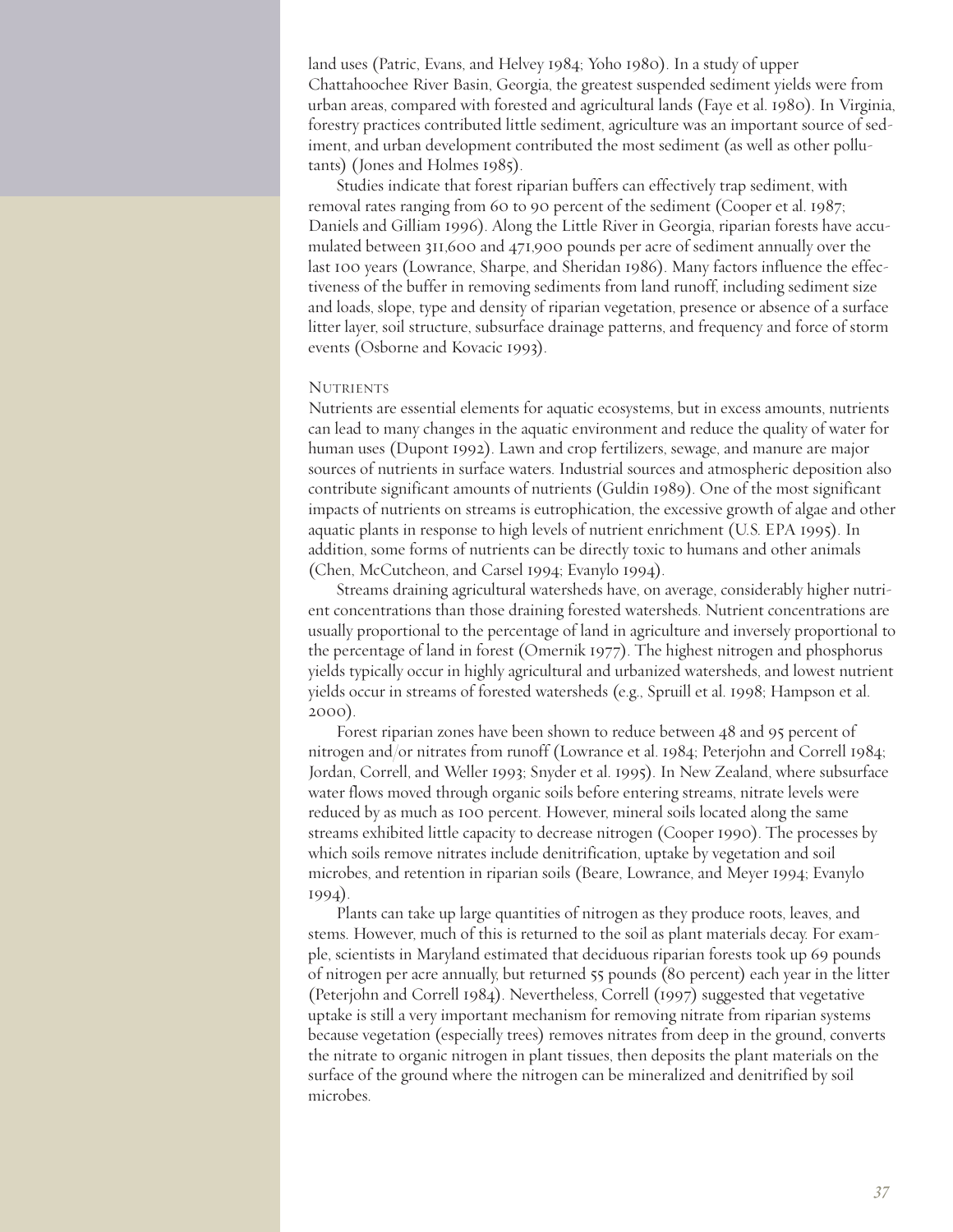Riparian areas can be important sinks for phosphorus but are generally less effective in removing phosphorus than sediment or nitrogen (Parsons et al. 1994). Riparian stands remove 30 to 80 percent of phosphorus (Cooper et al. 1987; Lowrance et al. 1984; Peterjohn and Correll 1984). Some phosphorus may be taken up and used by vegetation and soil microbes, but like nitrogen, much of this phosphorus eventually is returned to the soil. For example, researchers estimated that less than 3 percent of the phosphate entering a floodplain forest in eastern North Carolina was taken up and converted to woody tissue, while scientists in Maryland reported a deciduous riparian forest buffer took up 8.8 pounds per acre per year of phosphorus but returned 7 pounds per acre per year (80 percent) as litter (Brinson, Bradshaw, and Kane, 1984; Peterjohn and Correll 1984). In some riparian areas, small amounts of phosphorus (0.05–2.14 pounds per acre per year) may be stored as peat (Walbridge and Struthers 1993). Riparian forests have been found to be effective filters for nutrients, including nitrogen, phosphorus, calcium, potassium, sulfur, and magnesium (Lowrance, Todd, and Asmussen, 1984; Lowrance et al. 1984).

#### **METALS**

Riparian areas may slow the movement of metals and other contaminants to surface waters and increase the opportunity for the contaminants to become buried in the sediments, adsorbed into clays or organic matter, or transformed by microbial and chemical processes (Johnston et al. 1984). The fate of metals in riparian areas is not well understood. However, scientists in Virginia have found significant amounts of lead, chromium, copper, nickel, zinc, cadmium, and tin buried in the sediments in the floodplain along the Chickahominy River downstream of Richmond (Hupp, Woodside, and Yanoksy 1993). Analysis of the woody tissue of the trees revealed that these compounds also are taken up by the trees. Therefore, sediment deposition and uptake by woody vegetation may help mitigate heavy metals in riparian areas.

#### **PATHOGENS**

Pathogens, such as waterborne bacteria, viruses, and protozoa, are the source of many diseases that infect humans, livestock, and other animals (Chesters and Schierow 1985; Palmateer 1992). There is relatively little information on the role of riparian buffers on pathogens. In one study, strips of corn, oats, orchard grass, and sorghum/Sudan grass were all effective in reducing bacterial levels by nearly 70 percent (Young, Huntrods, and Anderson 1980). It was estimated that a buffer 118 feet wide would be required to reduce total coliform bacteria to levels acceptable for human recreational use (Young, Huntrods, and Anderson 1980). Other researchers have demonstrated the ability of grass sod filter strips to trap bacteria from dairy cow manure under laboratory conditions (Larsen et al. 1994). They found that even a narrow (two-foot) strip successfully removed 83 percent of the fecal coliform bacteria, while a seven-foot filter strip removed nearly 95 percent.

#### **PESTICIDES**

Few studies have been made to examine the fate of pesticides in riparian areas. However, where the proper conditions exist, riparian forest buffers have the potential to remove and detoxify pesticides in runoff. Probably the most important process is the breakdown of organic chemicals by soil microorganisms (MacKay 1992). For decades, scientists have observed that soil microorganisms adapt to the presence of a pesticide and begin to metabolize it as an energy source (Fausey et al. 1995). As it is metabolized, the pesticide is broken down to various intermediate compounds and, ultimately, carbon dioxide. In addition, most pesticides have a high affinity for clay and organic matter and may be removed from the soil water as they are bound to soil particles. Once bound, pesticides are often difficult to desorb from the soil (Clapp et al. 1995).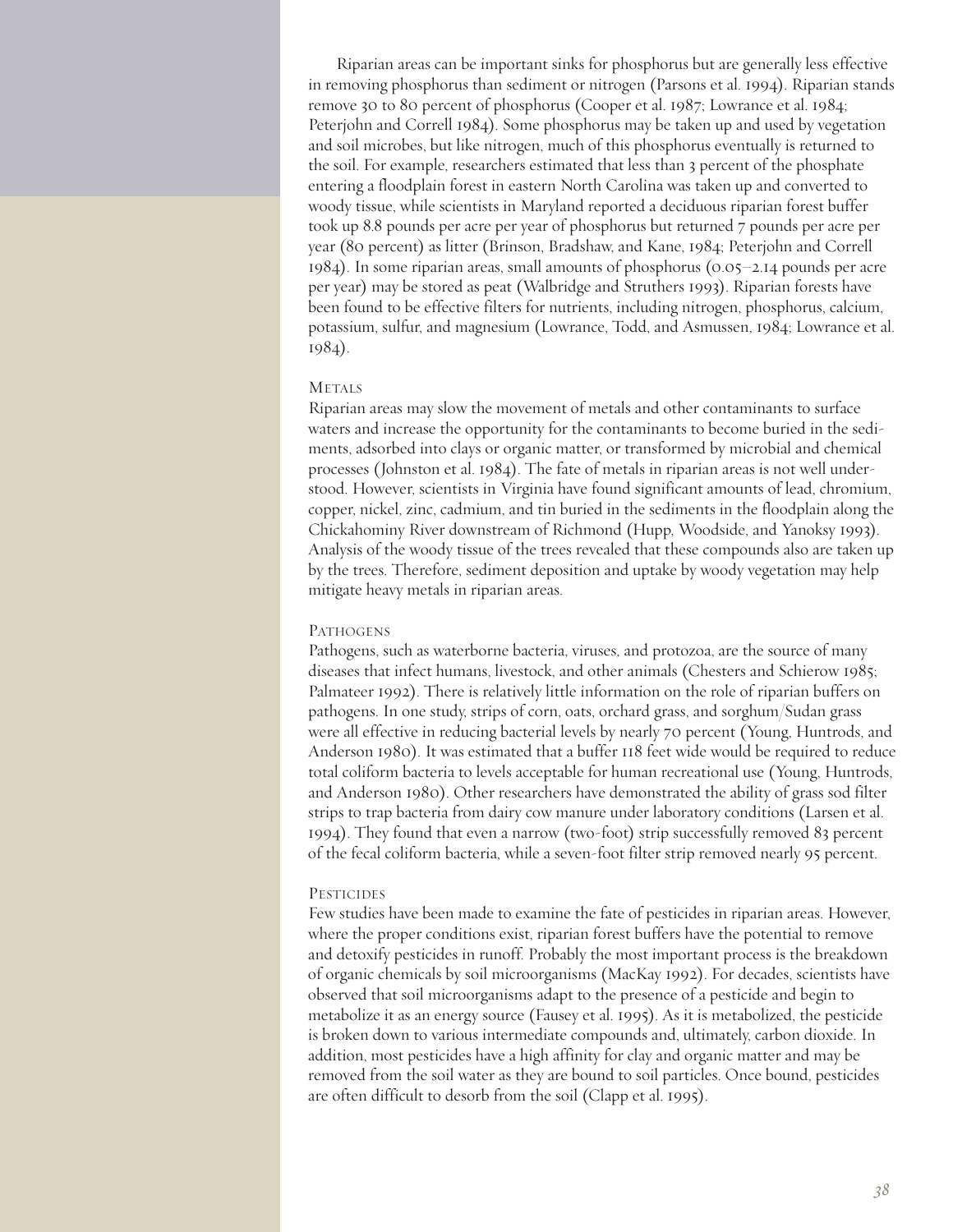As these studies indicate, riparian forest buffers can reduce the amount of sediment, nutrients, and other contaminants that enter surface waters. However, the studies also suggest that these effects vary from one riparian area to another. The degree to which the riparian buffer protects water quality is a function of the area's hydrology, soils, and vegetation. Riparian forests will have the greatest influence on water quality where field runoff follows direct, shallow flow paths from upland areas to the stream. Riparian forests will have less impact on water quality where surface runoff is concentrated and runs through the buffer in defined channels, or where deep subsurface flows cause groundwater to move below the roots of trees. One significant problem in urban areas is the lowering of the water table and, consequently, the level of base flow. With lowered water tables, the contaminants in water can pass below plant rooting zones and limit chemical uptake by plants. Riparian forests may not be able to provide all of the necessary functions in urban watersheds as a result of numerous channelized sources of runoff in urban watersheds. Therefore, other actions should be taken beyond buffer protection to minimize the effect of urban runoff. These actions would include the reduction of surface runoff, by reducing both the amount of impervious areas and the detention and reinfiltration of any surface runoff generated.

#### SUMMARY OF EFFECTS OF PRESERVING FORESTS STANDS AND TREE COVER IN URBAN AREAS

The preservation of forest stands in urban areas can lead to many environmental and economic effects related to air and water quality. The magnitude of these effects and values will depend on the amount of forestland or tree cover conserved along with other factors, such as location of the stand relative to urban development or waterways. As much of the research related to urban forest effects on air and water quality is relatively new, the economic values of many of these effects are currently unknown but are very likely quite substantial. Though some values are estimated, there are likely numerous other secondary economic impacts due to cleaner air and water (e.g., increased tourism, business, and/or recreation) that are not accounted for in the value estimate. Continued research is needed on the economic valuation of many of these effects to quantify the economic impact of land conservation at varying scales and locations. The following forest/tree effects related to air and water quality are known:

#### Reduced Air Temperatures

Effect: Through transpiration and shade, trees lower air temperatures and consequently lead to reduced pollution emission and formation, reduced summertime energy use of nearby buildings and consequent pollutant emissions from power plants, increased human comfort, and reduced thermal stress.

Economic Value: Unknown. However, the cost of reducing a single part per billion of ozone through electric utility nitrogen oxides limitations is estimated at one-half to three-quarters of a billion dollars annually (U.S. EPA 1997). Thus, the economic impact of any temperature reduction effects on reduced pollution formation or emissions will likely be significant as the costs of reducing ozone precursor emissions through other techniques are large.

#### **\*** Pollution Removal

Effect: Trees directly remove pollution in the atmosphere through interception of particles and uptake of gases through leaf stomata. Typical removal rates are on the order of 11 grams per square meter of canopy cover per year (ozone, particulate matter less than 10 microns, sulfur and nitrogen dioxide, and carbon monoxide combined).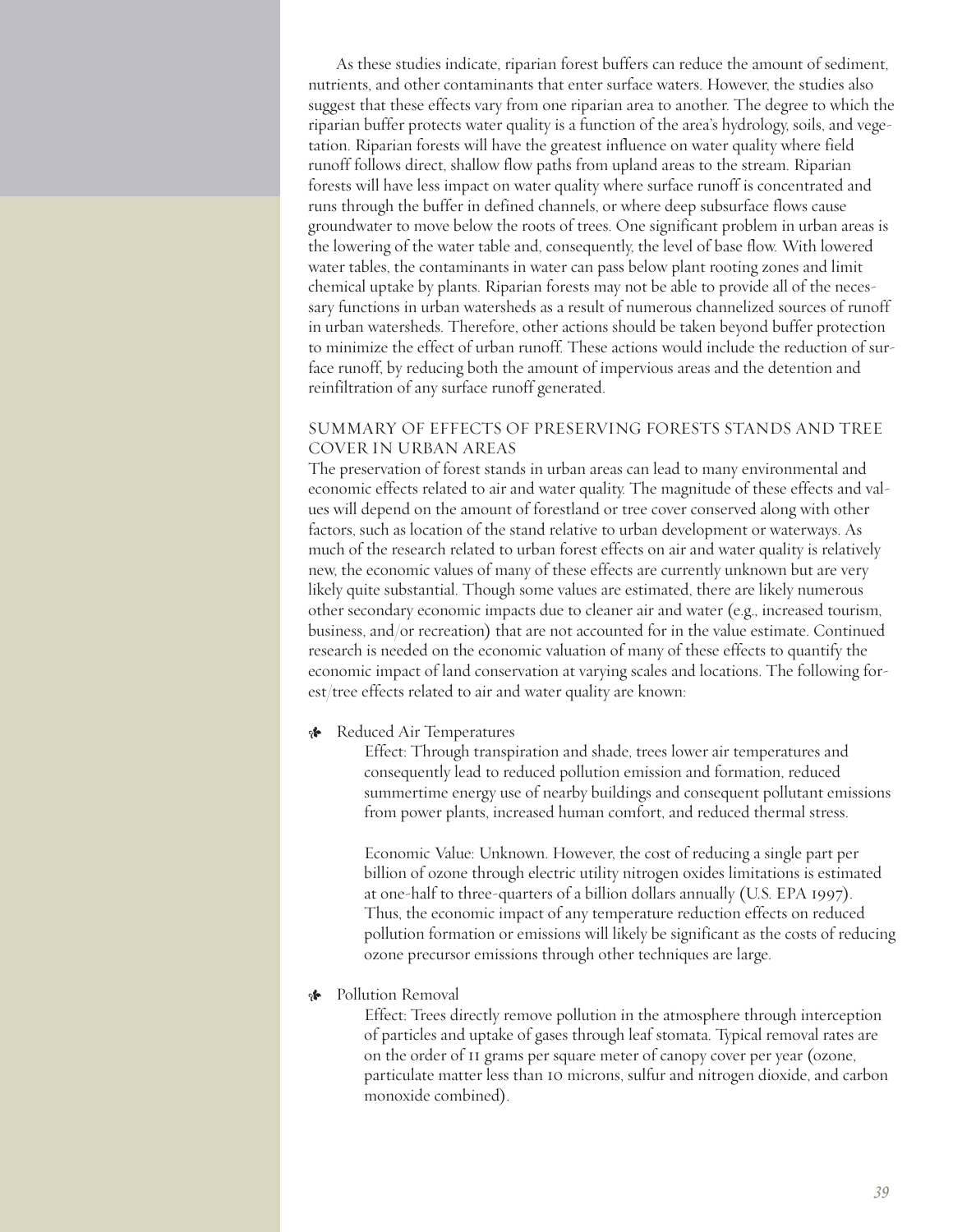Economic Value: Average annual value per hectare of canopy cover is about \$663 in Atlanta, \$447 in Boston, \$482 in New York, and \$527 in Philadelphia.

#### > VOC Emissions

Effect: Although trees emit VOCs that can contribute to ozone formation, integrative studies are revealing that combined effects of trees tend to reduce ozone. In addition, conversion of forest stands to urban development will most likely increase total VOC emissions in the area due to the relatively high VOC emissions associated with urbanization.

Economic Value: Unknown..

#### **\*** Energy Conservation

Effect: Tree cover around buildings can reduce building energy use in summer through shade or reduced air temperatures. Tree cover can increase or decrease building energy use in winter depending on tree locations around a building due to tree effects of shade and blocking of winds. Alterations in energy use will affect pollutant emissions from power plants.

Economic Value: Savings to homeowners due to altered building energy use from trees in Minneapolis is about \$216,000 per year (Nowak et al. 2006a) and about \$2.7 million per year in Washington, D.C. (Nowak et al. 2006b). Monetary impact on air quality is unknown.

#### > Reduced Runoff

Effect: Trees can reduce runoff through the processes of rainfall interception, evapotranspiration, and increasing soil infiltration. The effects of trees can reduce and delay peak flows, reduce the need for stormwater treatment facilities, and improve water quality.

Economic Value: Likely in the millions of dollars per year for a city for the entire urban forest.

#### **M** Improved Water Quality

Effect: Trees can improve water quality by reducing runoff and air pollution and, in combination with the soil environment, by filtering, assimilating, adsorbing, volatizing, or degrading many chemicals in the water that flow through the forest. Water quality related to sediments, nutrients, pathogens, pesticides, metals, and other contaminants in forested areas tends to be improved.

Economic Value: Damage to streams, lakes, and estuaries from nonpoint source pollution was estimated to be about \$7 billion to \$9 billion a year in the mid-1980s (Ribaudo 1986). Local effects in terms of stream quality and human health are likely substantial.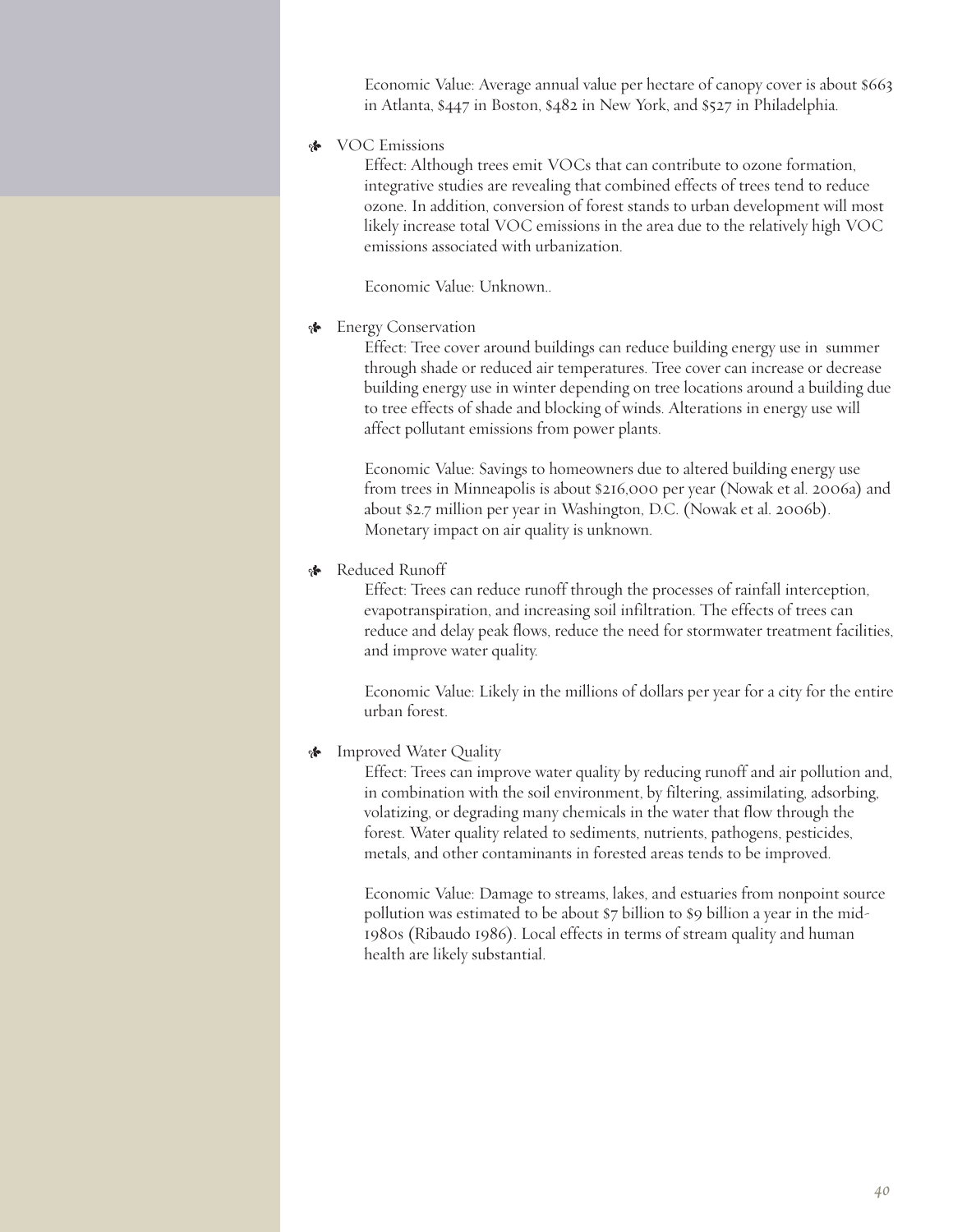#### REFERENCES

- Anderson, D. G. 1970. *Effect of urban development on floods in northern Virginia*. Water Supply Paper No. 2001C. Reston, VA: U.S. Geological Survey.
- Argue, J. R. 1994. *New streetscape for stormwater management in Mediterranean-climate cities*: *The concept explored*. Water Science and Technology Proceedings of the 17th Biennial Conference of the International Association on Water Quality, Budapest, July 24–30, 1994. Tarrytown, NY: Pergamon Press, 23–32. Beach, D. 2002. Coastal sprawl: The effects of urban design on aquatic ecosystems

in the United States. Arlington, VA: Pew Oceans Commission.

- Beare, M. H., R. R. Lowrance, and J. L. Meyer. 1994. Biotic regulation of nitrate depletion in a coastal plain riparian forest: Experimental approach and preliminary results. In *Riparian ecosystems in the humid U.S. functions, values and management*. Proceedings of a conference, Atlanta, GA, March 15–18, 1993. Washington, DC: National Association of Conservation Districts, 388–397.
- Bicknell, B. R., J. C. Imhoff, J. L. Kittle, Jr., A. S. Donigian, Jr., and R. C. Johanson. 1997. *Hydrological simulation program—Fortran: User's manual for version 11*. EPA/600/R-97/080. Athens, GA: U.S. Environmental Protection Agency, National Exposure Research Laboratory.
- Bosch, J. M., and J. D. Hewlett. 1982. A review of catchment experiments to determine the effect of vegetation changes on water yield and evapotranspiration. *Journal of Hydrology* 55: 3–23.
- Boyd, M. J., M. C. Bufill, and R. M. Knee. 1994. Predicting pervious and impervious storm runoff from urban drainage basins. *Hydrological Sciences Journal* 39 (August 4): 321–332.
- Brinson, M. M., H. D. Bradshaw, and E. S. Kane. 1984. Nutrient assimilative capacity of an alluvial floodplain swamp. *Journal of Applied Ecology* 21: 1041–1057

Brookes, A. 1988. *Channelized rivers: Perspectives for environmental management*. New York: John Wiley and Sons.

- Calder, I. R. 1990. *Evaporation in the uplands*. Chichester, UK: Wiley.
- ———. 2003. Assessing the water use of short vegetation and forests: Development of the Hydrological Land Use Change (HYLUC) model. *Water Resources Research* 39 (11).

Cardelino, C. A., and W. L. Chameides. 1990. Natural hydrocarbons, urbanization, and urban ozone. *Journal of Geophysical Research* 95 (D9): 13,971–13,979.

- Chen, Y. D., S. C. McCutcheon, and R. F. Carsel. 1994. Ecological perspectives on silvicultural nonpoint source pollution control. In *Watershed 93: A national conference on watershed management*. Proceedings of a conference, Alexandria, VA, March 21–14, 1993. EPA publication 840-R-94-002. pp. 229–235.
- Chesters, G., and L. J. Schierow. 1985. A primer on nonpoint pollution. *Journal of Soil and Water Conservation* 40: 9–13.
- Chow, T. V., and B. C. Yen. 1976. *Urban stormwater runoff: Determination of volumes and flowrates*. Cincinnati: U.S. Environmental Protection Agency, Office of Research and Development, Municipal Environmental Research Laboratory.
- Clapp, C. E., R. Liu, R. H. Dowdy, U. Mingelgrin, and M. H. B. Hayes. 1995. Humic acid-herbicide complexes in soil and water biosystems. In *Clean water, clean environment: 21st century*. Vol. 1 of Pesticides. Proceedings of a conference, Kansas City, MO, March 5–8, 1995. Saint Joseph, MI: American Society of Agricultural Engineers, 33–36.

Clark, E. H. 1985. The off-site costs of soil erosion. *Journal of Soil and Water Conservation* 40: 19–22

- Codner, G. P., E. M. Laurenson, and R. G. Mein. 1988. *Hydrologic effects of urbanization: A case study*. Proceedings of the hydrology and water resources symposium. Australia: Institution of Engineers, 201–205.
- Cooper, A. B. 1990. Nitrate depletion in the riparian zone and stream channel of a small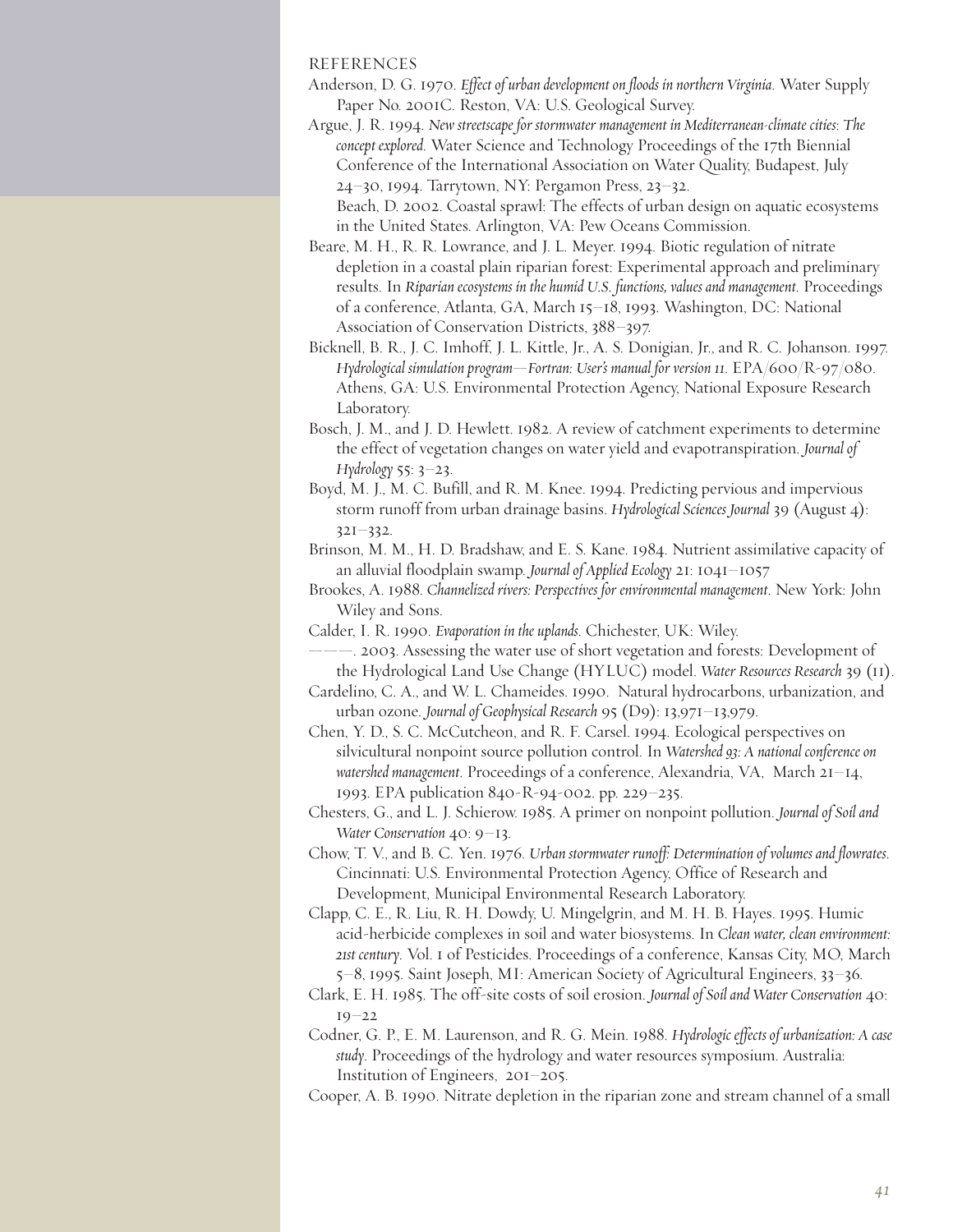headwater catchment. *Hydrobiologia* 202: 13–26.

Cooper, J. R., J. W. Gilliam, R. B. Daniels, and W. P. Robarge. 1987. Riparian areas as filters for agricultural sediment. *Soil Science Society of America Journal* 51: 416–420.

- Correll, D. L. 1997. Buffer zones and water quality protection: General principles. In *Buffer zones: Their processes and potential in water protection, ed. N. E. Haycock, T. P. Burt, K.* W. T. Goulding, and G. Pinay. Proceedings of the International Conference on Buffer Zones September 1996. Harpenden, UK: Quest Environmental, 7–20.
- Crutzen, P. J., A. C. Delany, J. Greenberg, P. Haagenson, L. Heidt, R. Lueb, W. Pollock, W. Seiler, A. Wartburg, and P. Zimmerman. 1985. Tropospheric chemical composition measurements in Brazil during the dry season. *Journal of Atmospheric Chemistry* 2: 233–256.
- Daniels, R. B., and J. W. Gilliam. 1996. Sediment and chemical load reduction by grass and riparian filters. *Soil Science Society of America Journal* 60: 246–251.
- Dupont, D. P. 1992. Economic assessment of the performance of alternative environmental policy instruments as they pertain to agriculture and water quality. In *Agriculture and water quality*, ed. M. H. Miller, J. E. FitzGibbon, G. C. Fox, R. W. Gillham, H. R. Whiteley. Proceedings of an interdisciplinary symposium, April 23–24, 1991. Guelph, ON: Centre for Soil and Water Conservation, University of Guelph.
- Evanylo, G. K. 1994. Mineralization and availability of nitrogen in organic wasteamended mid-Atlantic soils. In *Perspectives on Chesapeake Bay, 1994: Advances in estuarine sciences.* CRC Publication 147. Edgewater, MD: Chesapeake Bay Program Scientific and Technical Advisory Committee, Chesapeake Research Consortium, 77–104.
- Faulkner, H., V. Edmonds-Brown, and A. Green. 2000. Problems of quality designation in diffusely polluted urban streams: The case of Pymme's Brook, north London. *Environmental Pollution* 109 (1): 91–107.
- Fausey, N., R. Dowdy, T. Steinheimer, R. Spalding, P. Blanchard, B. Lowery, W. Albus, and S. Clay. 1995. Where's the atrazine? A regional groundwater synopsis. In *Clean water, clean environment: 21st century*. Vol.1 of: *Pesticides*. Proceedings of a conference, Kansas City, MO, March 5–8, 1995. St. Joseph, MI: American Society of Agricultural Engineers, 69–72.
- Faye, R. E., W. P. Carey, J. K. Stamer, and R. L. Kleckner. 1980. Erosion, sediment dis charge, and channel morphology in the upper Chattahoochee River Basin, Georgia. Prof. Pap. 1107. Washington, DC: U.S. Geological Survey.
- Federal Interagency Stream Restoration Working Group (FISRWG). 1999. Stream Corridor restoration: Principles, processes, and practices. Washington, DC: Federal Interagency Stream Restoration Working Group. NTIS: PB98-158348INQ.
- Fischer, D., E. G. Charles, and A. L. Baer 2003. Effects of stormwater infiltration on quality of groundwater beneath retention and detention basins. *Journal of Environmental Engineering* 129 (5): 464–471.
- Geron, C. D., A. B. Guenther, and T. E. Pierce. 1994. An improved model for estimating emissions of volatile organic compounds from forests in the eastern United States. *Journal of Geophysical Research* 99 (D6): 12,773–12,791.
- Graham, R. L., L. L. Wright, and A. F. Turhollow. 1992. The potential for short-rotation woody crops to reduce U.S. CO2 emissions. *Climatic Change* 22: 223–238.
- Guldin, R. W. 1989. An analysis of the water situation in the United States: 1989–2040. USDA Forest Service General Technical Report RM-177.
- Hamilton, G. W., and D. V. Waddington. 1999. Infiltration rates on residential lawns in Central Pennsylvania. *Journal of Soil and Water Conservation* (3rd quarter): 564–568.
- Hammer, T. R. 1972. Stream channel enlargement due to urbanization. *Water Resources Research* 8 (6): 1530–1540.
- Hampson, P. S., M. W. Treece Jr., G. C. Johnson, et al. 2000. Water quality in the upper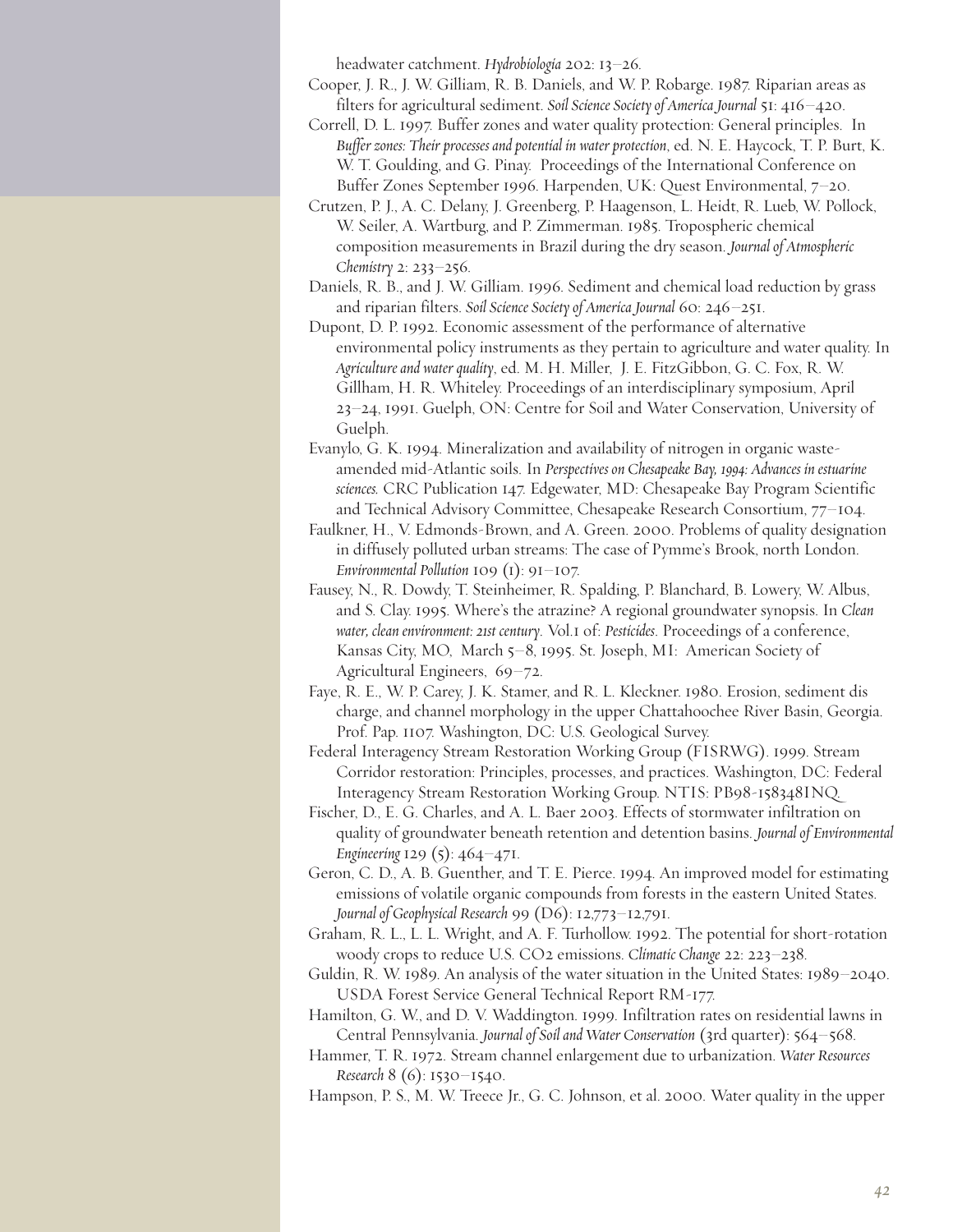Tennessee River Basin, Tennessee, North Carolina, Virginia, and Georgia,

- Heisler, G. M. 1986. Energy savings with trees. *Journal of Arboriculture* 12 (5): 113–125.
- Heisler, G. M., R. H. Grant, S. Grimmond, and C. Souch. 1995. Urban forests—cooling our communities? Proceedings of the Seventh National Urban Forest Conference. Washington, DC: American Forests, 31–34.
- Herricks, E. E. 1995. *Stormwater runoff and receiving systems: Impact, monitoring, and assessment*. New York: CRC Lewis Publishers.
- Hörmann, G., A. Branding, T. Clemens, M. Herbst, A. Hinrichs, and F. Thamm. 1996. Calculation and simulation of wind controlled canopy interception of a beech forest in Northern Germany. *Agriculture and Forest Meteorology* 79: 131–148.
- Hornberger, G. M., J. P. Raffensperger, P. L. Wiberg, and K. N. Eshleman, eds. 1998. *Elements ofphysical hydrology*. Baltimore, MD: Johns Hopkins University Press.
- Horner, R. R. 1995. Toward ecologically based urban runoff management. In. *Stormwater runoff and receiving systems: Impact, monitoring, and assessment*, ed. E. E. Herricks. New York: CRC Lewis Publishers, 365–377.
- Hupp, C. R., M. D. Woodside, and T. M. Yanosky. 1993. Sediment and trace element trapping in a forested wetland, Chickahominy River, Va. *Wetlands* 13 (2): 95–104.
- Jacob, D. J. and S. C. Wofsy. 1988. Photochemistry of biogenic emissions over the Amazon forest. *Journal of Geophysical Research* 93 (D2): 1477–1486.
- Johnston, C. A., G. D. Bubenzer, G. B. Lee, F. W. Madison, and J. R. McHenry. 1984. Nutrient trapping by sediment deposition in a seasonally flooded lakeside wetland. *Journal of Environmental Quality* 13: 283–289.
- Jones, R. C., and B. H. Holmes. 1985. Effects of land use practices on water resources in Virginia. Bulletin 144. Blacksburg, VA: Virginia Polytechnic Institute and State University, Water Resources Research Center.
- Jordan, T. E., D. L. Correll, and D. E. Weller. 1993. Nutrient interception by a riparian forest receiving inputs from adjacent croplands. *Journal of Environmental Quality* 22: 467–473.
- Kidd, C. H. R. 1978. Rainfall-runoff processes over urban surfaces. Proceedings of an international workshop. Wallingford, UK: Institute of Hydrology.
- Larsen, R. E., J. R. Miner, J. C. Buckhouse, and J. A. Moore. 1994. Water quality benefits of having cattle manure deposited away from streams. *Bioresearch and Technology* 48: 113–118.
- Leopold, D. J. 1968. *Hydrology for urban landplanning: A guidebook on the hydrologic effects of urban land use*. U.S. Geological Survey Circular 554. Reston, VA: U.S. Geological Survey.
- Lerner, D. N. 2002. Identifying and quantifying urban recharge: A review. *Hydrogeology Journal* 10 (1): 143–152.
- Lombardo, L. A., G. L. Grabow, K L. Tweedy, D. E. Line, D. L. Osmond, and J. Spooner. 2001. *2000 summary report: Section 319 national monitoringprogram projects*. USEPA NCSU-CES Grant No. X825012. Raleigh, NC: NCSU Water Quality Group, Biological and Agricultural Engineering Department, North Carolina State University.
- Lormand, J. R. 1988. The effects of urban vegetation on stormwater runoff in an arid environment. Master's thesis, School of Renewable National Resources, University of Arizona.
- Lowrance, R., J. K. Sharpe, and J. M. Sheridan. 1986. Long-term sediment deposition in the riparian zone of a coastal plain watershed. *Journal of Soil and Water Conservation* 41:  $266 - 271$ .
- Lowrance, R. R., R. L. Todd, and L. E. Asmussen. 1984. Nutrient cycling in an agricultural watershed: I. phreatic movement. *Journal of Environmental Quality* 13: 22—27.
- Lowrance, R., R. Todd, J. Fail, Jr., O. Hendrickson, Jr., R. Leonard, and L. Asmussen. 1984. Riparian forests as nutrient filters in agricultural watersheds. *Bioscience* 34:

<sup>1994–1998.</sup> Circ. 1205. Washington, DC: U.S. Geological Survey.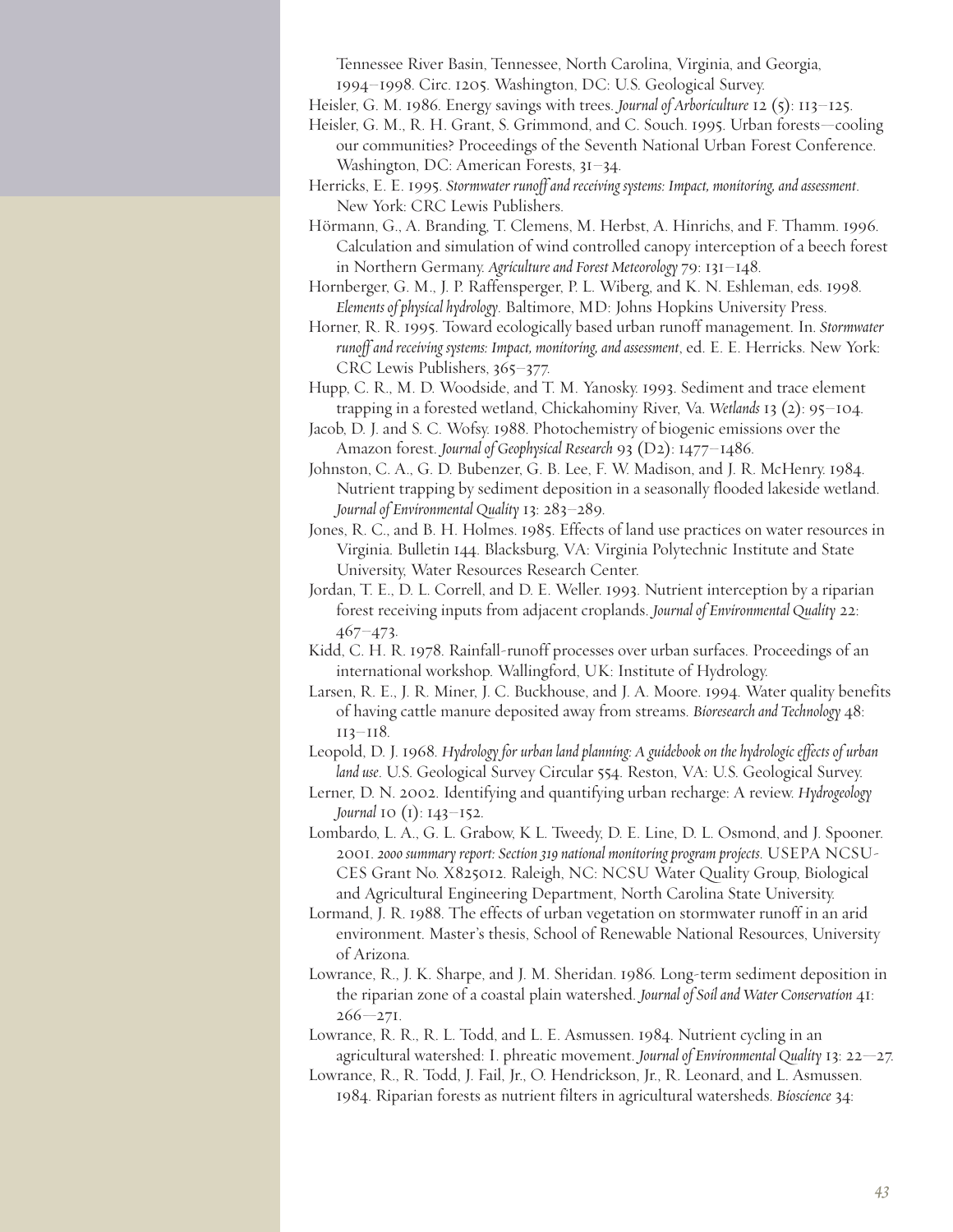374–377.

- Luley, C. J., and J. Bond. 2002. A plan to integrate management of urban trees into air quality planning. Report to Northeast State Foresters Association. Kent, OH: Davey Resource Group.
- MacKay, D. 1992. A perspective on the fate of chemicals in soils. In *Agriculture and water quality: Proceedings of an interdisciplinary symposium*, April 23–24, 1991, ed M. H. Miller, J. E. Fitzgibbon, G. C. Fox, R. W. Gillham, and H. R. Whiteley, . Guelph, ON: Centre for Soil and Water Conservation, 1–11.
- Matheussen, B., R. L. Kirschbaum, I. A. Goodman, G. M. O'Donnell, and D. P Lettenmaier. 2000. Effects of land cover change on stream flow in the interior Columbia River Basin (USA and Canada). *Hydrological Processes* 14: 867–885.
- McMahon, G., and T. F. Cuffney. 2000. Quantifying urban intensity in drainage basins for assessing stream ecological conditions. *Journal of the American Water Resources Association* 36: 1247–1262.
- McPherson, E. G. 1998. Structure and sustainability of Sacramento's urban forest. *Journal of Arboriculture* 24 (4): 174–190.
- Mein, R. G., and Goyen, A. G. 1988. Urban runoff. Civil Engineering Transactions. Australia: Institution of Engineers, 225–238.
- Murray, F. J, L. Marsh, and P. A. Bradford. 1994. *New York State energyplan*. New Albany: York State Energy Office.
- Myrup, L. O., C. E. McGinn, and R. G. Flocchini. 1991. An analysis of microclimate variation in a suburban environment. In *Seventh Conference of Applied Climatology*. Boston: American Meteorological Society, 172–179.
- Nandakumar, N., and R. G. Mein. 1997. Uncertainty in rainfall-runoff model simulations and the implications for predicting the hydrologic effects of land-use change. *Journal of Hydrology* 192: 211–232.
- Neary, D. G., W. T. Swank, and H. Riekerk. 1988. An overview of nonpoint source pollution in the Southern United States. In *The forested wetlands of the southern U.S.* USDA Forest Service General Technical Report SE-50. U.S. Department of Agriculture Forest Service, 1–7.
- Neville, L. R. 1996. Urban watershed management: The role of vegetation. Ph.D. thesis, Faculty of Forestry, State University of New York, College of Environmental Science and Forestry.
- Nowak, D. J. 1995. Trees pollute? A "TREE" explains it all. Proceedings of Seventh National Urban Forest. Conference. Washington, DC: American Forests, 28–30.
- Nowak, D. J., K. L. Civerolo, S. T. Rao, S. Sistla, C. J. Luley, and D. E. Crane. 2000. A modeling study of the impact of urban trees on ozone. *Atmospheric Environment*. 34: 1601–1613.
- Nowak, D. J., and D. E. Crane. 2000. The Urban Forest Effects (UFORE) Model: Quantifying urban forest structure and functions. In *Integrated tools for natural resources inventories in the 21st century*, ed. M. Hansen and T. Burk. USDA Forest Service General Technical Report NC-212. St. Paul, MN: U.S. Department of Agriculture,. 714–720.
- Nowak, D. J., D. E. Crane, and J. C. Stevens. 2006. Air pollution removal by urban trees and shrubs in the United States. *Urban Forestry and Urban Greening* 4: 115–123.
- Nowak, D. J., D. E. Crane, J. C. Stevens, and M. Ibarra. 2002. *Brooklyn's urban forest*. USDA Forest Service General Technical Report. NE-290. Newtown Square, PA: U.S. Department of Agriculture. .
- Nowak, D. J., R. E. Hoehn, D. E. Crane, J. C. Stevens, J. T. Walton, J. Bond, and G. Ina. 2006a. *Assessing urban forest effects and values: Minneapolis' urban forest*. USDA Forest Service Resource Bulletin. NE-166. Newtown Square, PA: U.S. Department of Agriculture.
- Nowak, D. J., R. E. Hoehn, D. E. Crane, J. C. Stevens, and J. T. Walton. 2006b. *Assessing urban forest effects and values: Washington, D.C.'s urban forest*. USDA Forest Service Resource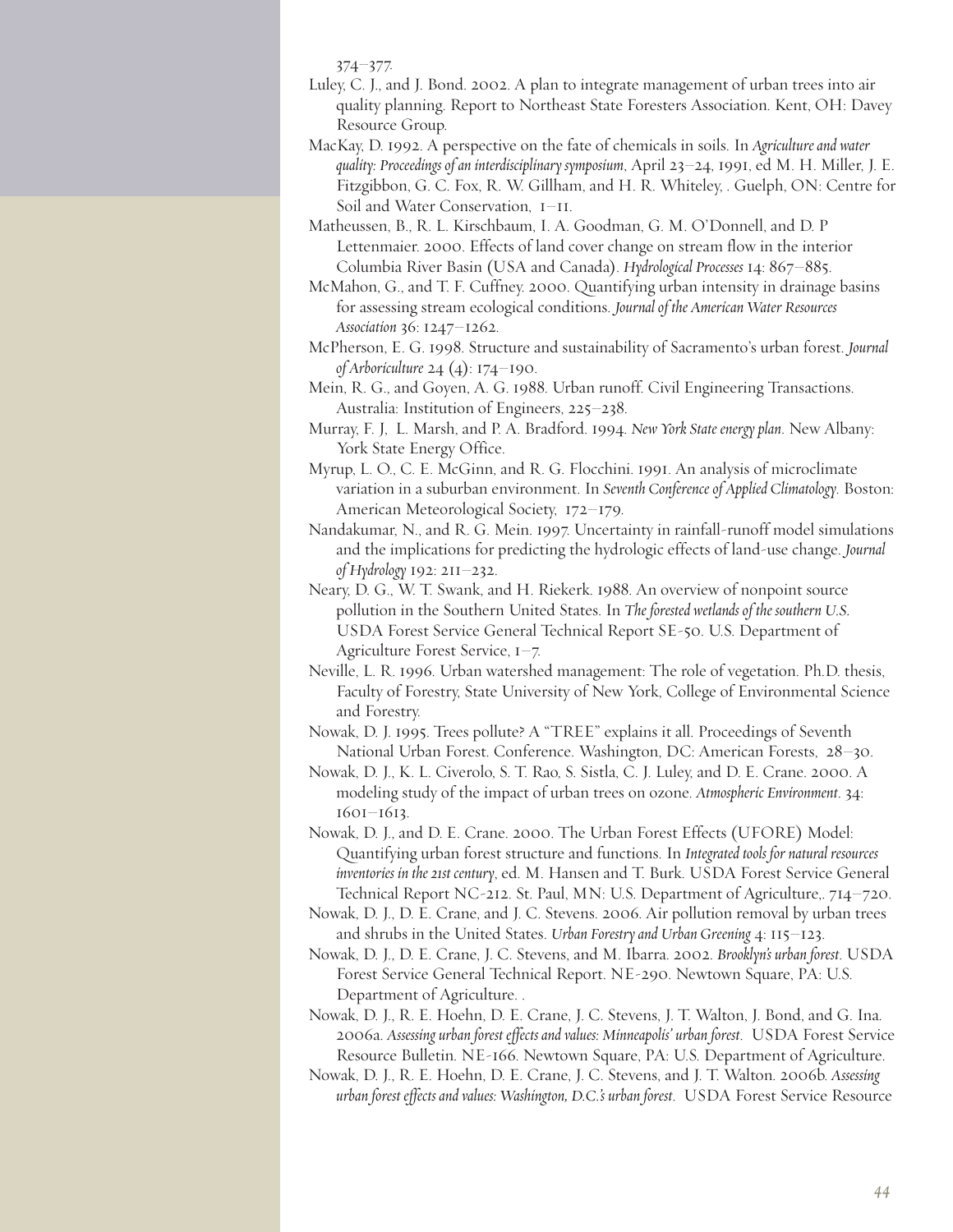Bulletin. NRS-1. Newtown Square, PA: U.S. Department of Agriculture. .

- Nowak, D. J., P. J. McHale, M. Ibarra, D. Crane, J. Stevens, and C. Luley. 1998. Modeling the effects of urban vegetation on air pollution. In *Airpollution modeling and its application XII*, ed. S. Gryning and N. Chaumerliac. New York: Plenum Press, New York, 399–407.
- Nowakowska-Blaszczyk, A., and P. Blaszczyk 1997. Infiltration of urban stormwater into soils as an integral part of the urban drainage system. In *Managing water: Coping with scarcity and abundance*. Proceedings of the 1997 27th Congress of the International Association of Hydraulic Research, Part A, August 10–15, 1997. San Francisco, CA:  $81 - 85$ .
- Omernik, J. M. 1977. Nonpoint source—stream nutrient level relationships: A nation wide study. EPA–600/3–77–105. Corvallis, OR: U.S. Environmental Protection Agency.
- Osborne, L. L., and D. A. Kovacic. 1993. Riparian vegetated buffer strips in water quality restoration and stream management. *Freshwater Biology* 29: 243–258.
- Palmateer, G. A. 1992. Transport of biological pollutants from agricultural sources through aquatic sediment systems in Ontario. In *Agriculture and water quality*, ed. M. H. Miller, J. E. FitzGibbon, G. C. Fox, R. W. Gillham, and H. R. Whiteley. Proceedings of an interdisciplinary symposium, April 23–24, 1991. Guelph, ON: Centre for Soil and Water Conservation, 59–77.
- Parsons, J. E., J. W. Gilliam, R. Munoz-Carpena, R. B. Daniels, and T. A. Dillaha. 1994. Nutrient and sediment removal by grass and riparian buffers. In *Environmentally sound agriculture*, ed. W. D. Graham and A. B. Bottcher. Proceedings of the Second Conference, Orlando, FL, April 20–22, 1994. St. Joseph, MI: American Society of Agricultural Engineers, 147–154.
- Patric, J. H., J. O. Evans, and J. D. Helvey. 1984. Summary of sediment yield data from forested land in the United States. *Journal of Forestry* 82: 101–104.
- Paul, M. J., and J. L. Meyer. 2001. Streams in the urban landscape. *Annual Review of Ecology and Systematics* 32: 333–365.
- Peterjohn, W. T., and D. L. Correll. 1984. Nutrient dynamics in an agricultural watershed: Observations on the role of a riparian forest. *Ecology* 65: 1466–1475.
- Pitt, R., S. E. Chen, S. Clark, J. Lantrip, C. K. Ong, and J. Voorhees 2003. Infiltration through compacted urban soils and effects on biofiltration design. In *Practical modeling of urban water systems*, ed. W. James. CHI, Guelph, ON: CHI, 217–252.
- Pitt, R., and J. Lantrip. 2000. Infiltration through disturbed urban soils. In *Applied Modeling of Urban Water Systems*, ed. W. James. Guelph, ON: CHI, 1–22.
- Rao, S. T., and G. Sistla. 1993. Efficacy of nitrogen oxides and hydrocarbons emissions control in ozone attainment strategies as predicted by the Urban Airshed Model. *Water, Air, and Soil Pollution* 67: 95–116.
- Ribaudo, M. O. 1986. Regional estimates of off-site damages from soil erosion. In *The offsite costs of soil erosion*, ed. T. E. Waddell. Proceedings of a symposium held May 1985. Washington, DC: Conservation Foundation, 29–46.
- Rogers, C. E., D. J. Brabander, M. T. Barbour, and H. F. Hemond. 2002. Use of physical, chemical, and biological indices to assess impacts of contaminants and physical habitat alteration in urban streams. *Environmental Toxicology and Chemistry* 21 (6): 1156–1167.
- Rose, S., and N. E. Peters 2001. Effects of urbanization on streamflow in the Atlanta area (Georgia, USA): A comparative hydrological approach. *Hydrological Processes* 15: 1441–1457.
- Sanders, R. A. 1986. Urban vegetation impacts on the hydrology of Dayton, Ohio. *Urban Ecology* 9: 361–376.
- Schueler, T. 1994. The importance of imperviousness. *Watershed Protection Techniques* 2 (4):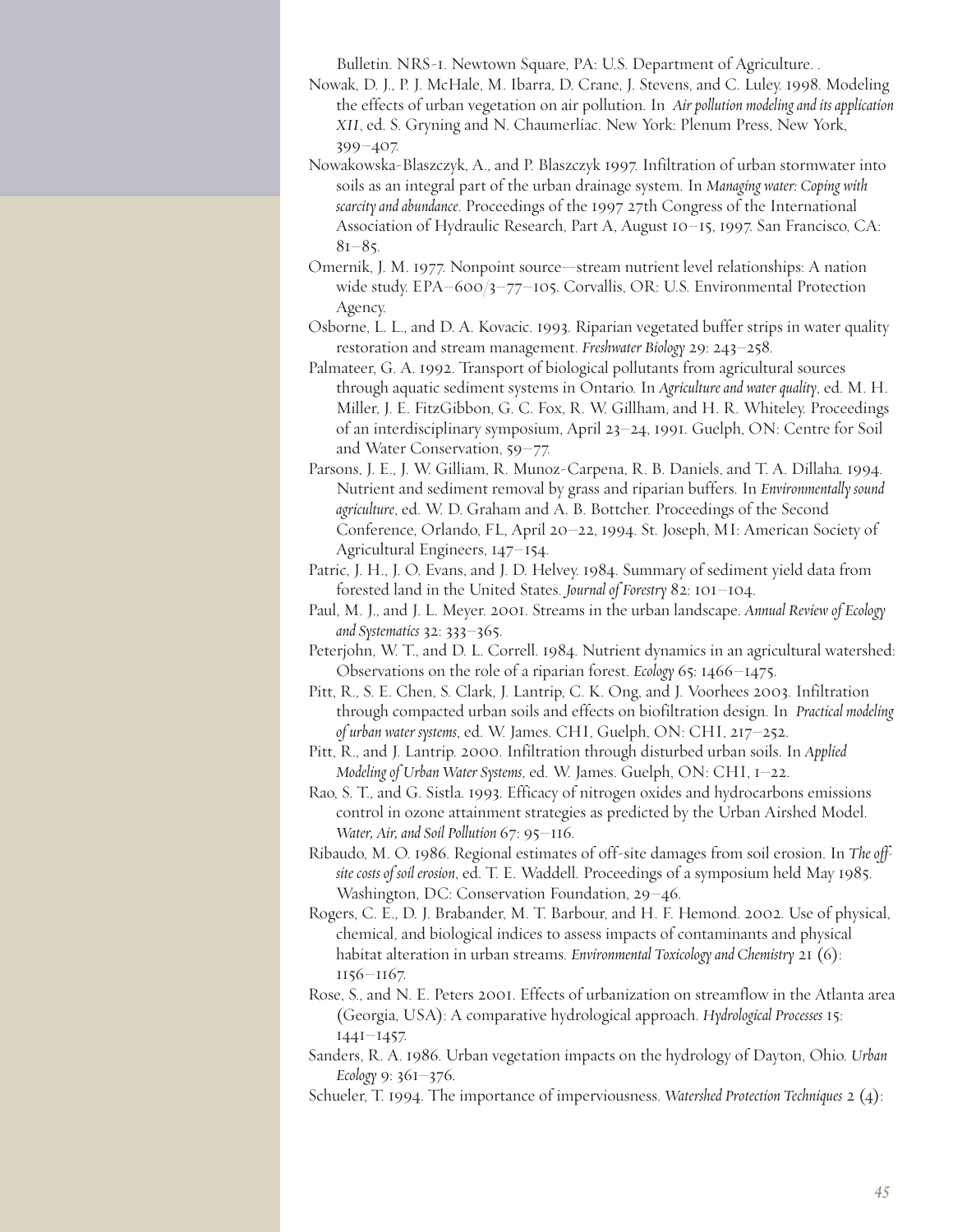100–111.

- Scott, K. I., J. R. Simpson, and E. G. McPherson. 1999. Effects of tree cover on parking lot microclimate and vehicle emissions. *Journal of Arboriculture* 25 (3): 129–142.
- Sedell, J., M. Sharpe, D. Dravnieks, et al. 2000. *Water and the Forest Service*. USDA Forest Service FS–660. Washington, DC: U.S. Department of Agriculture Forest Service.
- Simpson, J. R. 1998. Urban forest impacts on regional cooling and heating energy use: Sacramento County case study. *Journal of Arboriculture* 24 (4): 201–214.
- Smith, W. H. 1990. *Airpollution and forests*. New York: Springer-Verlag.
- Snyder, N. J., S. Mostaghimi, D. F. Berry, R. B. Reneau, and E. P. Smith. 1995. Evaluation of a riparian wetland as a naturally occurring decontamination zone. In *Clean water, clean environment: 21st century.* Vol. 3 of *Practices, Systems, and Adoption*. Proceedings of a conference, Kansas City, MO, March 5–8, 1995. St. Joseph, MI: American Society of Agricultural Engineers, 259–262.
- Soil Conservation Service. 1975. *Urban hydrology for small watersheds*. Technical Release No. 55. Washington, DC: U.S. Department of Agriculture Soil Conservation Service.
- Souch, C. A., and C. Souch. 1993. The effect of trees on summertime below canopy urban climates: A case study, Bloomington, Indiana. *Journal of Arboriculture* 19 (5): 303–312.
- Spruill, T. B., D. A. Harned, P. M. Ruhl, et al. 1998. *Water quality in the Albemarle-Pamlico drainage basin, North Carolina and Virginia*, 1992–1995. U.S. Geological Survey Circ. 1157. Washington, DC: U.S. Geological Survey.
- Taha, H. 1996. Modeling impacts of increased urban vegetation on ozone air quality in the South Coast Air Basin. *Atmospheric Environment* 30 (20): 3423–3430.
- Thomas, M. A. 2000. The effect of residential development on ground-water quality near Detroit, Michigan. *Journal of the American Water Resources* Association 36 (5): 1023–1038.
- Thorne, C. R. 1998. River width adjustment: Processes and mechanisms. *Journal of Hydraulic Engineering* 124 (9): 881–902.
- Urbonas, B., and B. Benik. 1995. Stream stability under a changing environment. In *Stormwater runoff and receiving systems: Impact, monitoring, and assessment,* ed. E. E. Herricks. New York: CRC Lewis Publishers, 77–101.
- Urbonas, B. R. and L. A. Roesner. 1993. Hydrologic design for urban drainage and flood control. In *Handbook of hydrology*, ed. D. R. Maidment. New York: McGraw-Hill, 5.1–5.52.
- U.S. Department of Agriculture, Natural Resources Conservation Service. 1986. *Urban hydrology for small watersheds*. Technical Release 55. U.S. Department of Agriculture.
- U.S. Environmental Protection Agency. 1983. *Results of the nationwide urban runoffprogram: Volume 1—Final Report*. NTIS Accession Number: PB84-185552. Washington, DC: U.S. Environmental Protection Agency, Water Planning Division.
- ——. 1991. *Nonroad engine and vehicle emission study*. USEPA Office of Air and Radiation ANR-43. EPA-21A-2001. Washington, DC: U.S. Environmental Protection Agency.
- ——. 1995. *National water quality inventory: 1994report to Congress*. EPA Publication 841-R-95-005. Washington, DC: U.S. Environmental Protection Agency Office of Water.
- ——. 1996a. *Managing urban runoff*. EPA841-F-96-004G. Washington, DC: U.S. Environmental Protection Agency.
- ——. 1996b. Nonpoint source pointers (factsheets): Pointer no. 1: Nonpoint source pollution: The nation's largest water quality problem. EPA841-F-96-004A. Washington, DC: U.S. Environmental Protection Agency.
- ——. 1997. Memorandum to implementation strategies and issues workgroup regional and urban scale modeling workgroup, from M. Zaw-Mon, B. Baker, M. Koerber, and J. Tikvart. Subject: Proposals for the round 3 modeling strategies, January 3, 1997, http://epa.gov/ttnnaaqs/ozone/rto/otag/docs/round3.wpd (accessed December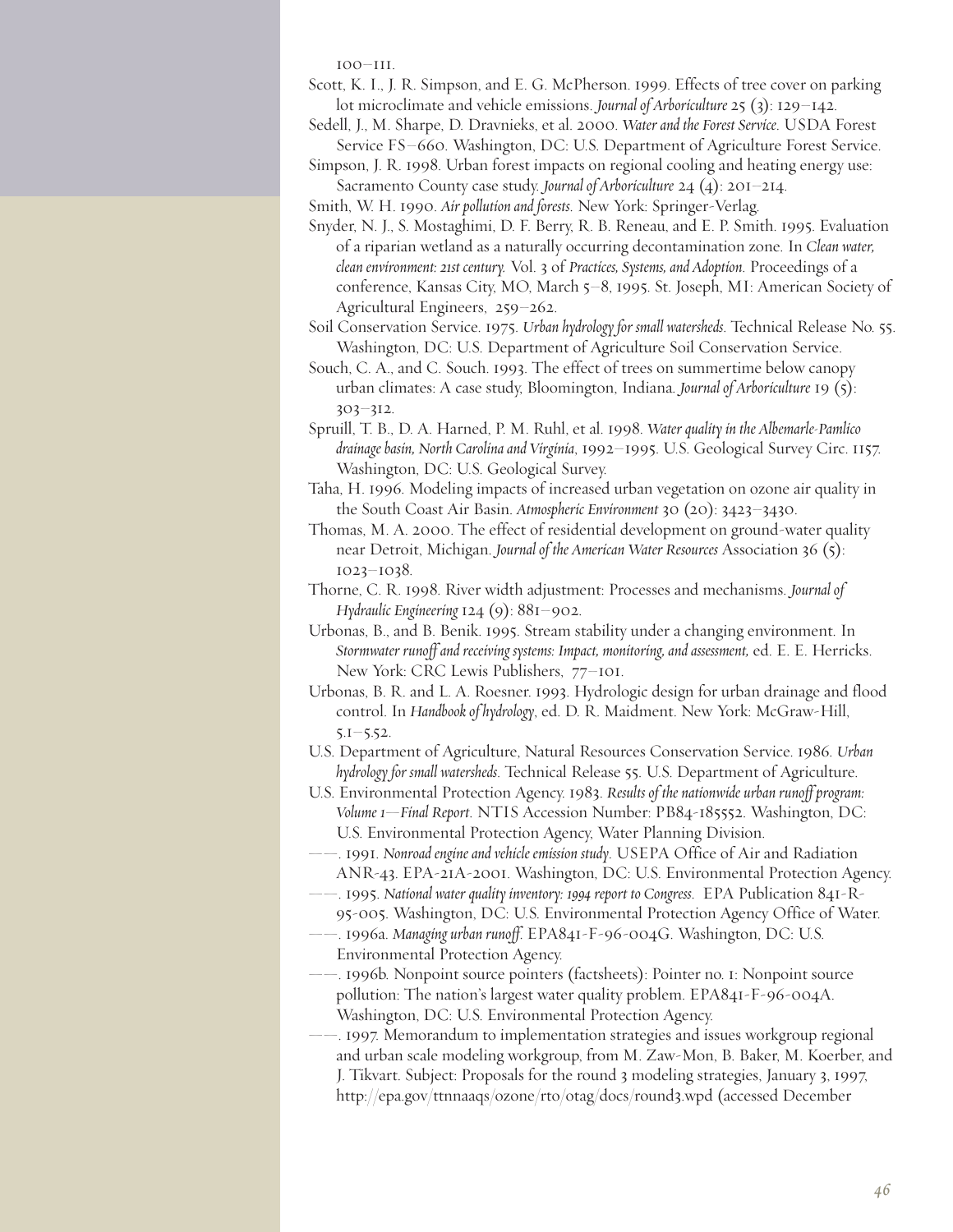2006).

- ——. 1998. *National Water Quality Inventory: 1996report to Congress*. EPA Publication 841-R-97-008. Washington, DC: U.S. Environmental Protection Agency Office of Water.
- ——. 1999. Preliminary data summary of urban storm water best management practices. EPA Publication 821-R-99-012. Washington, DC: U.S. Environmental Protection
- Agency Office of Water.
- ——. 2006. Nonattainment areas for criteria pollutants,
	- http://www.epa.gov/air/oaqps/greenbk/ (accessed December 2006).
- U.S. General Accounting Office (GAO). 2001. Water quality: *Better data and evaluation of urban runoffprograms needed to assess effectiveness*. GAO-01-679. Washington, DC: U.S. General Accounting Office.
- Walbridge, M. R., and J. P. Struthers. 1993. Phosphorus retention in non-tidal palustrine forested wetlands of the mid-Atlantic region. *Wetlands* 13: 84–94.
- Walton, J. T. 1997. *Stormwater runoff reduction by urban trees in Austin, Texas*. Proceedings of the Eighth National Urban Forest Conference, Atlanta, GA, 17–20.
- Wang, J., T. A. Endreny, and D. J. Nowak. In review. Mechanistic simulation of tree effects in an urban water balance model. *Journal of the American Water Resources Association*.
- Water Environment Federation and American Society of Civil Engineers (WEF/ASCE). 1998. *Urban runoff quality management*. Alexandria, VA: Water Environment Federation and American Society of Civil Engineers, 259.
- Winogradoff, D. A. 2002. *Bioretention manual. Prince Georges County, MD.* Department of Environmental Resources Programs and Planning Division, http://www.goprince geogescounty.com/Government/AgencyIndex/DER/ESD/Bioretention/ bioretention.asp (accessed December 2006).
- Xiao, Q. F., E. G. McPherson, J. R. Simpson, and S. L Ustin. 1998. Rainfall interception by Sacramento's urban forest. *Journal of Arboriculture* 24: 235–244.
- Yoho, N. S. 1980. Forest management and sediment production in the South: A review. *Southern Journal of Applied Forestry* 4: 27–36.
- Young, R. A., T. Huntrods, and W. Anderson. 1980. Effectiveness of riparian buffer strips in controlling pollution from feedlot runoff. *Journal of Environmental Quality* 9: 483–487.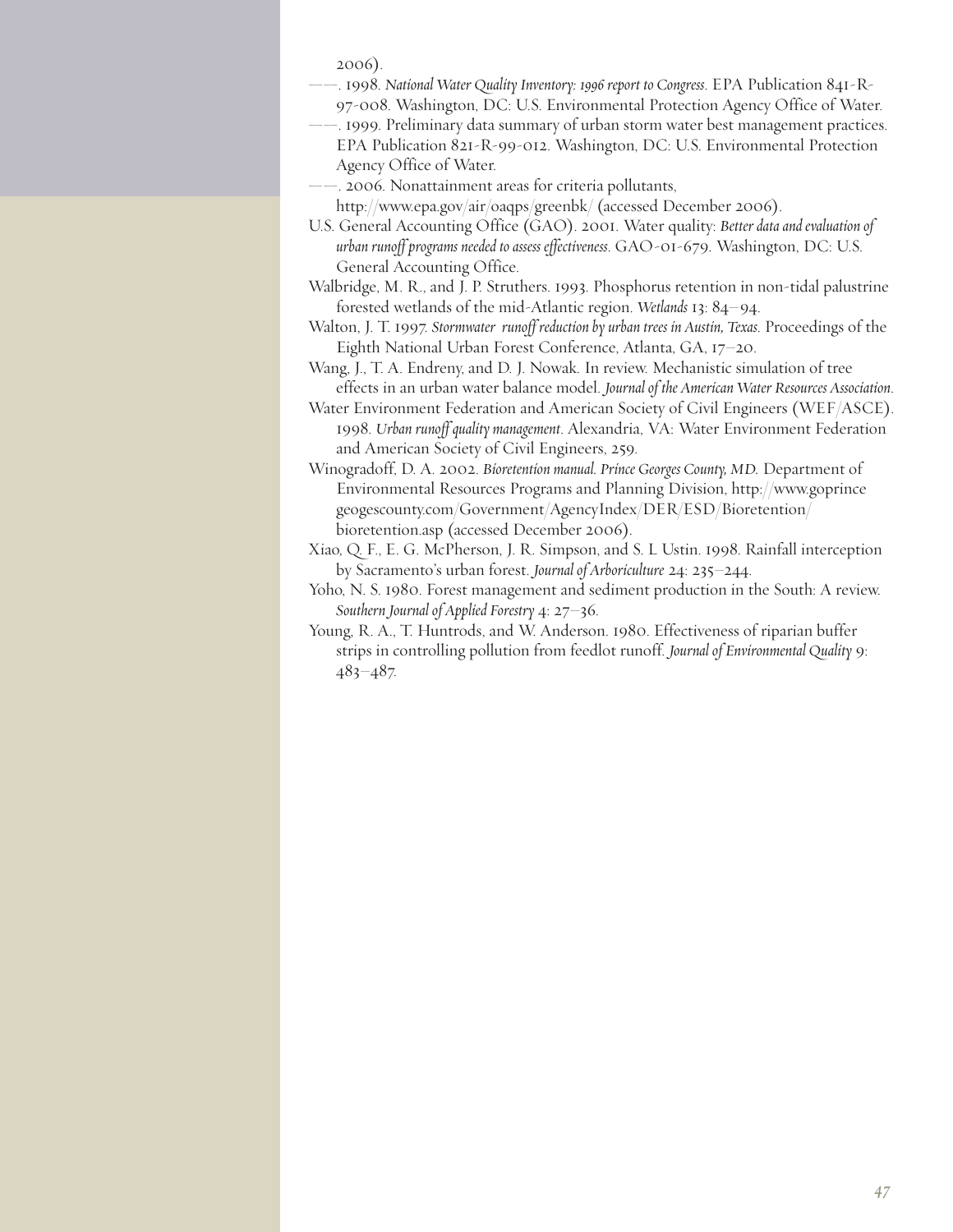#### Chapter 5

## Competitiveness: Parks and Open Space as Factors Shaping <sup>a</sup> Location's Success in Attracting Companies, Labor Supplies, and Retirees

*John L. Crompton, Texas A&M University*

With relatively few exceptions, such as the location of military, academic, religious, or political establishments, economic growth is widely believed to be fostered primarily through the presence of businesses. Company start-ups, expansions, and relocations are widely viewed as direct and effective means of enhancing a community's economic development through expanding its existing tax base.

This traditional view has been supplemented during the past decade by a recognition that attracting affluent retirees also offers a viable means of enhancing a community's tax base. Many believe the multiplier effect ensures that the benefits from a new business or from affluent retirees spread throughout a community and extend far beyond the actual dollar value of a firm's initial investment and subsequent payroll, or of retirees' direct spending. This chapter provides an overview of the role of parks and open space in attracting businesses and affluent retirees to a community.

#### ATTRACTING BUSINESSES

Substantial shifts in American industry have occurred in recent decades with the change from traditional manufacturing to "smokeless" industries. Related to this has been a shift in emphasis from attracting new companies to accommodating the relocation and expansion needs of existing companies. This shift reflects "the mounting evidence that the vast majority of new jobs generated in the United States came from existing companies and new business start-ups" (Kotler, Haider, and Rein 1993).

Many of the smokeless industries may be characterized as "footloose" because they are likely to be less constrained and more flexible in their choice of location than traditional manufacturing companies. They are not tied to raw materials, natural resources, or energy supplies, meaning that cities seeking ways to expand their tax base see them as excellent prospects for relocation. Footloose companies are particularly attractive to communities because they infuse money into a local economy without the adverse effects (e.g., pollution) often associated with traditional manufacturing industries. Their emerging dominance has created a highly competitive environment among communities seeking to expand their tax base.

Research has consistently shown that the elements that are important in location decisions for footloose companies are different from those considered to be important by manufacturing and distribution firms. The success of these businesses frequently is dependent on the caliber of their workforce. This is particularly true of those businesses in the intensely recruited high-technology, research-and-development, and company headquarters categories. Their principal assets are ideas and a skilled workforce, rather than their product inventories and capital equipment. These types of "people-intensive" businesses are information factories whose viability relies on their ability to attract and retain highly educated professional employees.

Today, many such individuals make their decisions on where to work based on "the pursuit of happiness." This phrase of Jefferson's enshrined in the Declaration of Independence is now expressed as "quality of life." The deciding factor for many individuals in choosing where to work is often the quality of life in the geographic vicinity of the business. A vice-president of Dell Corporation in Austin, Texas, the country's largest computer supplier, observed:

People working in high-tech companies are used to there being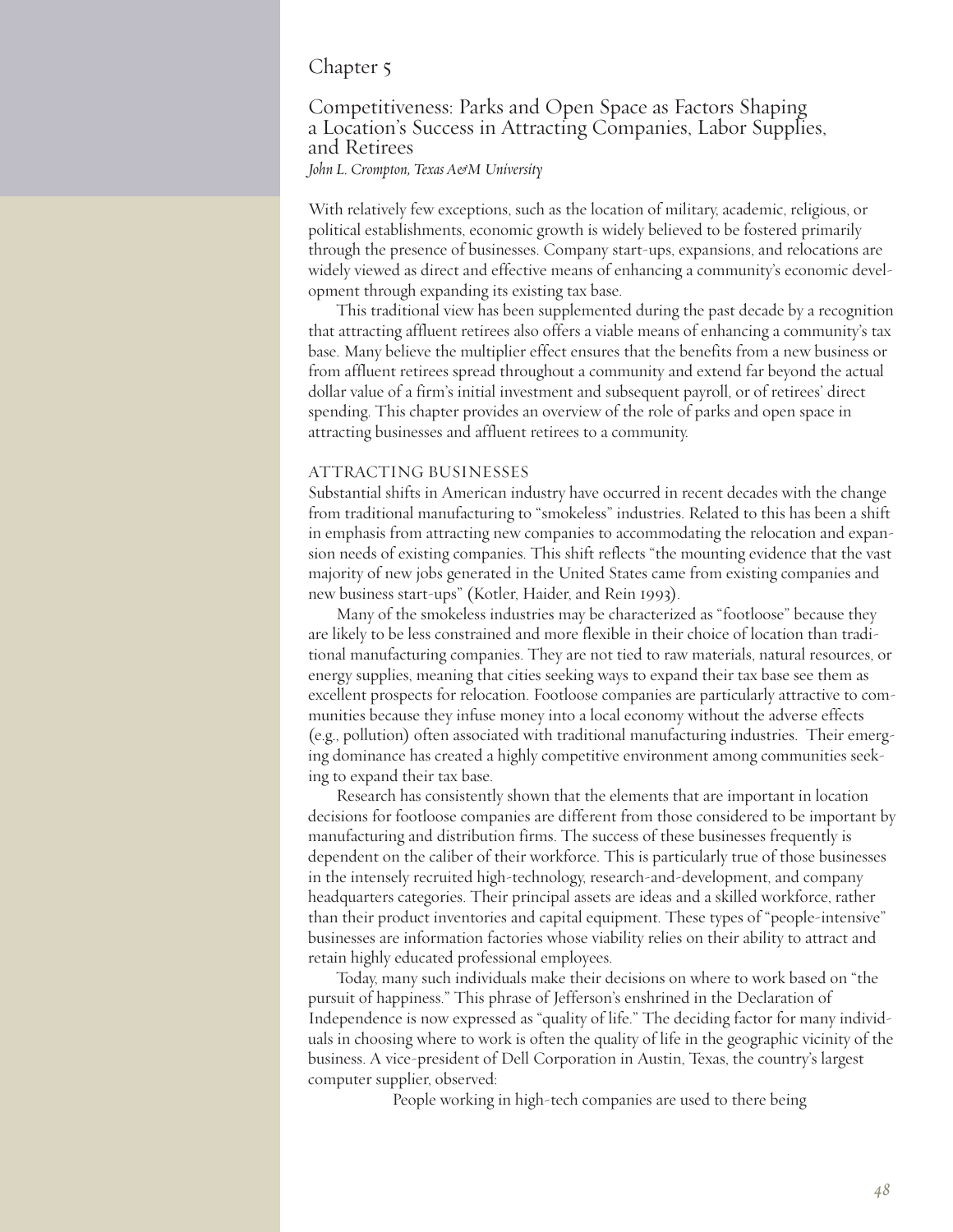a high quality of life in the metropolitan areas in which they live. When we at Dell go and recruit in those areas, we have to be able to demonstrate to them that the quality of life in Austin is at least comparable or they won't come. It's about what's the community like where I'm going to live (Crompton 1999).

The importance of quality of life in business location decisions has been repeatedly verified in the literature. It is widely cited as being especially important for high-technology firms or businesses employing highly skilled workers in information or knowledgebased services.

Twenty years ago a review of the company relocation literature (Blair and Premus 1987) concluded that the continued shift to more advanced technologies would lead to an increase in the importance of quality-of-life factors and a relative decrease in the significance of more traditional determinants. This trend continues to gather momentum.

Richard Florida's (2002) discussion of this issue in his book The Rise of the Creative Class captured the essence of contemporary thinking in how communities should approach economic development. He reported that whereas economic growth often used to come at the expense of environmental quality, in the "new economy" environmental quality is a prerequisite for attracting talented workers. Florida reported that environmental quality ranked as the most important amenity in high-technology workers' choices of location, above housing, cost of living, and good schools. He classified all the important factors in the location decisions of "creative class" individuals into a category he termed "quality of place." He suggested that this category has three dimensions. The first was "what's there: the combination of the built environment and the natural environment; a proper setting for the pursuit of creative lives." The other two dimensions were "what's there" and "what's going on."

There is substantial economic literature reporting the need for "disamenity compensation," whereby companies in jurisdictions with a less favorable quality of life have to pay higher salaries in order to attract the same quality worker and vice versa. The overall implication is that firms can reduce the salary levels needed to secure adequate labor (or secure more and better workers at the same price) if they locate in an area whose quality of life is attractive to workers. Quality of life is not only important in relocation, expansion, or initiation decisions, it is also important in employee retention, which has an economic bottom line—it is expensive to go through the recruitment process, particularly for key personnel.

No matter how quality of life is defined, park and recreational opportunities are likely to be a major component of it. There are no great cities in North America or elsewhere in the world that do not have great park and open space amenities. Great is defined not in terms of size, but in terms of people's desire to live there. Great park and open space amenities are synonymous with great cities.

The importance of park and open space amenities was reported in a study of key decision makers (Crompton, Love, and Moore 1997) from 174 businesses that had relocated, expanded, or been launched in Colorado in the previous five years. Small-business decision makers were influenced particularly strongly because they reported that quality of life was their main reason for relocating there. Among six elements that were used to measure quality of life, these small-business decision makers ranked the element of park, recreation, and open space amenities as being most important. They located their businesses where they could enjoy a preferred lifestyle. This finding is especially salient because analysts constantly reiterate that future growth in the U.S. economy is likely to come primarily from small businesses.

It has been noted that many small companies set profit goals for themselves that are not optimum but are merely "good enough." They could earn perhaps higher profits, if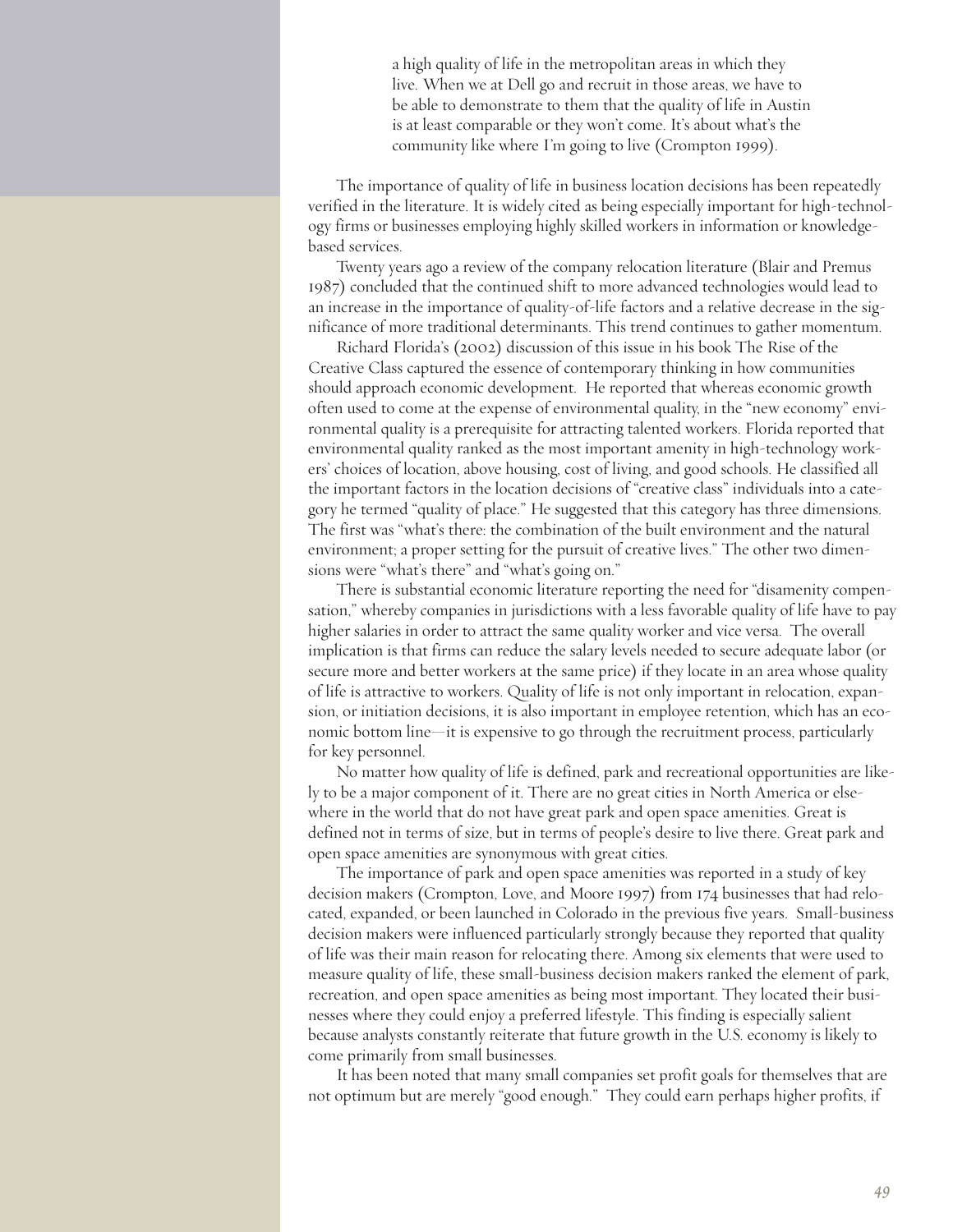they located elsewhere, but this would involve adverse trade-offs for employees and owners in their quality of life. Hence, they "satisfice"; that is, they accept a somewhat lower level of remuneration.

The profound influence that park and open space amenities have on people's preferred living locations can be illustrated by a simple exercise that the author has undertaken with literally hundreds of different groups. First, all members of the group are asked to write down the place where they would like to live given their druthers (i.e., their preferred place, ignoring pragmatic concerns, such as job, family, language, and heritage). After they complete this task, they write in one sentence why they picked that place. When responses to this second task are analyzed, results are invariably similar. More than 80 percent of participants will cite some dimension of park, open space, or ambience in their responses.

For many people, once they attain a threshold level of income, improvements in quality of lifestyle become more important than increases in salary. For example, a \$15,000 raise in salary may not be sufficient to persuade a professional who has strong social networks in Place A, where he or she earns \$70,000 with a company, to move to a similar company in Place B if the location offers similar lifestyle opportunities. However, the same individual may be enticed to move from the company in Place A to a similar company in Place C for a \$5,000 salary increase if Place C offers superior lifestyle opportunities. Because park and open space amenities are important lifestyle elements to many, it is not surprising that many company representatives recognize them as being important in attracting and retaining professional and executive employees.

Strategic economic development involves "designing a community to satisfy the needs of its stakeholders … if small business constitutes the engine of the job generation process, then places should promote those things that facilitate small business growth" (Kotler, Haider, and Rein 1993). Historically, most jurisdictions have been custodially driven rather than benefit driven in their efforts to persuade companies to locate in their communities; they have focused on selling their community as it is, rather than on adapting the community to meet the benefits that relocating companies seek. This approach markedly contrasts with how most viable organizations now operate. In communities seeking to attract footloose companies, especially small businesses, part of a benefit-driven approach is likely to involve investing in park and open space amenities.

Reliance on substantial tax and cash incentives to attract businesses is risky because these incentives are transient. If a community is not an engaging place in which to live, companies are likely to continue looking for the next set of cash and tax incentives and will move on when they are offered. If a community's amenities are of a high standard, it is less susceptible to such "abandonment."

Thus, a strong case can be made that reliance on incentives should be replaced by an alternative strategy that commits to designing a community so that it satisfies the needs of its key constituents (figure 5.1). Advocates of this approach suggest that communities succeed in becoming viable "when stakeholders such as citizens, workers, and business firms derive satisfaction from their community, and when visitors, new businesses, and investors find their expectations met (Kotler, Haider, and Rein 1993).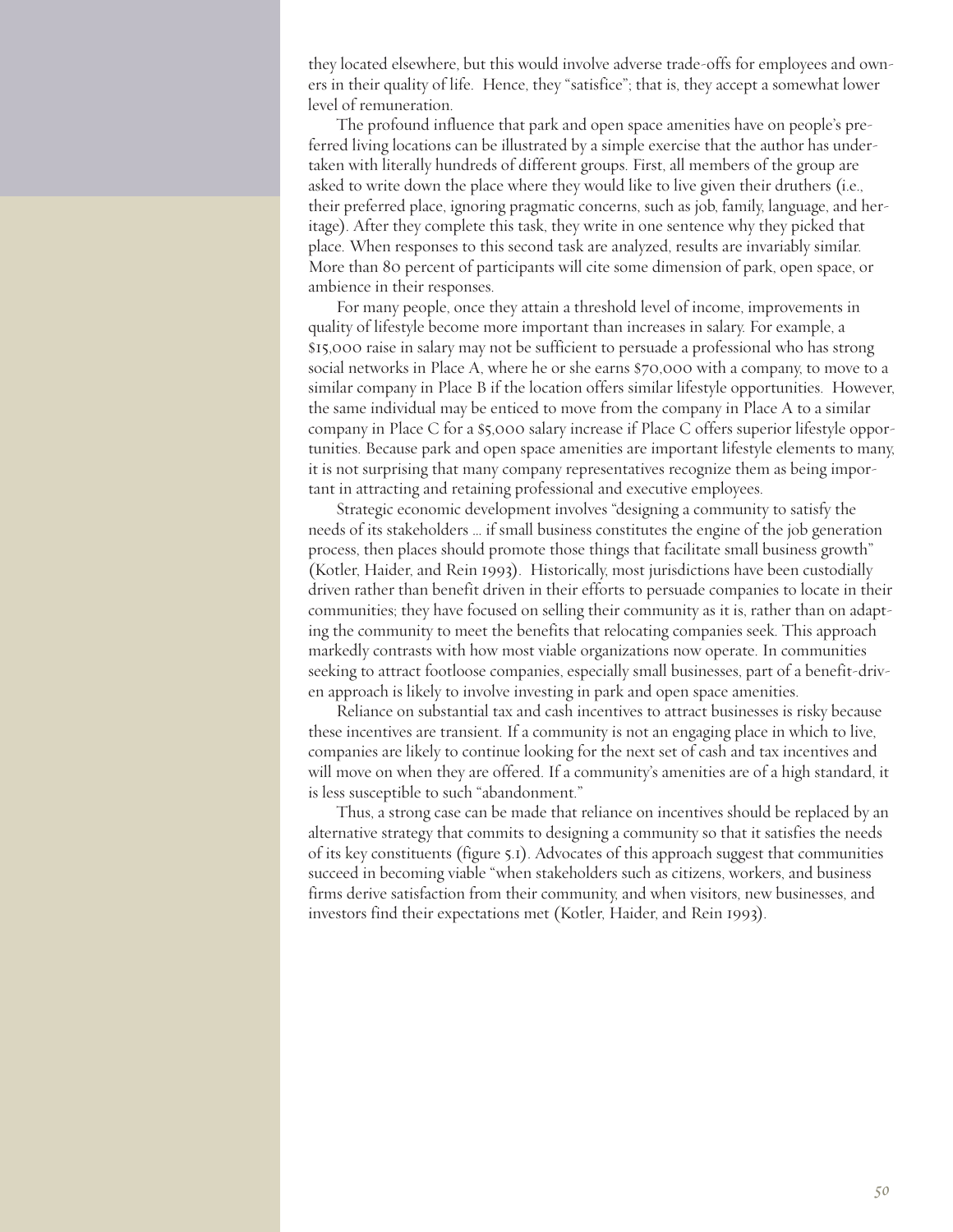Figure 5.1. Iowa Strategic Planners Have an Opportunity to Make People the Priority

The Governor's Strategic Planning Council took to the airwaves Monday evening for a statewide town meeting to gather ideas about what Iowans want their state to be like in 2010. It was a valuable exercise that was as interesting for what participants didn't say as what they did. Generally, the comments focused on the need for better education, for keeping young people in the state, for making Iowa more welcoming to newcomers, for a cleaner environment and more cultural and recreational opportunities. Most of the comments could be lumped under a general category of improving the quality of life in Iowa.

Notably missing from the comments—at least from those that made it onto the air was significant mention of "improving the business climate." Perhaps that's because we've been down that road before, and it led nowhere.

For the last couple of decades, Iowa policy-making has been fixated on improving the business climate. The focus was on incentives to businesses, selective tax cuts for industry, and boasting about Iowa's modest wages and mostly non-union work force. The thinking was that if business could be induced to bring jobs to Iowa, everything else would fall into place.

But it didn't. In almost every measure of economic gain, Iowa is near the bottom among the 50 states. Even among our Midwestern neighbors, Iowa has been bringing up the rear in income and population growth.

Meanwhile, a stagnant Iowa could look around and take note that growth occurring elsewhere wasn't necessarily happening in the states with the most favorable business climates. It was in states that are perceived to have the highest quality of life. Jobs are flowing to regions in which people find it desirable to live.

Iowa bet on the wrong strategy, and lost.

The comments heard by the Governor's Strategic Planning Council might be an indication that Iowans sense the need to change strategies. Things such as parks, recreation, cultural attractions, scenic preservation, strengthening community, cleaner water and air, and other enhancements to the quality of life, no longer can be assigned a secondary priority in Iowa. The quality of life must be the first priority. Iowa must be an inviting state not just to business, but to people. Especially to people.

*Source*: Lead editorial, *Des Moines Register*, October 27, 1999.

#### ATTRACTING RETIREES

It has been observed: "There is a new clean growth industry in America today—the industry is retirement migration" (Longino 1995). The appeal of retirees to communities stems from their potential for stimulating local economies. If 100 retired households come to a community in a year, each with a retirement income of \$40,000, their impact is similar to that of a new business spending \$4 million annually in the community.

From the perspective of economic development investments, targeting resources at recruiting retirees rather than exclusively at corporations has at least two major advantages. First, retirees do not require the economic incentive packages that comprise such elements as tax abatements, low-interest loans, subsidized worker training programs, and infrastructure improvements, which are often standard prerequisites to a corporate relocation. Second, capital improvements made as part of a retiree recruitment effort are likely to focus on such quality of life issues as recreational opportunities, beautification, ambience, or support services, which will also benefit existing residents. In contrast, capital investments targeted at recruiting corporations involve large outlays for such things as developing industrial/business parks, access roads, and utilities. Local residents are likely to receive relatively little direct benefit from these facilities. Hence, the risk associ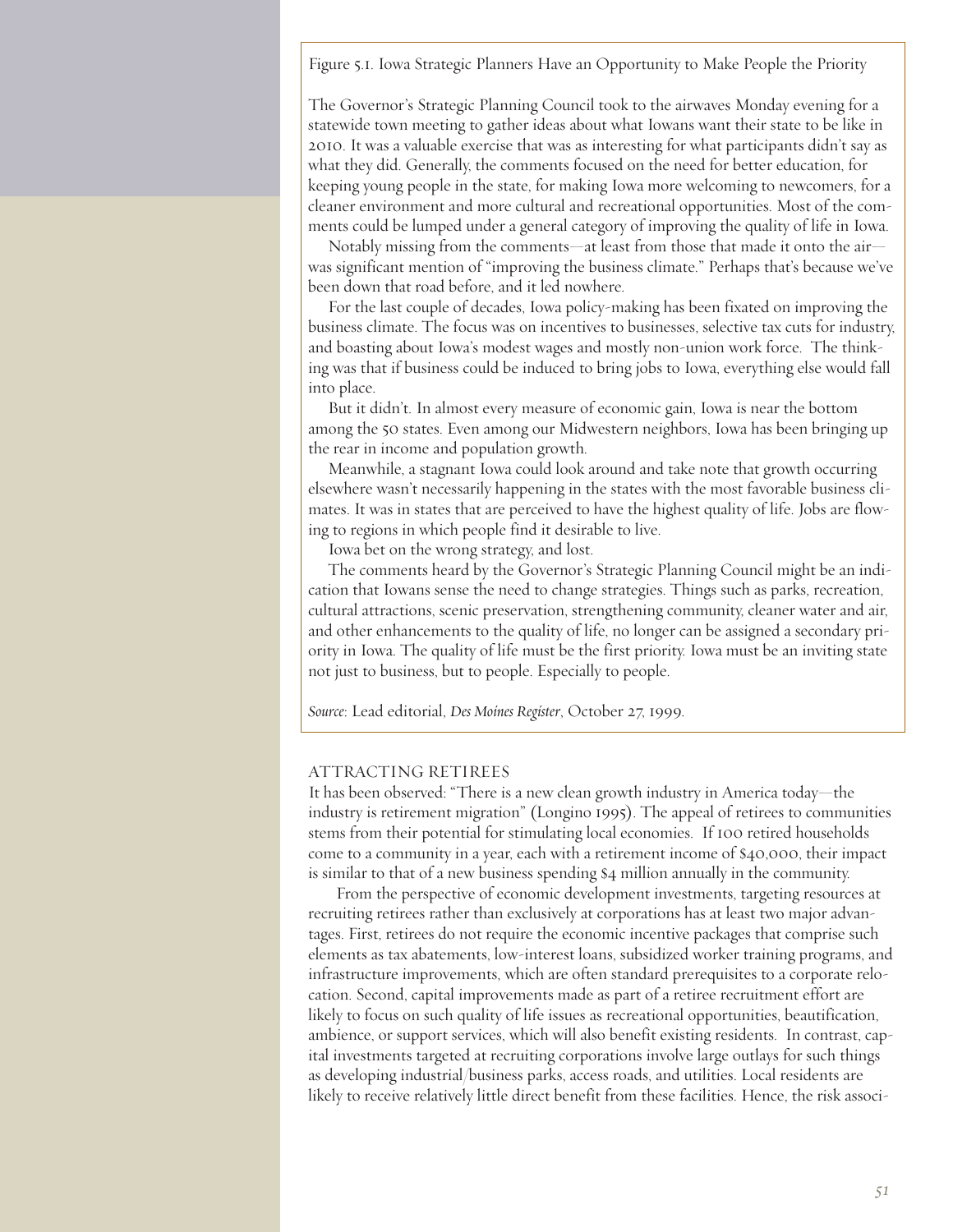ated with recruiting corporations is higher because, if the corporate strategy fails, the community receives a much poorer return on its investment than if the strategy of attracting retirees fails.

Some communities believe that retiree relocations are more desirable than business relocations. Social Security and private pension benefits of retirees are stable so their incomes are steady and not subject to the vicissitudes of economic business cycles. This income comes from outside the community, but retirees spend it locally so it stimulates the economy and generates jobs. Retirees not only increase the tax base, they tend to be positive taxpayers; that is, they characteristically use fewer services than they pay for

|                   | Inmigrants | Outmigrants | Net Inmigrants |
|-------------------|------------|-------------|----------------|
| "WINNERS"         |            |             |                |
| I. Florida        | 354,104    | 141,831     | 212,273        |
| 2. Arizona        | 114,104    | 43,555      | 71,549         |
| 3. North Carolina | 64,540     | 33,733      | 30,807         |
| 4. Nevada         | 50,017     | 21,390      | 28,627         |
| 5. Texas          | 85,477     | 59,634      | 25,843         |
| 6. South Carolina | 38,718     | 20,036      | 18,682         |
| 7. Georgia        | 50,655     | 32,132      | 18,523         |
|                   |            |             |                |
| "LOSERS"          |            |             |                |
| I. New York       | 47,700     | 163,289     | $-115,547$     |
| 2. Illinois       | 35,603     | 83,977      | $-48,374$      |
| 3. California     | 115,616    | 146,893     | $-31,277$      |
| 4. New Jersey     | 46,089     | 76,689      | $-30,600$      |
| 5. Michigan       | 31,776     | 57,157      | $-25,381$      |
| 6. Ohio           | 38,303     | 58,656      | $-20,353$      |

*Source*: U.S. Census Bureau, Population Division (2003).

through taxes. For example, they pay taxes to school districts but do not send children there. Migrating retirees are not likely to strain social services, health care services, the local criminal justice system, or the natural environment since they are likely to be relatively affluent, but they are likely to transfer significant assets into local investment and banking institutions. These assets expand the local deposit base that can be used for commercial and industrial financing. Retirees also provide the community with a pool of volunteers. They tend to be substantial contributors to, and active in, churches and local philanthropic and service organizations.

Most retirees do age in place or remain in the same area where they spent much of their lives. Between 1995 and 2000, however, almost 1.8 million Americans aged 60 and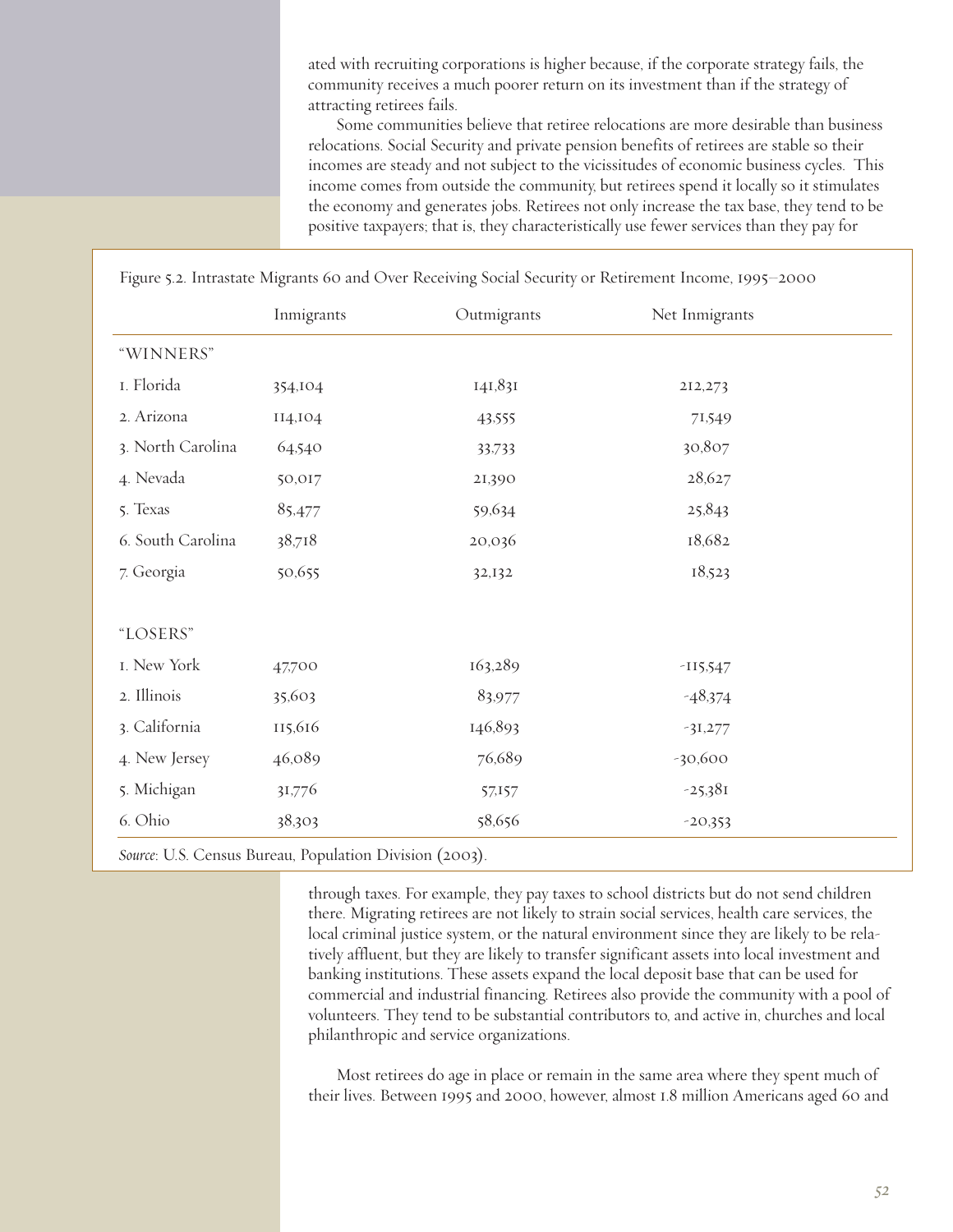over who were receiving either Social Security or retirement income changed their state of residence. The states that were "winners" and "losers" in this movement are shown in figure 5.2.

These data reinforce the conventional wisdom that Sun Belt states are the primary beneficiaries while northern states are the primary losers. However, the cases of California, Florida, and Texas, all traditionally viewed as Sun Belt states, indicate that more than climate is involved. California, despite attracting the second-highest number of immigrants, is a net loser. At least part of this may be attributable to the extraordinary cost of real estate in California, which encourages retirees to cash in their equity to purchase a much less expensive house elsewhere in the United States and to raise the quality of their retirement lifestyle. Florida, while retaining its traditional position as the leading destination for retirees, was ranked second to New York in the number of outmigrants. Similarly, Texas ranked sixth among the states in number of outmigrants.

Extensive empirical evidence has been reported regarding the propensity of younger, affluent retirees to migrate to areas rich in amenities, and recreational opportunities are prominent among the amenities sought. The central role of recreational opportunities in attracting retirees is consistently reiterated. Among many who have recently retired, there is a desire to initiate a lifestyle change to a more recreation-oriented way of life. These retirees have an image of how they want to live in retirement and seek environments that facilitate that lifestyle. These sentiments are exemplified by the growing number of specialist retirement settlements, such as the Sun City and Leisure World communities, that have emerged in various parts of the country. Such communities invariably emphasize in their promotion the ambience created by open space and the array of opportunities they provide for engaging in recreational opportunities.

Members of this mobile retiree cohort have been termed GRAMPIES (Van der Merwe 1987). The acronym is derived from the first letter of key words in the following statement: There are growing numbers of retirees who are active monied people in excellent shape.

While park and open space amenities are a key ingredient in enticing relatively affluent retires to immigrate to a community, the converse of this also is likely to apply. That is, communities may lose their GRAMPIES if they fail to provide a comprehensive set of recreation opportunities comparable to those in other locations.

This finding was reported in a study of 270 individuals who had retired and migrated to permanently reside in the Texas Lower Rio Grande Valley area within the previous year (Haigood and Crompton 1998). These respondents were presented with 26 items known to potentially "push" people into migrating to another location from their resident community upon retirement. The two items on the list that referred to recreation were ranked second (desire to live a more recreationally enjoyable area) and third (desire to live in a place where recreation opportunities are plentiful) in importance, behind desire to get away from cold weather. This suggests that wealthy retirees are likely to consider moving from communities that fail to provide a comprehensive set of park and recreation opportunities. Data from this study suggest that communities that fail to provide a high number of park and recreation opportunities for retirees are likely to have their tax base eroded by the loss of economic spending power when some of their more affluent retirees leave the community.

There is a strong social element in recreation. Indeed, a primary purpose of participating in park and recreation activities for many people is to facilitate socialization. Thus, encouraging retirees to stay in their home environment where there are extensive existing social networks should be easier for communities than recruiting to the area new retirees who face the formidable challenge of creating new social networks. Thus, if excellent park and recreation opportunities are available in the home environment, one of the primary reasons that retirees leave an area will disappear.